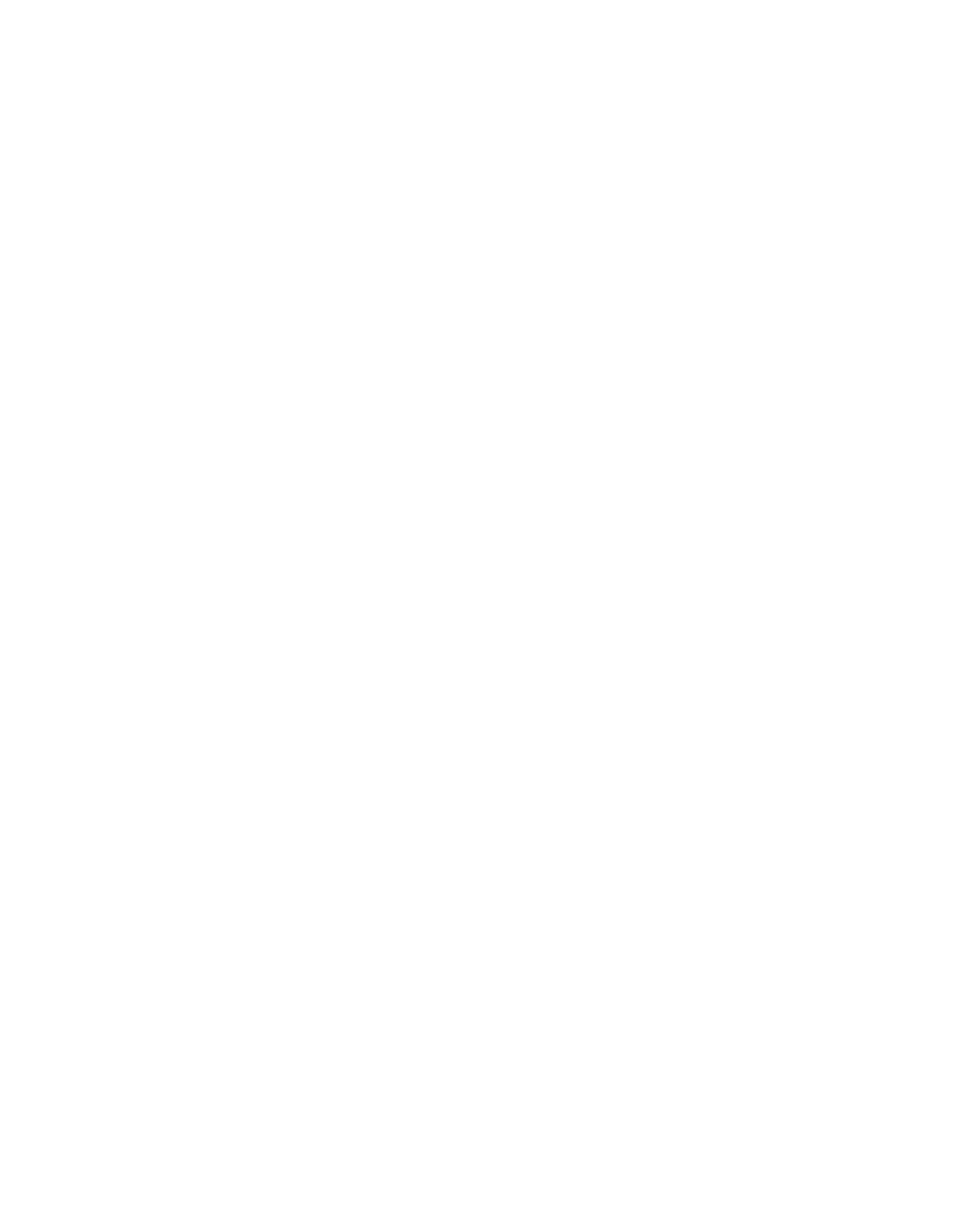# **TABLE OF CONTENTS**

| Page |
|------|
|      |

| Access and Persistence: The Disconnect Between Theory, Research, and |
|----------------------------------------------------------------------|
| Reflection on Current Debates of Theories of Institutional Departure |
|                                                                      |
|                                                                      |
|                                                                      |
|                                                                      |
|                                                                      |
|                                                                      |
|                                                                      |
|                                                                      |
|                                                                      |
|                                                                      |
|                                                                      |
|                                                                      |
|                                                                      |
|                                                                      |
| Administrative Actions: Setting the Context for Effective Programs   |
| Policy and Student Success: Moving Toward a Model of State Action    |
|                                                                      |
|                                                                      |
| The Federal Policy Role in Postsecondary Education                   |
|                                                                      |
|                                                                      |
| The Key Domains of Postsecondary Policy Shaping Student              |
|                                                                      |
|                                                                      |
|                                                                      |
|                                                                      |
| Building a Model of State Policy and Student Success                 |
|                                                                      |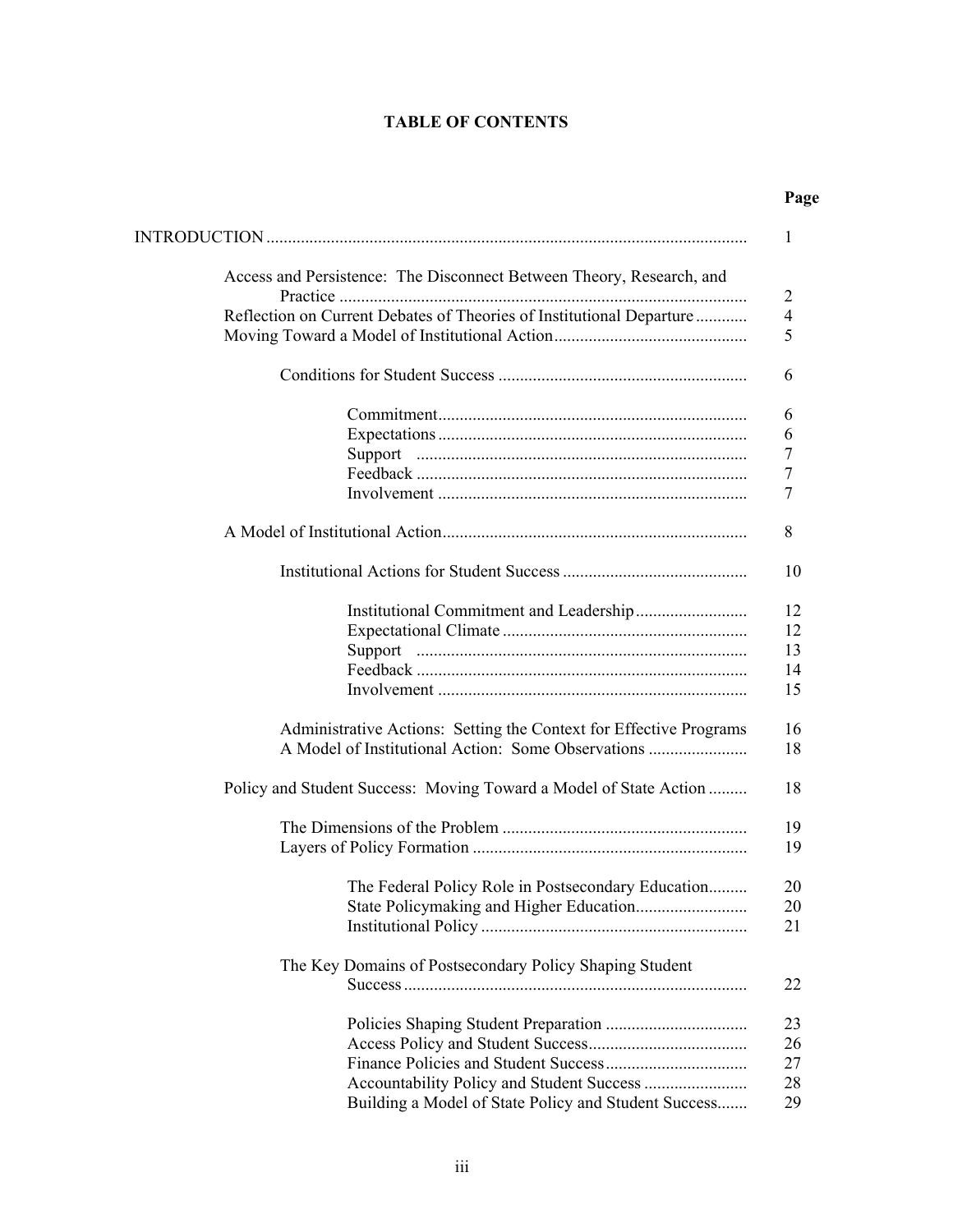|                                                                | 31  |
|----------------------------------------------------------------|-----|
| Enhancing Student Success Through Policy Formation: Concluding | 32  |
|                                                                | 33. |
|                                                                | 33  |
|                                                                | 34  |
|                                                                | 36  |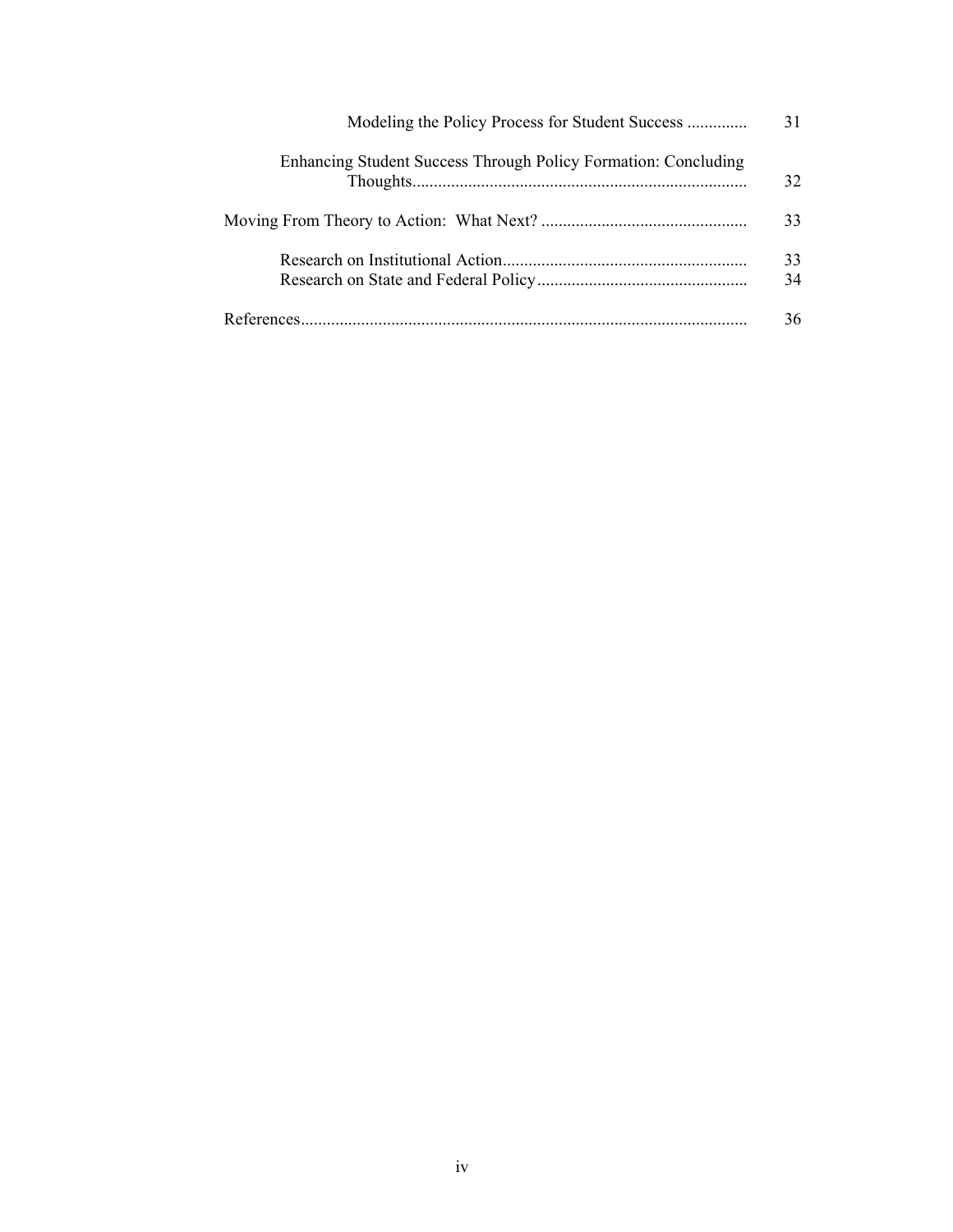# **LIST OF TABLES**

| Table | Page |
|-------|------|
|       |      |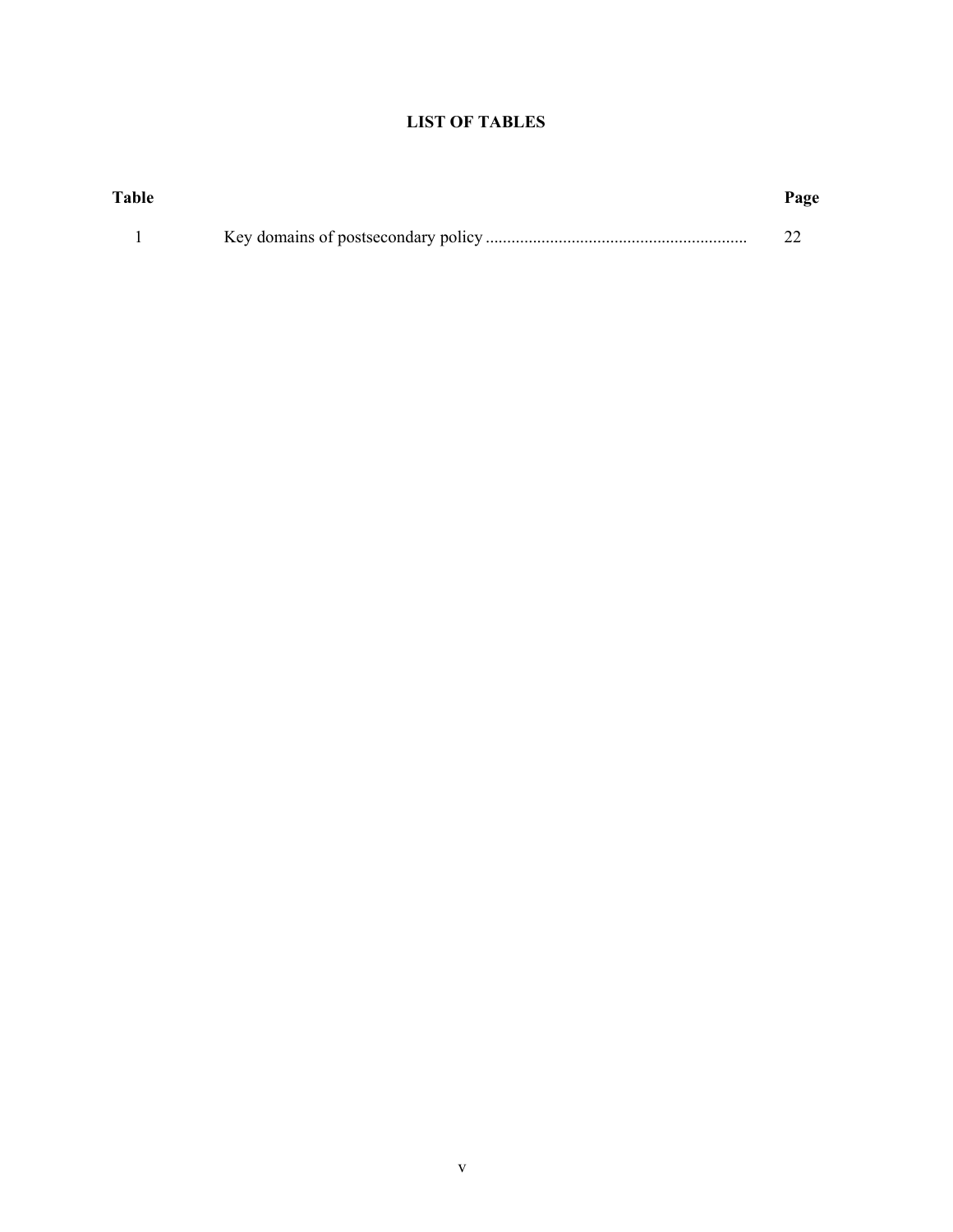# **LIST OF FIGURES**

| Figure | Page |
|--------|------|
|        |      |
|        | 11   |
|        | 30   |
|        |      |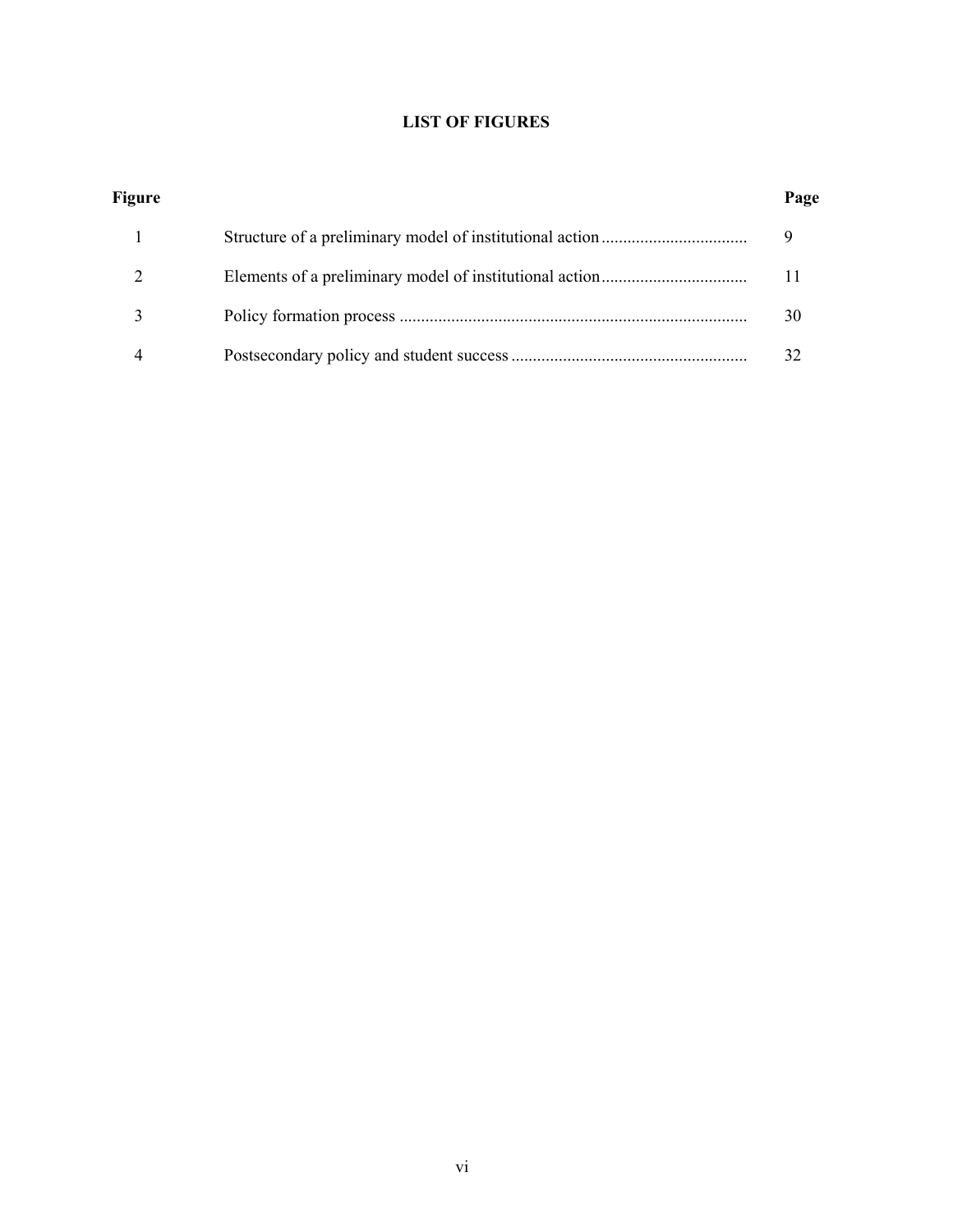1

#### **INTRODUCTION**

Though research on student attrition is plentiful and debate over theories of student persistence vigorous, less attention has been paid to the development of a model of institutional action that provides institutions guidelines for effective action to increase student persistence and in turn student success. This report describes a model of action for institutions that is intended to increase student persistence. The report does so by reviewing not only the growing body of research on effective institutional practices, but also studies of effective state and federal policy. In doing so, it seeks, for the first time, to situate institutional action within the broader context of federal and, in particular, state policy.

As the domain of action and policy is so widespread and multidimensional, we have had to make a number of assumptions to delimit the scope of our work. First, we have chosen to limit our focus to institutional action as it shapes events within the institution. For the purposes of this report, we take the stance that institutions have little influence over certain external events.<sup>1</sup> Consequently, we begin the discussion of a model of institutional action with a focus on events within the institution and therefore on internal institutional policies.

Second, regarding federal and state policy, we have chosen to emphasize those actions that frame the policy context within which institutions operate and in turn influence institutional action. That is to say, we have begun our discussion by taking the stance that the impact of state and federal actions upon student persistence is largely indirect. Of course, we know that this is not the case. Nevertheless, as the frame for our report is one of institutional action, our treatment of federal and state policy will stress the ways in which those policies shape institutional actions and in turn influence student persistence within the institution.<sup>2</sup>

The report begins with a brief review of evidence regarding changes in student persistence over time. It does so as a way of establishing the argument that research and theory on student persistence has yet to influence, on a national scale, student persistence in higher education. We then turn, in section 2, to existing research and theories on student persistence and argue that it has yet to provide institutional leaders the sorts of information they need to frame effective programs and policies for the persistence of their students. That discussion leads, in Sections 3 and 4, to the laying out of the outlines of a general model of institutional action and to an elaboration of the ways in which specific types of actions can enhance student persistence. Section 5 follows with a discussion of federal and state policy. Though it touches upon actions that directly shape student persistence, it emphasizes the ways in which those actions, in particular of the state, shape institutional actions and in turn student persistence. We conclude, in Section 6, with suggestions for further research and policy analysis.

It should be noted that we will use the terms "persistence" and "success" throughout the report. By the former, we refer to the enrollment of individuals over time that may or may not be continuous and may or may not result in degree completion. The latter refers to a broader concept that places a value on different forms of persistence. The most common of these, which will be employed here, defines success as the completion of a college degree. Though it may be the case that a person may view him or herself as successful for having completed a number of courses, we take the view that the completion of degrees,

<sup>&</sup>lt;sup>1</sup> Here, too, we are only too well aware that this is not the case. Take, for instance, the growing involvement of colleges and universities in high schools and the linking up of high school courses to those within 2- and 4-year institutions. Be that as it may, for the purposes of this report we have chosen to ignore such involvements.

<sup>&</sup>lt;sup>2</sup> Understandably this leads us to largely ignore policies shaping financial aid and transfer. In both cases, but particularly the latter, such policies may have indirect as well as direct impacts upon student persistence.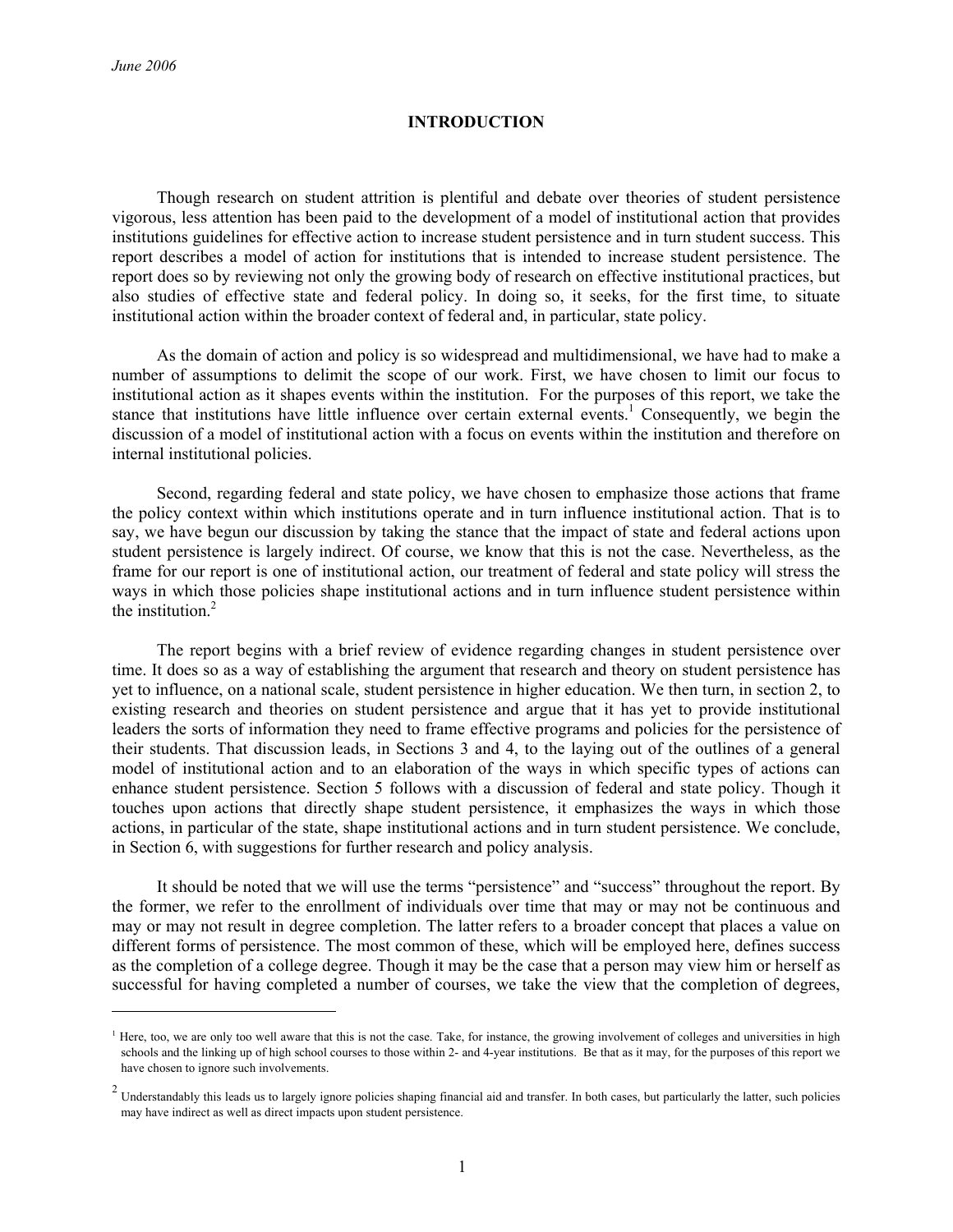l

not just their initiation, is critical to a person's future occupational success. In either case, persistence or success, our perspective is that of the institution rather than of the individual. While it is true that individuals may persist by transferring to another institution (i.e., system persistence), for the purposes of this report we take persistence and success to refer to those behaviors that take place entirely within an institutional context (i.e., institutional persistence). Our concern here is with the capacity of institutions to enhance the persistence and degree completion of their students.

#### **Access and Persistence: The Disconnect Between Theory, Research, and Practice**

Though significant strides have been made in constructing a theory of student departure, there is still a good deal of disagreement, if not confusion, over the details of such a theory (e.g., Bean, 1980; Braxton, 2000; Braxton, Hirschy, & McClendon, 2004; Cabrera, Castaneda, Nora, & Hengstler, 1992; Nora, 2001; Seidman, 2005; Tierney, 1992, 2000). This is not to say that we have not made substantial progress in our understanding of the process of student persistence. As it pertains to the process of institutional departure, it can be said that we now know the broad dimensions of the process of student leaving. The same, however, cannot be said for our understanding of institutional practice. Though we are increasingly able to explain why it is that students leave and in some cases why students persist, we are still unable to tell institutions what to do to help students stay and persist.

Consider the data on national rates of college completion. Despite years of effort and a good deal of research on student persistence, it is apparent that rates of college completion in the United States have not changed appreciably in the past 20 years, if not longer (Carey, 2004). Among those who first enrolled in a 4-year institution, for instance, rates of completion have held steady at slightly more than 50 percent (NCES, 2005). And as far we can tell, it is still the case that roughly 6 of every 10 students who began college do not complete either a 2- or 4-year degree within 6 years of entry (NCES, 2003). Though there are many reasons why this is the case, it is clear that gains in our understanding of the process of student persistence have not been translated into gains in student persistence.

This is particularly evident in our continuing failure to promote the persistence of low-income students. Though enrollment of low-income students in higher education has grown over the past 20 years and the gap in access to higher education between low- and high-income students shrunk, gains in rates of college completion have not followed suit.<sup>3</sup> The gap in postsecondary completion between high- and lowincome students generally and in particular for 4-year degrees remains. Data from a recently completed 6 year national longitudinal study of students who began college in 1995–96 bears testimony to this fact (NCES, 2003). While 56 percent of all high-income students (dependent family incomes of greater than \$70,000) earn a 4-year degree within 6 years of beginning their studies, only 25 percent of low-income students (dependent family income of less than \$25,000) do so (NCES, 2003, table 2.0-C).

Understandably, this reflects the fact that a greater proportion of low-income youth enter 2-year rather than 4-year colleges and, in so doing, reduce the likelihood of earning a 4-year degree. Whereas nearly 6 in 10 4-year college entrants earn a bachelor's degree within 6 years, only a little over 1 in 10 public 2-year college entrants do so (NCES, 2003, table 2.1A). But even among those who began higher education in a 2-year college, income matters. While nearly 25 percent of high-income students earn a 4 year degree within 6 years, only 8 percent of low-income students do so (NCES, 2003, table 2.1C). In other words, the chances of a low-income student completing a bachelor's degree within 6 years when

<sup>&</sup>lt;sup>3</sup> The proportion of high school graduates entering college immediately after high school has increased from about 49 percent in 1980 to slightly over 63 percent in 2000.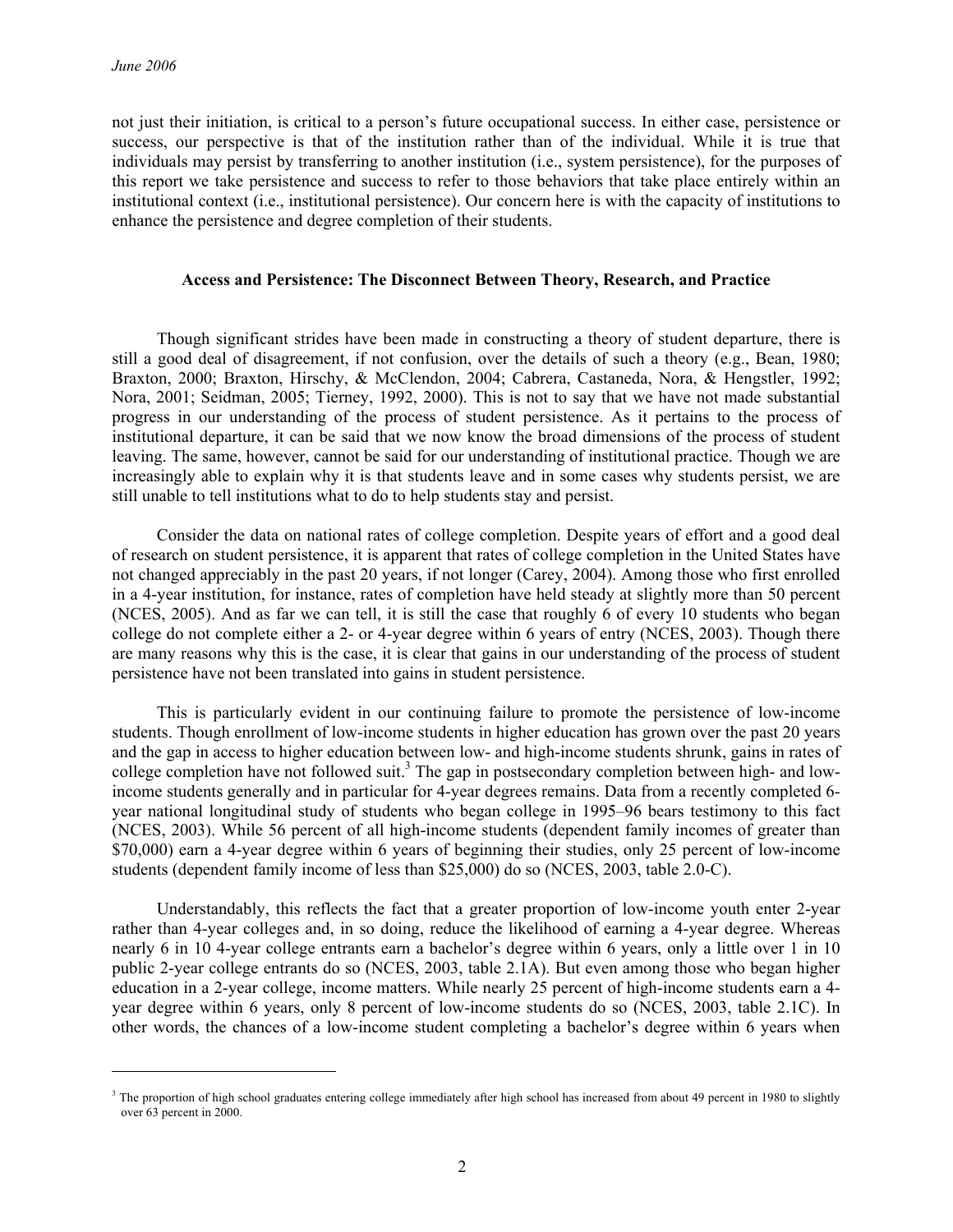l

beginning college in a 2-year college is around one-third of that for a high-income student who also begins in a 2-year college.

Similar differences in likelihood of completion exist among 4-year college entrants. Of those who began higher education in a public 4-year college or university in 1995–96, only 48 percent of lowincome students earned their 4-year degree within 6 years, while 67 percent of high-income students did so (NCES, 2003, table 2.2C). More telling still is the fact that even among those who began at a 4-year college with the stated goal of obtaining at least a 4-year degree, only a little over half of low-income students earned a bachelor's degree (53 percent) as compared to over three-quarters of high-income students (77 percent) (NCES, 2003, table 8.6).

Of course, some of these differences can be attributed to well-documented differences in levels of academic preparation of students entering 2- and 4-year postsecondary institutions (Cabrera, Burkum, & La Nasa, 2005) and to the fact that low-income students are considerably less likely to attend elite institutions where graduation rates are quite high.<sup>4</sup> But even among students attending the top tier of institutions, presumably among the most talented and motivated students in higher education, it proves to be the case that students from the lowest socioeconomic quartile are less likely to graduate (76 percent) than students from the highest quartile (90 percent) (Carnevale & Rose, 2003, p.14).

The facts are unavoidable. Though access to higher education has increased and gaps in access between groups decreased, rates of college completion generally and gaps in completion between highand low-income students have not followed suit. Indeed, they appear to have widened somewhat over the past decade (NCES, 2005, table 5-B). Clearly there is still much to do to translate access to college into meaningful opportunity for success in college.

There is also much we need to do to effectively translate what we know from research and theory on student persistence into knowledge that would guide actions on behalf of student persistence, in particular for students of low-income backgrounds. Though there is a substantial and still growing body of research and theory on the nature of student persistence, we do not yet have a theory of action that provides institutions and states guidelines for the development of policies, programs, and practices to enhance the persistence of the students they serve. The goal of this project is to begin developing such a theory. Specifically, it seeks to identify some of the major elements of a theory of institutional and state action and show how it might be used to guide institutional and state efforts to increase student persistence. We do so in the expectation that future work will lead to the development and testing of a more fully articulated theory of institutional action for student success.<sup>5</sup>

Given that student persistence is still largely a reflection of institutional practice, we begin our pursuit of a model of institutional action by first considering the nature of theory and research on student persistence and the evidence as to the nature of institutional environments that promote student persistence.

<sup>&</sup>lt;sup>4</sup> Among the top tier of institutions, for instance, graduation rates are nearly 86 percent, where it is only 54 percent for the lowest tier of institutions (Carnevale & Rose, 2003, table 2.1, p. 69).

It should be noted that we are not the first to travel this path. Others have already carried out work that relates to institutional action (e.g., Astin, 1975; Beal & Noel, 1980; Berger, 2001; Braxton, 2001; Braxton, Hirschy, & McClendon, 2004; Clewell & Ficklen, 1986; Kuh et al., 2005; Swail, Redd, & Perna, 2003; Tinto, 2005). None, however, have sought to develop a comprehensive model as that proposed here.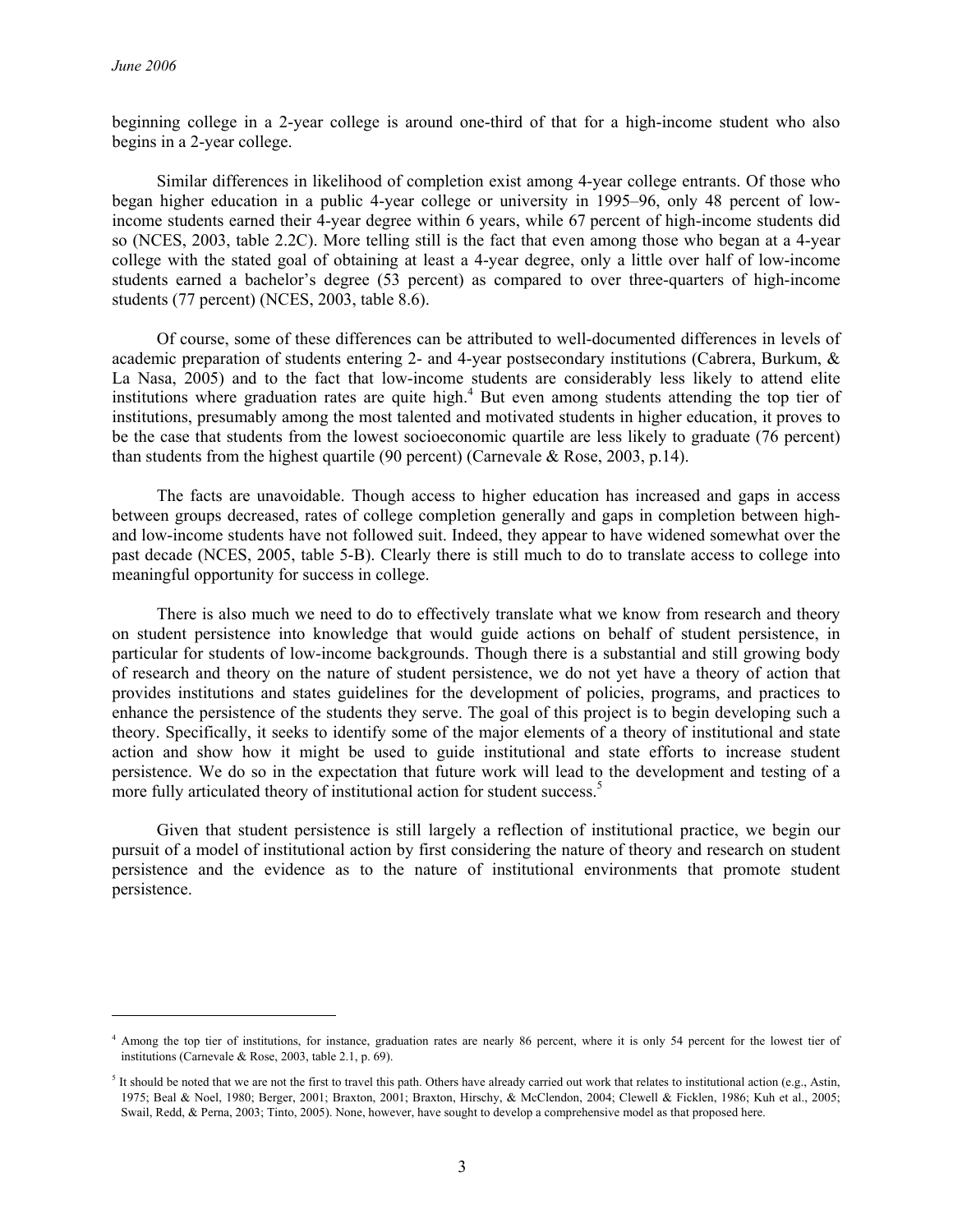### **Reflection on Current Debates of Theories of Institutional Departure**

To move toward a model of institutional action, we first must consider the nature of the current debate about existing theories of student persistence. We do so because understanding some of the challenges researchers and theorists face will not only help build a more effective theory of student departure, but will also aid our pursuit of a useful model of institutional action.

The research on student attrition and persistence is voluminous. It is easily one of the most widely studied topics in higher education over the past 30 years. This work has been greatly enriched by the inclusion of research on the experience of underrepresented and low-income students in 2- and 4-year institutions of higher education. Unfortunately, this body of work has not yet resulted in a comprehensive longitudinal model of student success that effectively translates our knowledge into practices and policies that institutions and states can follow to enhance student success. The fact that this work has not resulted in a comprehensive model of student success is due to several issues.

First, much of our work makes the implicit assumption that knowing why students leave is equivalent to knowing why student stay and succeed. This is not the case. The process of persistence is not the mirror image of the process of leaving. Though the two are necessarily related, knowing why students leave does not directly translated into knowing what to do to help students stay.

Second, too much of our research focuses on theoretically appealing concepts that do not translate easily into definable courses of action. Take, for instance, the concept of academic and social integration. While it may be useful for theorists to know that academic and social integration matter, that theoretical insight does not tell practitioners, at least not directly, what they would do to achieve academic and/or social integration in their particular setting. Though the early work of Pace (1980) and Astin (1984, 1993), and more recently Kuh (1999, 2003), has done much to operationalize the concept of academic and social integration in ways that can be reasonably measured and in turn used for institutional assessment, that work does not yet tell us how institutions can enhance integration or what it now commonly referred to as engagement. And while it is true that recent studies, such as those by Tinto and Russo (1994), Tinto (1997), Zhao and Kuh (2004), and Kuh et al. (2005) have looked into practices that enhance engagement, there is a great deal more to do.

Third, too much of the research on student success focuses on events, often external to the institution, that are not under the immediate ability of institutions to affect. Though informative, such research does not lead to reasonable policies and practices. For instance, though it is enlightening to know that student high school experiences and family context influence persistence in college, such knowledge is less useful to institutional officials because they often have little immediate control over students' prior experiences or private lives. This is not to say that such information cannot be useful at least in an indirect way. In this case, knowing about the role of family context may help institutions more effectively configure their support programs for differing student situations (e.g., Torres, 2003a, 2003b). But it does not tell the institution either how to effectively tap into issues of family context or whether such actions are more likely to yield increased persistence.

Fourth, there remains much confusion about what constitutes student persistence, one aspect of student success. We continue to struggle with competing, if not conflicting, definitions and measures that on one hand see persistence as the completion of a college degree and, on the other, view it as students being able to fulfill the goal for which they began college. In other cases, some define persistence as continuous enrollment, while others measure persistence as success in one course at a time regardless of periodicity.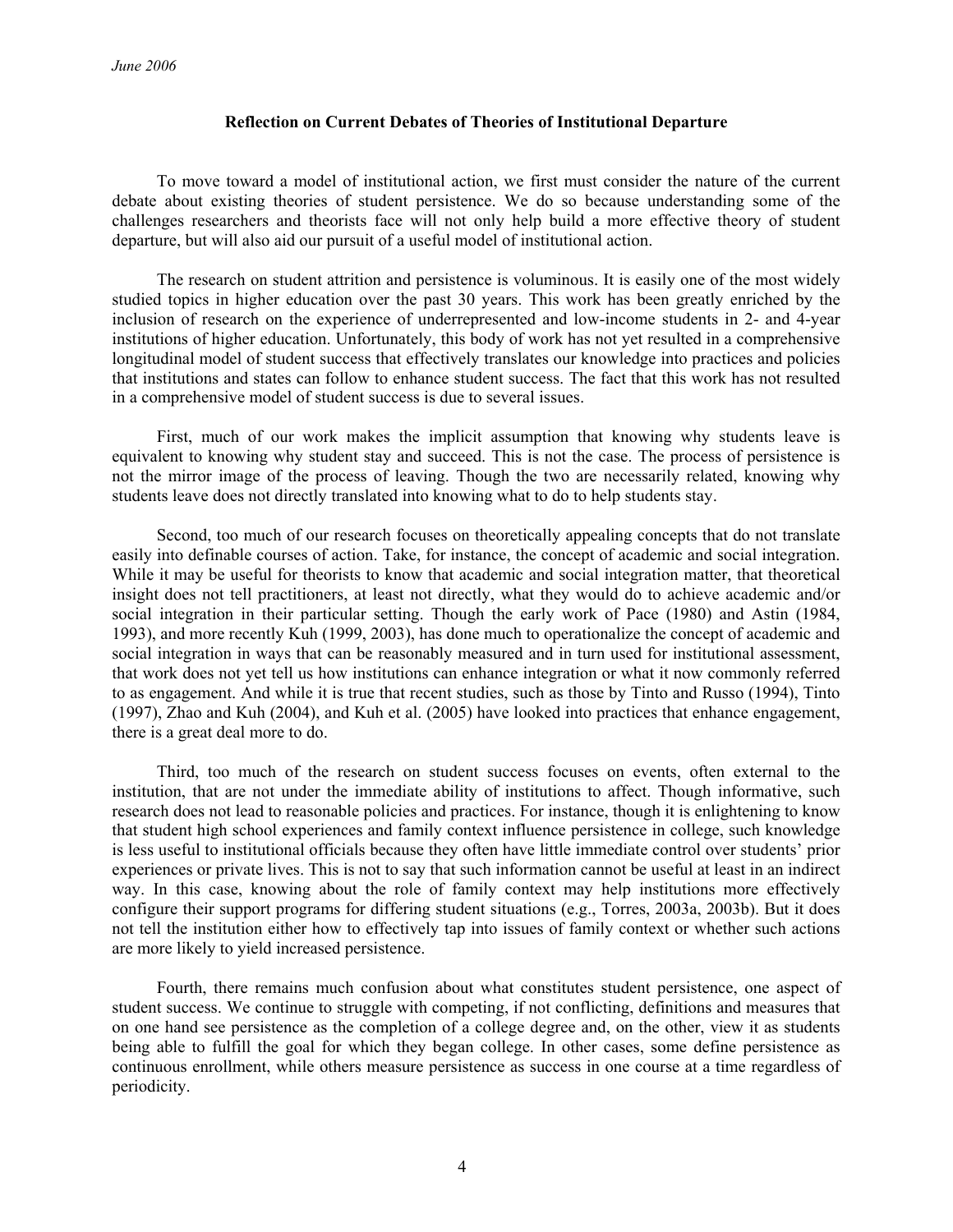l

This confusion can also be seen in research on student leaving and on degree completion. Regarding the former, too many studies fail to distinguish between that type of leaving that may be said to be voluntary from that which is nonvoluntary. For instance, leaving that results from a lack of personal contact is likely to be voluntary, whereas that arising from external events such as family obligations that pull a person away from college might be characterized as nonvoluntary. Regarding the latter, some studies of student completion still do not distinguish between institutional completion that is the result of continuous enrollment in an institution from that occurring over time from intermittent enrollment at an institution (i.e., stopout) or between continuous or discontinuous enrollment in one institution (institutional completion) from that occurring through transfer to another institution (i.e., system completion). Such confusion matters, because the findings of different studies that employ different definitions and/or measures of student persistence or success muddy the waters for institutions that seek guidance on the actions they should take to promote student persistence or success on their campuses.

Finally, much of the research and theoretical work on student persistence or success has been carried out in isolation, with one area of work separated from another. This condition applies both to discussions of institutional action and to those pertaining to state and federal policy. Regarding institutional action, some studies have focused on issues of financial aid, others on campus climate, and others still on programming such as freshman seminars. The result is that we have been unable to provide institutions with a comprehensive model of action that would allow them to weigh the outcomes of different forms of action and plan accordingly. There has been little effort to join together issues of state policy with institutional practice, even though it is obvious that state policy provides an important context for institutional action. The result is that much of our conversations of institutional and state policy have failed to shed light on the practical question of how state actions can enhance the capacity of institutions to promote student persistence or success.

# **Moving Toward a Model of Institutional Action**

In moving toward the identification of a possible model of institutional action, we will focus at this stage of our work on the conditions within institutions rather than on the attributes of students themselves. We do so because it is too easy to see the absence of student success as solely the responsibility of students. This is not to say that individual attributes do not matter. In some cases, they matter greatly. We all know of stories of students who by shear drive succeed against what are for most students seemingly insurmountable barriers. Yet there are other students who do not succeed even when placed in settings that favor success. Nevertheless, though some might argue otherwise, student attributes such as personality, drive, and motivation are, for the great majority of institutions, largely beyond immediate institutional control.6 This is not the case, however, for the conditions or environments within universities and colleges in which students are placed. Such environments are already within institutional control, reflecting—as they do—past decisions, and can be changed if institutions are serious in their pursuit of student success. Since our focus is on institutional action, it makes sense to begin our search for a model of action with those aspects of institutional environment that shape student success and are within the capacity of institutions to change.

 $<sup>6</sup>$  Not surprisingly, many institutions see this issue as one of recruitment, of attracting more able and motivated students who themselves are more</sup> likely to graduate. But there are only so many able and motivated students, and it seems as if every university is seeking to attract the same students. In any event, such efforts leave untouched the learning environment and do little to ensure that the experience of students will in any way be changed by attracting more able students.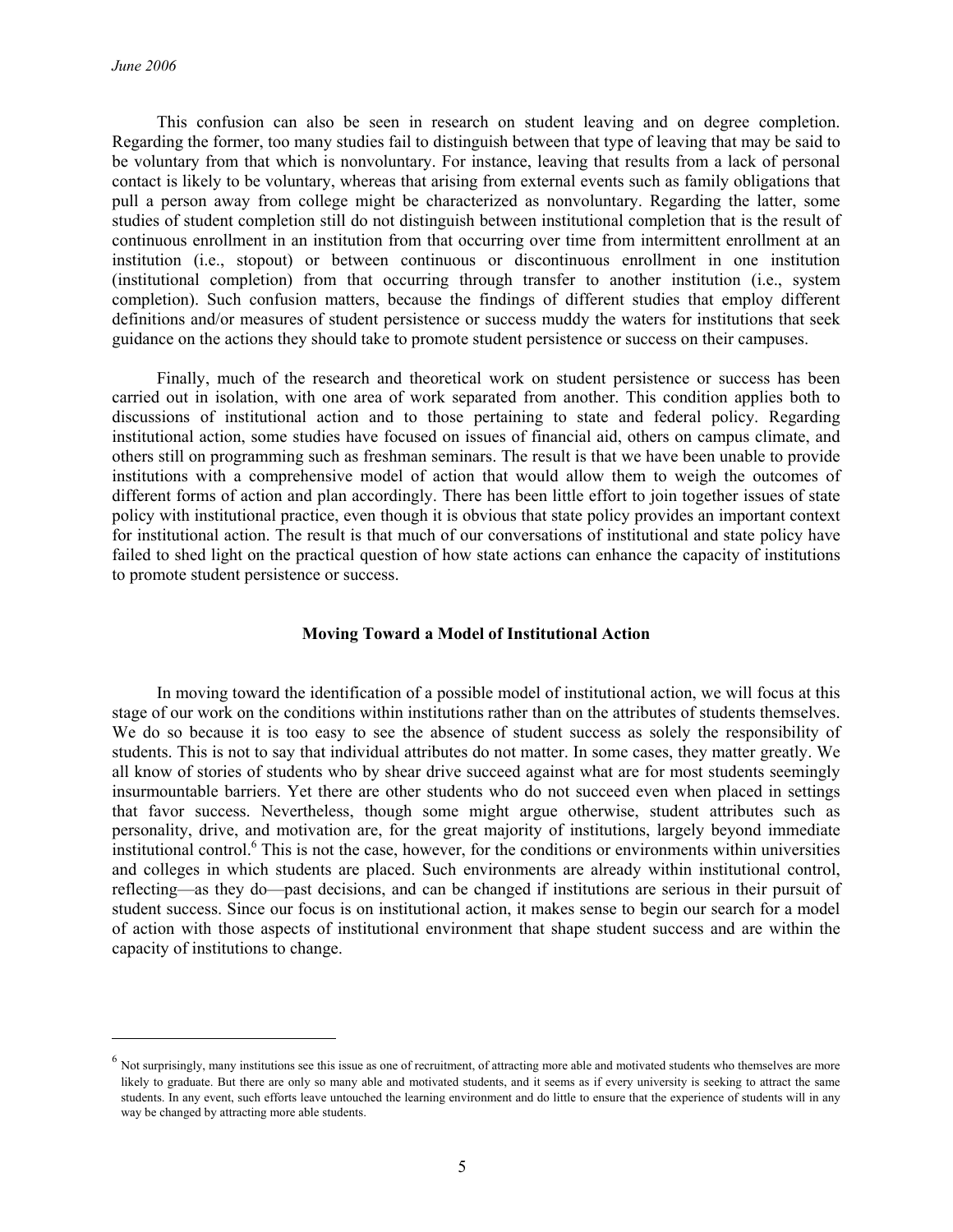#### **Conditions for Student Success**

What are these environments? What does research on student success tell us about the conditions within universities that are needed to promote success?<sup>7</sup> It points to five conditions that promote student success: institutional commitment, institutional expectations, support, feedback, and involvement or engagement.

#### **Commitment**

First and perhaps most important, institutional commitment is a condition for student success. Simply put, institutions that are committed to the goal of increasing student success, especially among low-income and underrepresented students, seem to find a way to achieve that end. Institutional commitment is more than just words, more than just mission statements issued in elaborate brochures; it is the willingness of the institution to invest resources and provide the incentives and rewards needed to enhance student success. Without such commitment, programs for student success may begin, but they rarely prosper over the long term.

#### **Expectations**

l

Second, high expectations are a condition for student success. Simply stated, no student rises to low expectations. Regrettably, it is too often the case that institutions expect too little of students, especially during the critical first year of college. A national study by Kuh (2003) indicates that first-year students spend less time on their studies out of class than what we deem necessary for successful learning. It is our view that this is the case in part because we do not expect enough of them nor construct educational settings that require them to study more.

At the same time, universities will sometimes hold differing expectations for differing students. This may be expressed in the labels they use to describe groups of students, such as the term "remedial," or more subtly in the way faculty treat students of different genders or ethnicities. However expressed, research is clear that students quickly pick up expectations and are influenced by the degree to which those expectations validate their presence on campus. This is precisely what Rendon (1994) was referring to in her research on validation and success of nontraditional, first-generation, community college students and what Solorzano, Ceja, & Yosso (2000) were referring to in their study of "microaggressions" that students of color often encounter on a predominantly white campus.

Expectations can also be expressed in concrete ways through formal and informal advising. Knowing the rules and regulations and the informal networks that mark campus life are part and parcel of student success. Yet it remains the case that formal advising remains a "hit and miss" affair; some students are lucky and find the information they need, while others are not. The same can be said of informal advising, the sharing of accumulated knowledge that goes on within a campus among and between faculty, staff, and students. Again some students are able to locate that knowledge, often through informal networks of peers, while others are not (Attinasi, 1989).

 $<sup>7</sup>$  Here, "research" must be understood more broadly as accumulated knowledge that includes research, institutional studies, and shared</sup> experience of many practitioners. Such "research" is often as informative as single case research because it involves the accumulation of evidence from differing sources and methodologies of knowledge making.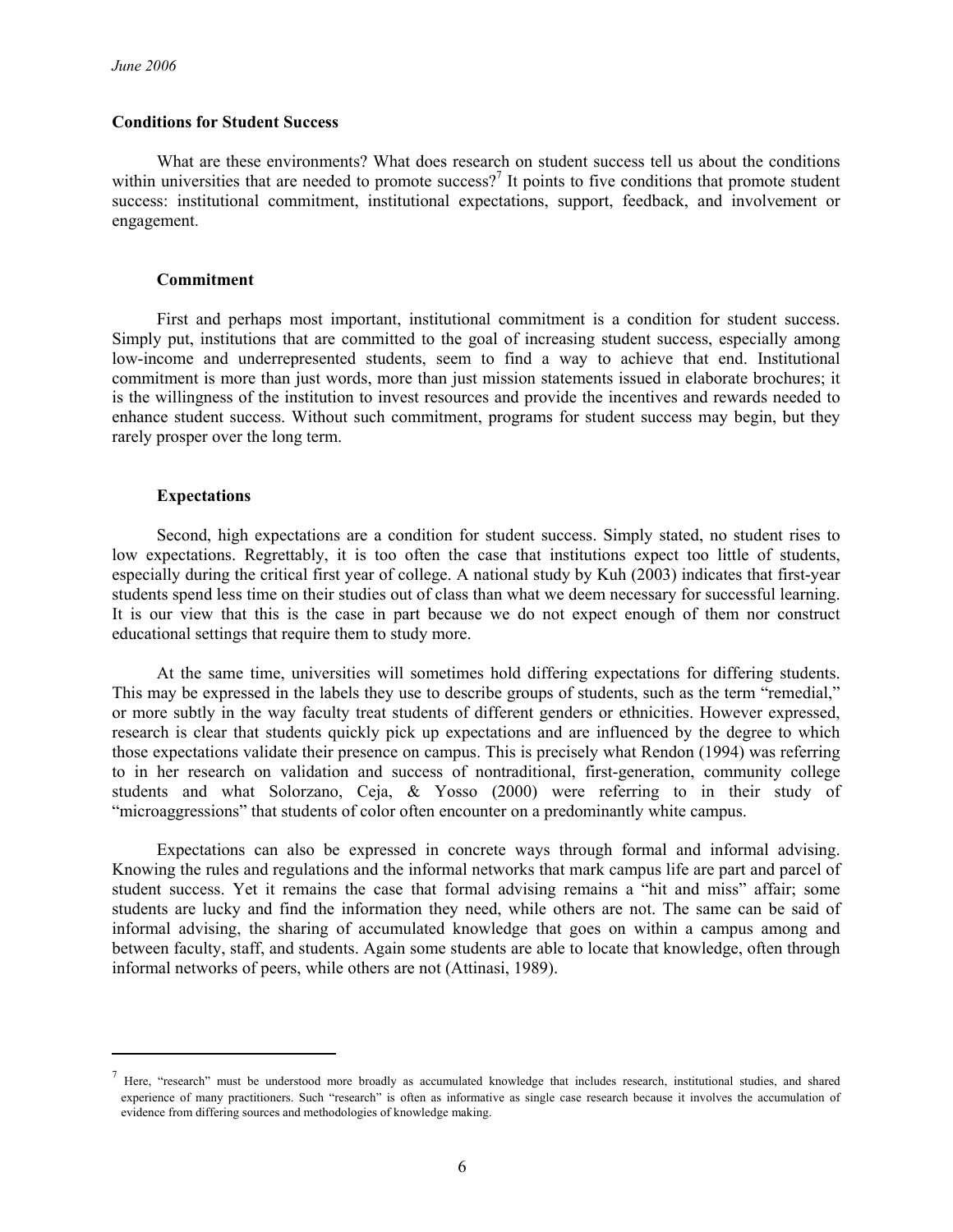Advising is particularly important to the success of the many students who either begin college undecided about their major and/or change their major during college.<sup>8</sup> The inability to obtain needed advice during the first year or at the point of changing majors can undermine motivation, increase the likelihood of departure, and for those who continue, result in increased time to degree completion. Though students may make credit progress, they do not make substantial degree-credit progress.

#### **Support**

Third, support is a condition that promotes student success. Research points to three types of support that promote success: academic, social, and financial. Regarding academic support, it is unfortunately the case that more than a few students enter the university insufficiently prepared for the rigors of university study. For them, as well as for others, the availability of academic support in the form of developmental education courses, tutoring, study groups, and academic support programs such as supplemental instruction is an important condition for their continuation in the university. So also is the availability of social support in the form of counseling, mentoring, and ethnic student centers. Such centers provide much needed support for individual students and a safe haven for groups of students who might otherwise find themselves out of place in a setting where they are a distinct minority (e.g., Attinasi, 1989). For new students, these centers can serve as secure, knowable ports of entry that enable students to safely navigate the unfamiliar terrain of the university (London, 1989; Terenzini et al., 1994).

Regarding the nature of support, research has demonstrated that support is most effective when it is connected to, not isolated from, the environment in which students are asked to learn. Supplemental instruction, for instance, provides academic support that is directly attached to a specific class in order to help students succeed in that class. As a support strategy, it is most often used for key first-year "gateway" courses that are foundational to coursework that follows in subsequent years.

#### **Feedback**

Fourth, monitoring and feedback is a condition for student success. Students are more likely to succeed in settings that provide faculty, staff, and students frequent feedback about their performance. Here we refer not only to entry assessment of learning skills and early warning systems that alert institutions to students who need assistance, but also to classroom assessment techniques such as those described by Angelo and Cross (1993) and those that involve the use of learning portfolios. These techniques are not to be confused with testing; they are forms of assessment, such as the well-known "one-minute" paper, that provide both students and faculty information on what is or is not being learned in the classroom. When used frequently, such techniques enable students and faculty alike to adjust their learning and teaching in ways that promote learning. When implemented in portfolio form that requires continuous reflection, assessment can also deeply enrich learning.

#### **Involvement**

1

Finally, involvement, or what has been frequently been described as academic and social integration, is a condition for student success (e.g., Astin, 1993; Tinto, 1975, 1987, 1993). The more students are academically and socially involved, the more likely they are to persist and graduate. This is especially true during the first year of study, when student membership is so tenuous yet so critical to

 $8$  It is estimated that among 4-year college students, nearly two-thirds either begin undecided or change their majors at least once during college.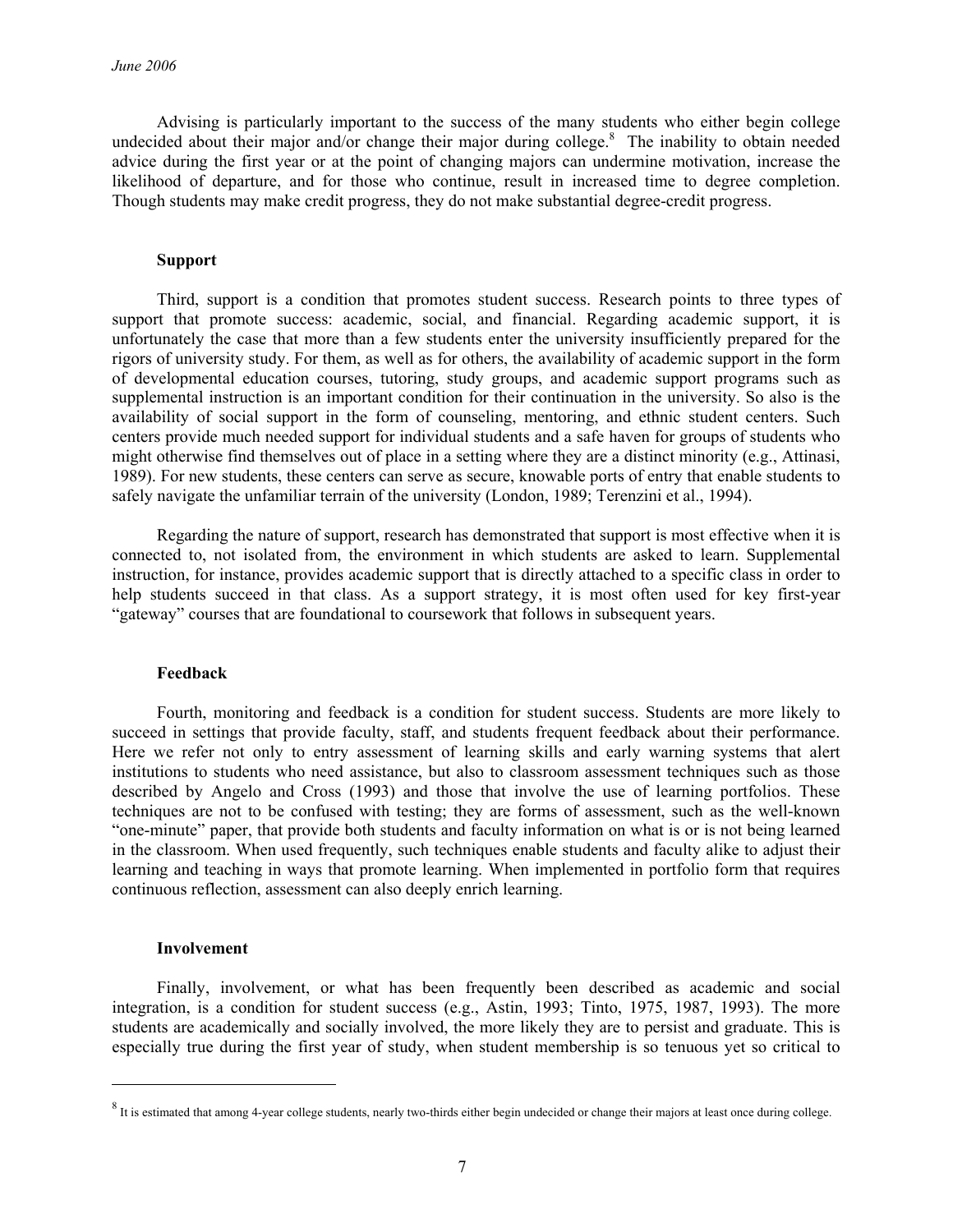subsequent learning and persistence (Tinto, 2001). Involvement during that year serves as the foundation upon which subsequent affiliations and engagements are built.

Nowhere is involvement more important than in the classrooms and laboratories of the campus, especially during the first year of college. This is the case for two reasons. First, the classroom may be the only place students meet each other and the faculty. Most students commute to college, and a majority work while in college. For them and many others, the classroom is often the only place where they meet other students and engage with the faculty and peers in learning. If involvement does not occur in these smaller places of engagement, it is unlikely it will easily occur elsewhere. Second, learning is central to the college experience and the root source of student success. Involvement in classroom learning, especially with other students, leads to greater quality of effort, enhanced learning, and, in turn, heightened student success (Tinto, 1997). Even among students who persist, those who are more involved in learning, especially with other students, learn more and show greater levels of intellectual development (Endo & Harpel, 1982; Lundberg & Schreiner, 2004). It is for this reason that so much of the literature on institutional retention, learning, and development speaks of the importance of building educational communities that involve all students (Tinto, 1993).

To sum up, students are more likely to succeed when they find themselves in settings that are committed to their success, hold high expectations for their success, provide needed academic and social support, provide frequent feedback, and actively involve them, especially with other students and faculty, in learning. The key concept is that of educational community and the capacity of institutions to establish educational communities that involve all students as equal members.

The question before us is not whether these conditions apply—research has more than amply demonstrated that they do—but to ascertain what institutional actions promote the establishment of those conditions and in turn promote student success. It is to this task that we now turn.

#### **A Model of Institutional Action**

Several observations should be made about the current discussion. First, it argues that student learning is central to student success and by extension that without learning, students are not successful regardless of whether or not they persist. The more that students learn and value their learning, the more likely they are to stay and graduate. This is true not only for those students who enter college academically underprepared, but also for the more able and motivated students who seek out learning and are more likely to respond to perceived shortcomings in the quality of learning they experience on campus.

Second, our discussion leaves open, for the moment, the definition of success other than to imply that without learning there is no success and, at a minimum, success implies successful learning in the classroom. By extension it argues that one way of understanding student success as it may be influenced by institutional action is to see it as being constructed from success in one class at a time, one upon another, in ways that lead over time to academic progress. A model of institutional action, whatever its final dimensions, must therefore treat student learning as part and parcel of the process of student success, and that success, however it is defined and measured, must have at its core success in individual classes. One result is to place a spotlight on the role of faculty in institutional efforts to promote student success (Umbach & Wawrzynski, 2005). Though student success is indeed everyone's business, it is the business of the faculty in particular.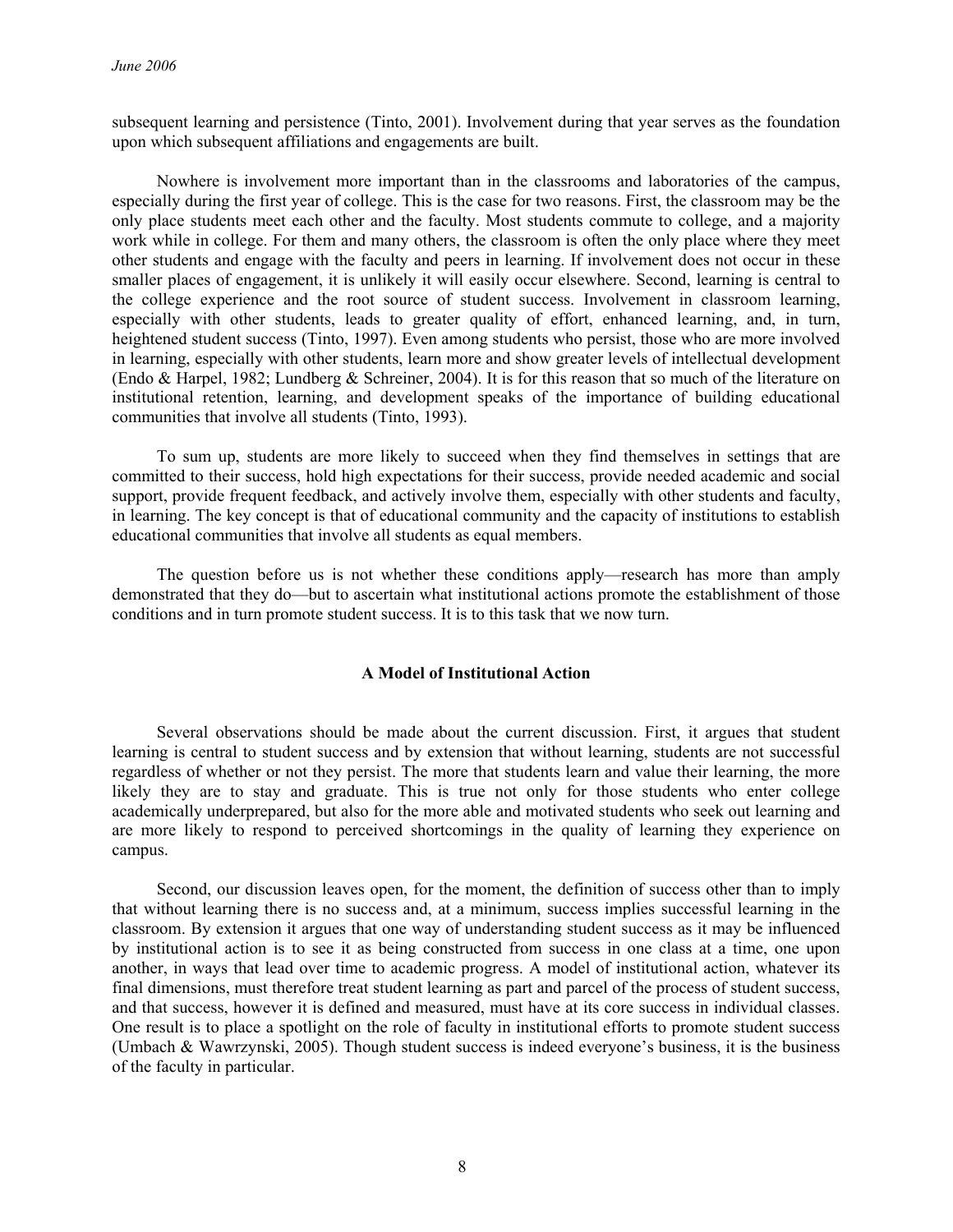1

What then might a model of institutional action for student success look like? Following upon the prior discussion, figure 1 describes the basic structure of an institutional model of action for student success. $9$ 



**Figure 1. Structure of a preliminary model of institutional action** 

Students enter an institution with a variety of attributes (e.g., gender, social class, race, ethnicity), abilities, skills, and levels of prior academic preparation (e.g., academic and social skills), and attitudes, values, and knowledge about higher education (e.g., goals, commitments, motivations, and expectations). At the same time, they participate in a range of external settings (e.g., family, work, community), each of which has its own demands on students' time and energies. They enter institutions with specific attributes

 $\degree$  The model described here is intentionally sparse. First, we seek to produce a model that can be easily tested. Consequently, we have focused on a few clearly defined outcomes that are currently measurable. Second, there are neither prior models to draw upon nor a great deal of reliable research on effective institutional action. Therefore, we have sought to produce a model that can be added to, indeed modified, by subsequent research.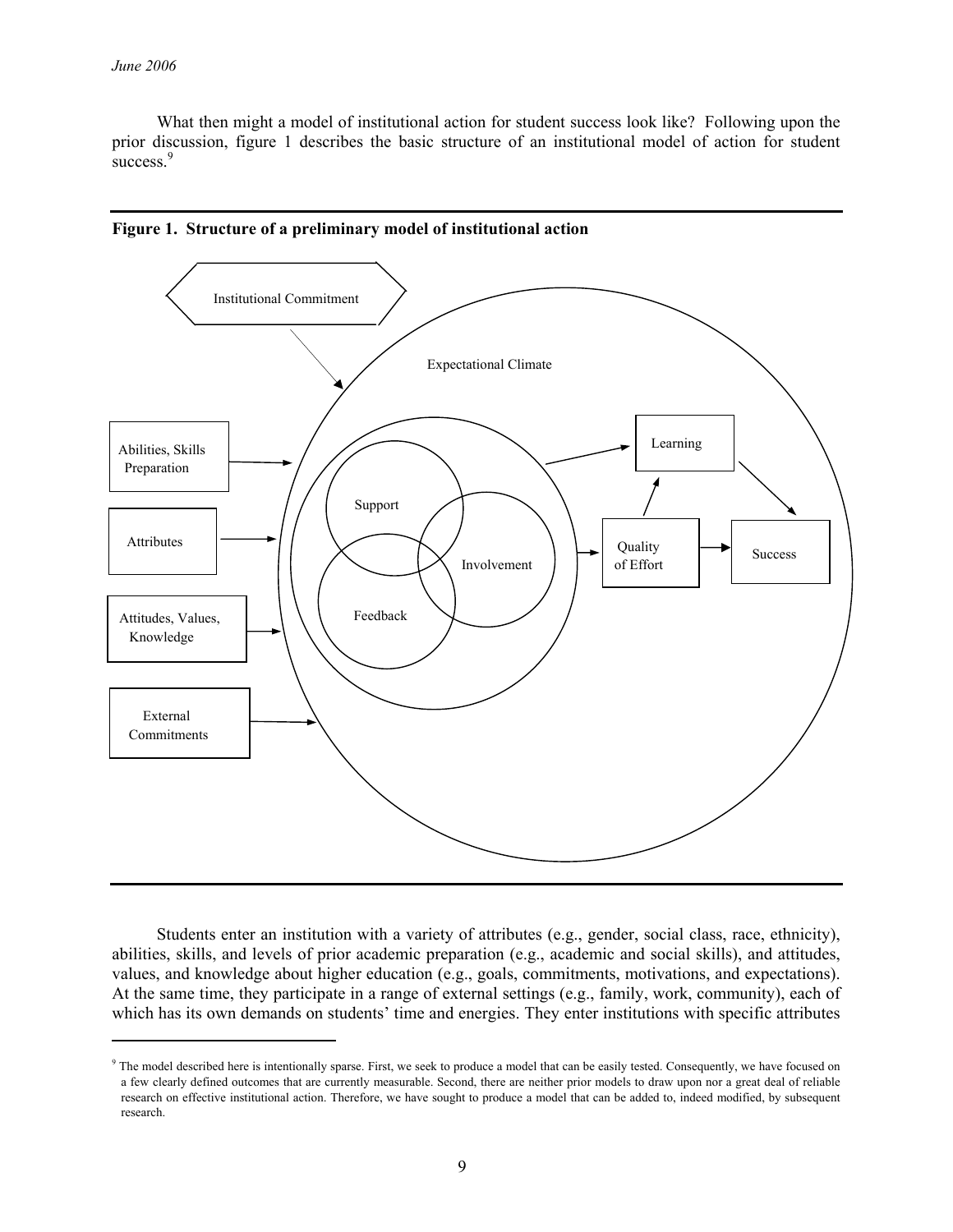(e.g., level, mode of control, size, location) and resources (e.g., financial, faculty, staff). As argued here, both student and institutional attributes, within the timeframe for institutional action, are considered fixed and therefore not immediate objects of institutional action.<sup>10</sup>

What are not fixed are institutional commitments, the expectational climate established by members of the institution (i.e., faculty, staff, administrators, and other students), the academic, social, and financial supports provided by the institution, the feedback that is provided to and about students by the institution, and the educational and social activities that shape student academic and social involvements and/or engagements within the classroom and with other members of the campus.

As depicted, the model argues that institutional commitments provide the overarching context for institutional action. As noted earlier, everything else being equal, institutions that are committed to student success are more likely to generate that success than institutions whose commitment to students may be of lower order than competing commitments (e.g., research, athletics). Institutional commitment to student success in turn sets the tone for the expectational climate for success that students encounter in their everyday interactions with the institution, its policies and practices, and its faculty, staff, administrators, and other students.

Within those nested climates, students encounter varying degrees of academic, social, and financial support, are provided varying types of feedback about their progress, and experience educational settings whose structure and practices result in differing degrees of academic and social involvement (Astin, 1984; Tinto, 1975, 1987, 1993). Together these encounters (support, feedback, and involvement) influence the quality of student effort (Pace, 1980) and student learning (Lundberg & Schreiner, 2004; Endo & Harpel, 1982) and both in turn shape student success, particularly in the classroom. That success in classes generates credit and degree-credit progress and eventual degree completion.

At its core, the model argues that student success is most likely to occur when all the above conditions exist. Moreover, it argues by extension that institutional policy must be coherently constructed to enable all sectors of the institution to collaboratively construct those conditions for all students on campus.

#### **Institutional Actions for Student Success**

1

Given the broad outline of the model, we now begin filling in the types of institutional action that shape each of these conditions and in turn promote student success (Figure 2). We do so by drawing from existing studies of institutional practice that provide sufficient empirical evidence to support the claim that specific types of institutional action promote enhanced student success.<sup>11</sup>

<sup>&</sup>lt;sup>10</sup> For the purposes of the present discussion, the timeframe for institutional action applies to the experiences of any entering student cohort during its time on campus, namely 3 to 5 years. A timeframe that would encompass several cohorts and therefore reflect long-term institutional actions is not considered in this discussion.

 $11$  In this regard, it must be observed that there is a lamentable paucity of empirically sound research on effective institutional practice. Most socalled studies of institutional practice are little more than descriptions of claimed effectiveness that typically lack the sort of empirical controls to support such claims.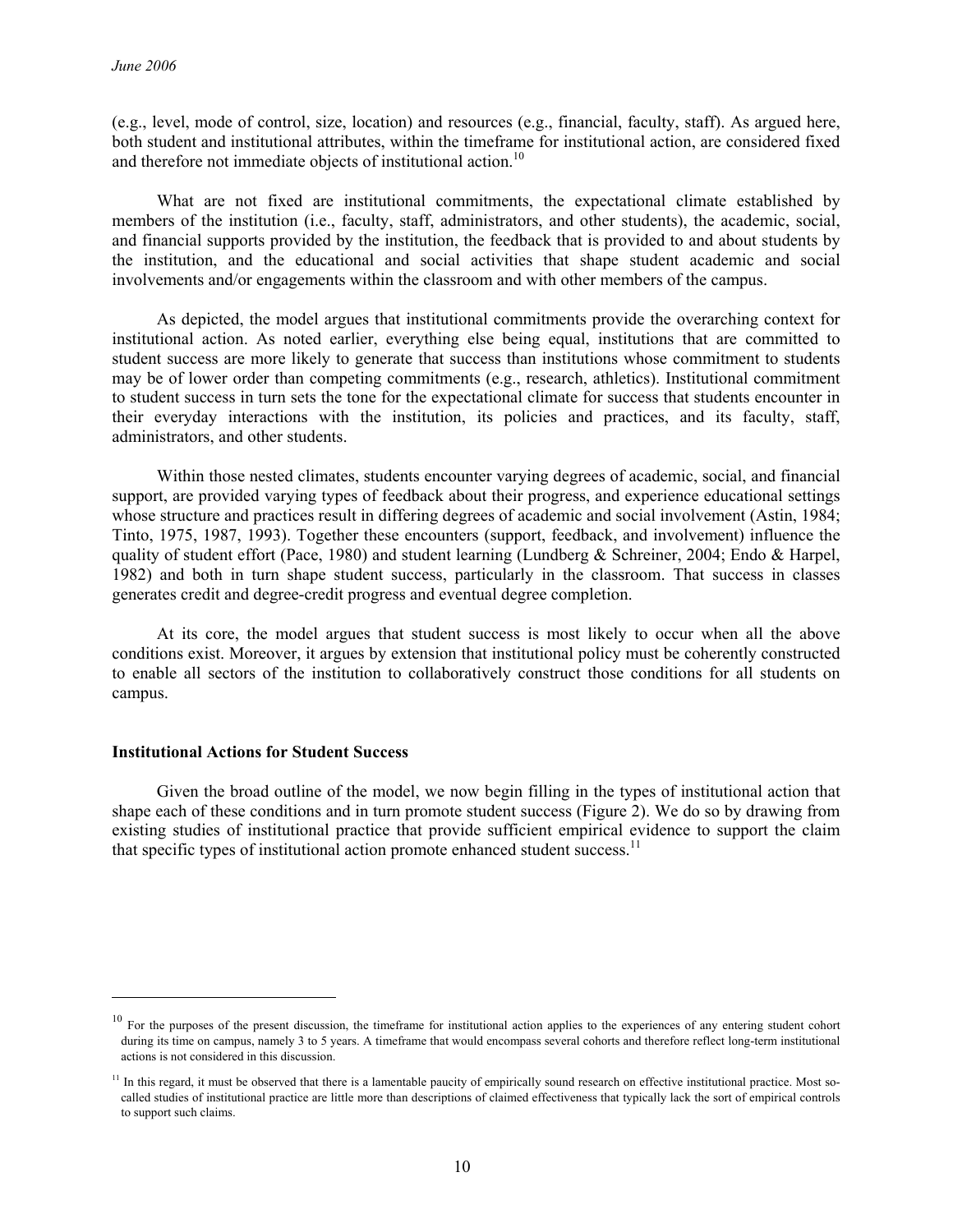



Though not indicated in figure 2, our model is multilayered in that it posits that the effect of actions upon student success at the level of the organization, such as those by its administrative leadership, is largely indirect in that such actions serve to influence the behaviors of faculty and staff whose actions directly impinge upon student lives either directly through their own contact with students or indirectly through the building of programs that affect students. This does not mean that institutional actions cannot directly affect student success, because financial aid policies do so (St. John, Cabrera, Nora, & Asker, 2000). But with the exception of that one case, which is particularly relevant to the issue of the success of low-income students, we will not cover those actions.

Here, a caveat is needed. Our discussion will focus on categories of action rather than specific types of action. For example, we will speak of advising programs without detailing the wide variety of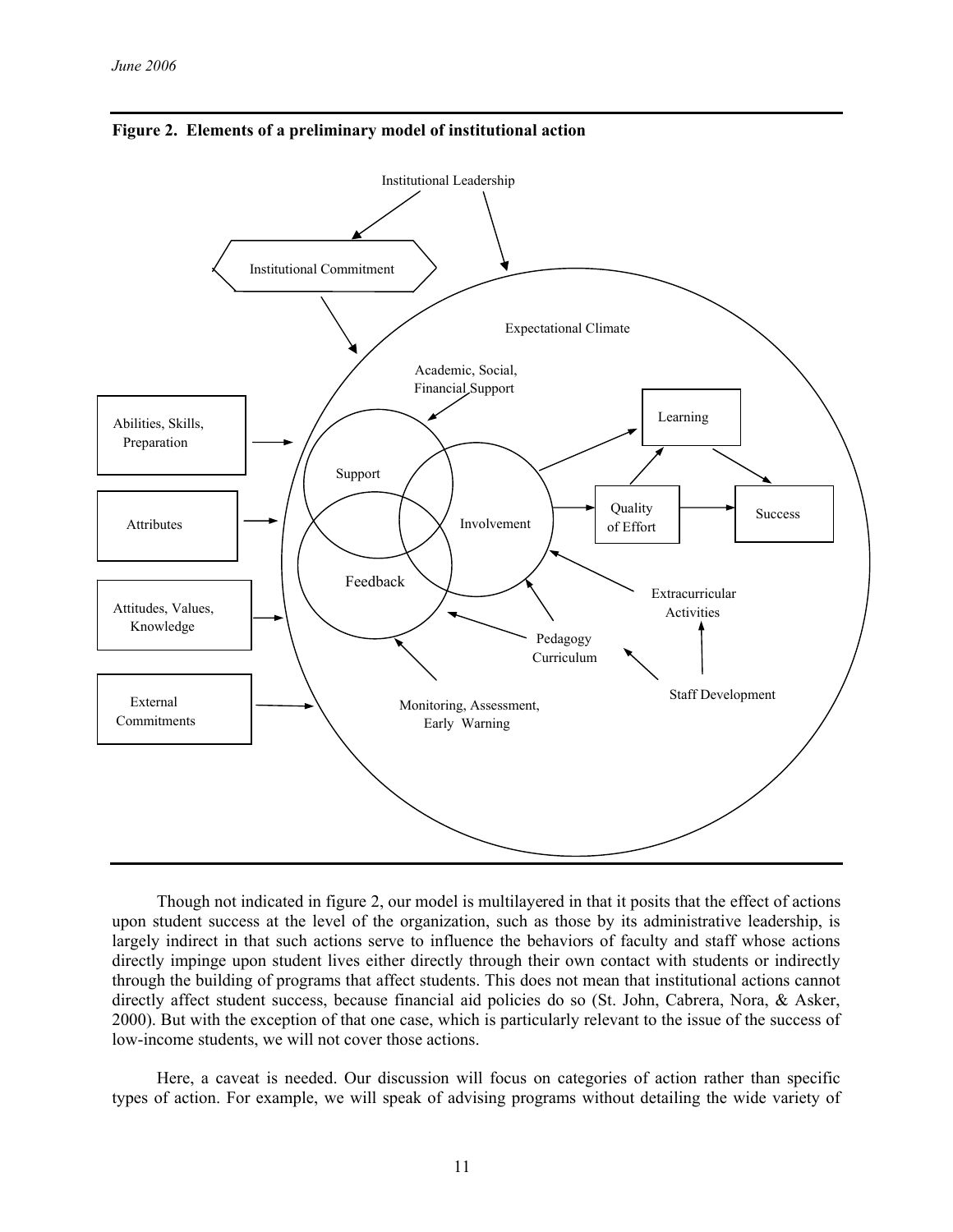advising programs that are employed in postsecondary institutions. In a similar fashion will we note the importance of financial aid programs such as work-study without delving into the specifics of different types of programs.

# **Institutional Commitment and Leadership**

Institutional commitment to the goal of student success is critical to improved rates of student success over time. Without institutional commitment, most efforts at improvement are marginal and short lived. Institutional commitment is, in turn, a reflection of institutional leadership (Clark, 1996) and the willingness of leadership to invest resources in those aspects of institutional functioning that directly and indirectly impact student success (Ryan, 2004). Though studies specific to leadership in higher education are limited, a number of observers point to a direct link between leadership (Gumport & Pusser, 1997) and leadership style (Sporn, 1996) to institutional effectiveness generally and institutional expectational climate or culture in particular (Carey, 2005a, 2005b; Sporn, 1996).

Institutional leadership is not just the reflection of the actions of the top administrative officer. Though it is hard to envision the development of successful programs that endure over time without supportive leadership from the top, it is also the case that support at the level of deans, department chairs, and vice presidents also matter (Serow, Brawner, & Demery, 1999). This is the case because such support most directly impacts upon the willingness of individual faculty and staff to invest in programs and activities that enhance the success of their students (Umbach & Porter, 2002).

# **Expectational Climate**

The expectational climate of an institution, or what is often referred to as campus climate, speaks to the expectations the institution holds for student, faculty, and staff behavior. It provides the expectational context for individual action and, in turn, influences student success because of the ways in which expectations shape how individuals respond to each other and to the multiple and often competing demands upon their time and energies. As it pertains to student success, expectations for student performance as expressed, for instance, by faculty in the classroom are particularly important because of the impact expectations have on the quality of student effort (Schilling & Schilling, 1999).

For low-income students and for those from underrepresented groups, campus climate and the micro-aggressions that may occur within the institution also influence persistence directly by shaping students' sense of belonging (e.g., Fleming, 1985; Hurtado, 1994; Hurtado & Carter, 1996, 1997; Solorzano, Ceja, & Yosso, 2000). It does so generally, as well as in specific places like classrooms and residence halls (Kaya, 2004). The expectational climate also affects faculty and staff behavior by shaping, for instance, the ways faculty balance research and teaching (Wolverton, 1998). Presumably, an institution that expects more in the way of teaching and provides support for teaching will generate among faculty an increased willingness to place greater priority on teaching.

Though the expectational climate of an institution is shaped by many people, no person is more important to institutional action than the president or chancellor. Not only does that person play a critical role in resource allocation, but he/she sets the tone for the institution and its various members. Without his/her expressed commitment to the issue of student success, especially for low-income students, it is hard to envision substantial improvement in student success over time.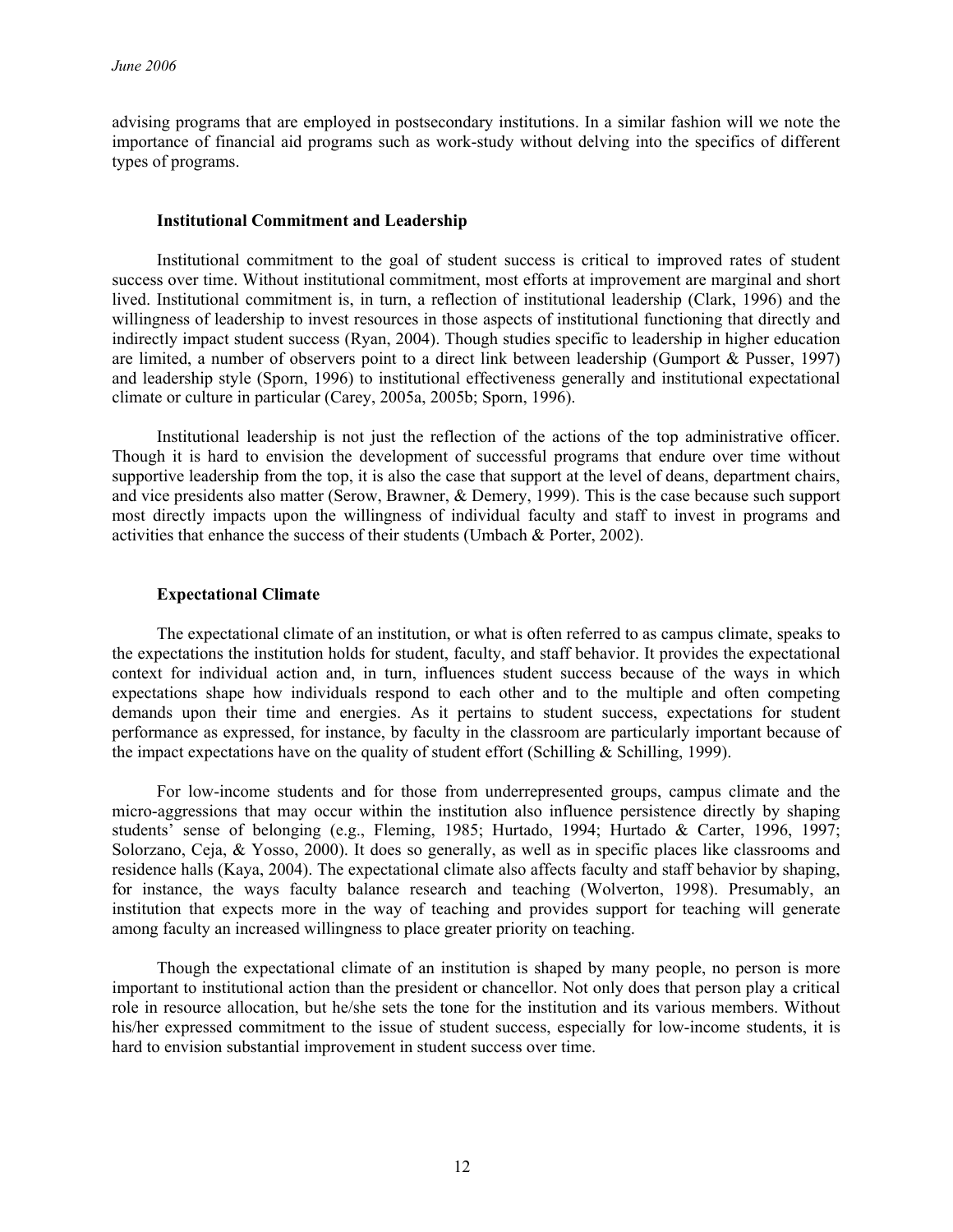# **Support**

The topic of support for students has received considerable attention and has covered a wide array of types of action ranging from financial, academic, and social to personal.

**Financial Aid.** Numerous studies have documented the importance of financial aid for student success, especially for low-income students (e.g., St. John, Kirshstein, & Noell, 1991; St. John, Andrieu, Oescher, & Starkey, 1994). Though there are many differing types of programs, work-study programs appear to be particularly effective for they not only help students pay for college, they also serve to involve students with other members of the institution (Astin, 1975; Wilkie & Jones, 1994). It is for this reason that an increasing number of institutions are employing work-study programs as part of their student success initiatives.

**Advising.** Institutions have used a range of advising programs from those that primarily employ faculty to those employing a mixture of faculty and professionally staffed advising centers for all students (see Frost, 1991; Gordon & Habley, 2000), first-year students (e.g., Commander, Valeri-Gold, & Darnell, 2004; Stark, 2002), first-generation college students (Hicks, 2003), and undecided students (e.g., Korschgen & Hageseth, 1997; Lewallen, 1995). (With regard to the latter, it should be noted that among 4-year colleges' students, it is estimated that a majority of students are either undecided at entry or change majors at least once while in college (Titley  $\&$  Titley, 1980).) In addition, some institutions have employed web-based advising systems (e.g. Valencia Community College) or have used trained peer advisers as part of their advising program (NACADA, 2005). Regardless of the type of program, the bottom line is that students must be able to easily obtain accurate advice when it is needed.

**Academic Support.** Academic support programs, like advising programs, are equally varied in character. They range from the use of learning and/or tutoring centers to study skill courses (e.g., Lipsky & Ender, 1990) to supplemental instruction (e.g., Blanc, DeBuhr, & Martin, 1983; Blanc & Martin, 1994; Commander, Stratton, Callahan, & Smith, 1996; Congos, Langsam, & Schoeps, 1997; Hodges, Dochen, & Joy, 2001). Supplemental instruction programs appear to be particularly effective because academic support is provided to students in a specific course, thereby allowing students to immediately apply the support they are being provided to succeeding in a particular course. The same can be said for the growing use of developmental education learning communities (Malnarich et al., 2004; Tinto, 1999). When properly implemented, they require the contents and activities of the linked courses to be coordinated such that what is being learned in one course can be applied to what is being learned in the other courses that are part of the learning community.

Regardless of the form, academic support is especially important to the success of students who enter academically underprepared, a disproportionate number of whom are from low-income backgrounds (Muraskin, 1997). In many instances, when student learning needs are substantial, institutions will employ summer bridge programs that bring students to campus before the start of the first semester for an intensive academic support and enrichment program (Garcia, 1991; Terenzini et al., 1994).

Another form of academic support that also provides social support is the now-popular freshman seminar. The seminars, which take a great variety of forms, provide new students support to make a successful transition to college (Upcraft, Gardner, & Barefoot, 2004). The same can be said of orientation programs that precede the start of the freshman year (Mullendore & Banahan, 2004; Ward-Roof & Hatch, 2003). Evidence of their effectiveness, when properly implemented, is widespread (e.g., Barefoot, 1993; Davis, 1992; Koutsoubakis, 1999; Schnell & Doetkott, 2003; Wilkie & Kuckuck, 1989; Williford, Chapman, & Kahrig, 2000).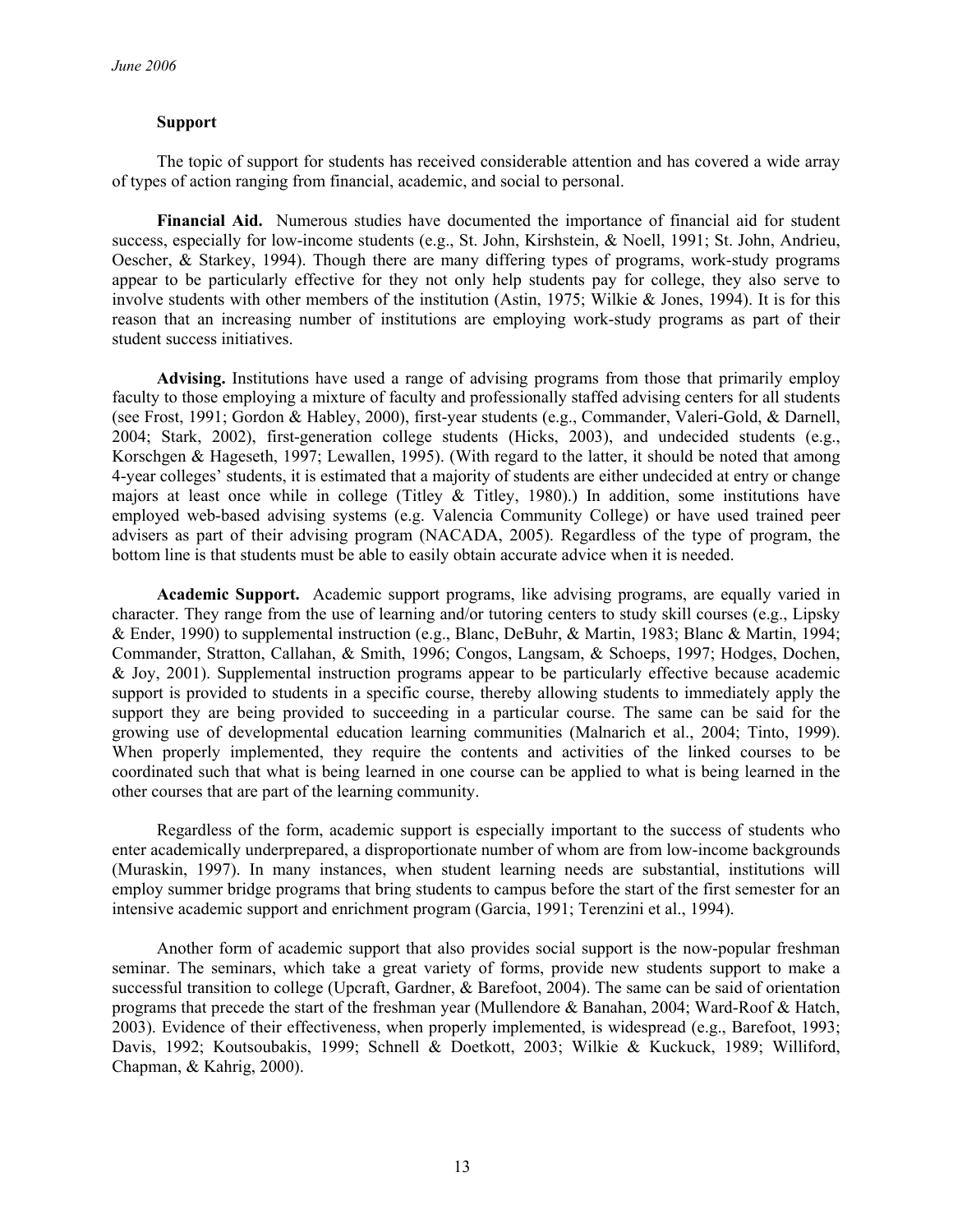**Social Support.** Social support programs are also part of the landscape of effective strategies for student success. Beyond the use of freshman seminars, institutions have also employed learning communities, such as freshman interest groups, as a way of building social connections and in turn social support for new students (Smith, MacGregor, Matthews, & Gabelnick, 2004, Tinto, Goodsell, & Russo, 1993; Tinto & Goodsell, 1994).

Social support is particularly important to underrepresented students on predominantly white campus (e.g. Attinasi, 1989; Gloria, Kurpius, Hamilton, & Wilson, 1999). Ethnic studies programs, students clubs, centers and the like all can serve to provide underrepresented students a smaller supportive community of peers that would not be available on campus otherwise. In many cases, they serve as important ports of entry where knowledgeable peers can help new students navigate the often-choppy waters of an unfamiliar institution.

More formal support is sometimes provided through mentoring programs that attach student peers, faculty, or administrators to specific groups of new students. Though not easy to implement well, such programs can help shepherd new students through the first year of college and beyond as well as provide important role models for student success (e.g., Campbell & Campbell, 1997; Levin & Levin, 1991; Gloria, Kurpius, Hamilton, & Wilson, 1999; Jacobi, 1991; Merriam, Thomas, & Zeph, 1987; Pagan & Edwards-Wilson, 2003; Thayer, 2000; Santos & Reigadas, 2004).

# **Feedback**

Feedback, or what is often referred to as assessment of students, takes many forms. The most common assessments that directly impact upon student success are those that take place at entry, typically as part of an institutional screening program to ensure appropriate placement in coursework, those that are employed in the first semester as part of an early warning system, and those utilized within classrooms to provide feedback to both faculty and students about their performance.

Though research on the impact of feedback on student success is limited—most studies are in the form of descriptive institutional reports—it is commonly accepted that a carefully constructed assessment program that entails feedback on student, as well as program, performance is critical to institutional success (Banta, 1991, 2001; Ewell, 1997; Wholey, J. Hatry, H., & Newcomer, K., 1994). Research on the use of classroom-based assessments such as student portfolios (see White, 2005) and classroom assessment techniques (CATs) (see Angelo & Cross, 1993) is, however, quite extensive. It documents, for instance, the fact that the use of CATs as a consistent part of classroom practice improves student learning and in turn student persistence (Cottell & Harwood, 1998; Cross & Steadman, 1996; Light, 1990). It does so in part because of the way it promotes students' awareness of their own learning (Corno & Mandinach, 1983) and the feedback it provides to faculty about what is and is not being learned in the classroom.

It should be noted that classroom assessment techniques are also being integrated into institutional early-warning systems. The more traditional forms of early warning that utilize midterm grades often occur too late to help many students succeed in the courses in which they enroll. Rather than relying on midterm grades, increasing numbers of institutions are employing early classroom assessments to trigger early identification of problems and appropriate intervention efforts.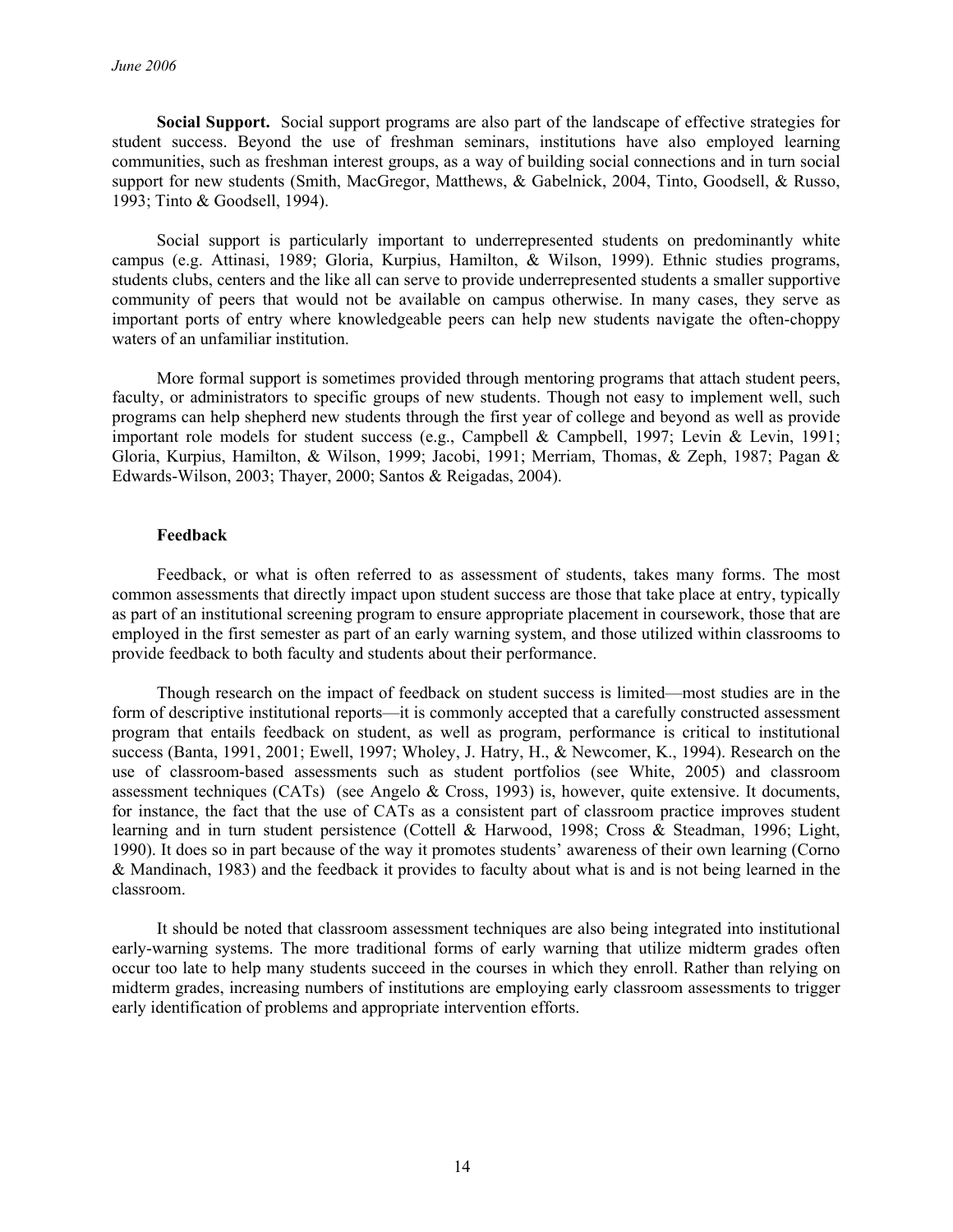### **Involvement**

Involvement, or what is now commonly referred to as engagement, has long proven to be one of the most important factors, given student skills and abilities, influencing student success (e.g., Astin, 1975, 1984, 1993; Borglum & Kubala, 2000; Pascarella, 1980; Pascarella & Chapman, 1983; Terenzini, Lorang, & Pascarella, 1981; Tinto, 1975, 1987, 1993). Simply put, the more that students are engaged with other people on campus, especially student peers and faculty, the more likely (other things being equal) it is that they will persist. Equally important, even among those who persist, students who are more engaged show greater learning gains (Endo & Harpel, 1982).

As noted earlier, the issue is not whether this is the case. Past research has more than amply demonstrated that it is. Rather, the issue for institutions, in particular those that serve large numbers of commuting students, is how to more fully engage their students, especially those who have substantial obligations beyond the campus (e.g., work, family).

For these students, indeed for most student generally, the more traditional practices that institutions have used to engage their students, such as extracurricular activities, residential programming, and clubs (Kuh et al., 1995; Kuh, Shuh, Whitt, & Associates, 1991), yield relatively little benefit on most nonresidential campuses if only because many students do not have the luxury of being able to spend time on campus beyond the classroom. Given their obligations, the classroom may be the only place on campus where they meet other students and the faculty. If engagement does not occur there, it is unlikely to occur at all. For this reason, an increasing number of institutions are turning to practices that focus on the classroom and the spaces immediately adjoining the classroom (Braxton & McClendon, 2001). Two practices warrant mention, namely the use of pedagogies of engagement and the construction of learning communities.

Pedagogies of Engagement. Unlike the traditional lecture where students are typically passive, especially in the many large first-year classrooms that dot the landscape of postsecondary education, pedagogies of engagement require students to be actively engaged in learning with other students in the classroom. Among various possibilities, the most commonly employed are cooperative and/or collaborative learning and problem-based learning.

Cooperative learning and collaborative learning, though somewhat different (see Bruffee, 1995), require students to become actively involved in learning groups with other students so that the work of the group cannot be accomplished without each member doing his or her part (Bonwell & Eison, 1991; Garth, 1999; Johnson, Johnson, & Smith, 1991, 1998a, 1998b). Problem-based learning is like cooperative learning in that it utilizes cooperative small groups, but it does so to solve problems that frame the curriculum (Allen, Duch, & Groh, 1996; Duch, 1995; and Wilkerson & Gijselaers, 1996). Though often used in smaller classrooms, a number of large universities have successfully employed both methods in large classes (e.g., MacGregor, et al., 2000; Ebert-May, Brewer, & Allred, 1997; Smith, 2000).

Research on the effectiveness of cooperative and collaborative learning and problem-based learning in improving student learning is widespread (Blumberg, 2000; Cooper & Robinson, 1995; Springer, Stanne, & Donovan, 1999; Wilkerson & Gijselaers, 1996). Of particular note is that pedagogies of engagement substantially enhance student processing skills, relative to lecture classes, while not diminishing content acquisition (Ebert-May, Brewer, & Allred, 1997). Not surprisingly, they also enhance student involvement and persistence, in part because of the way cooperative activities promote social involvement (Braxton, Milem, & Sullivan, 2000).

**Learning Communities.** In their most basic form, learning communities are a kind of coregistration or block scheduling that enables students to take courses together. The same students register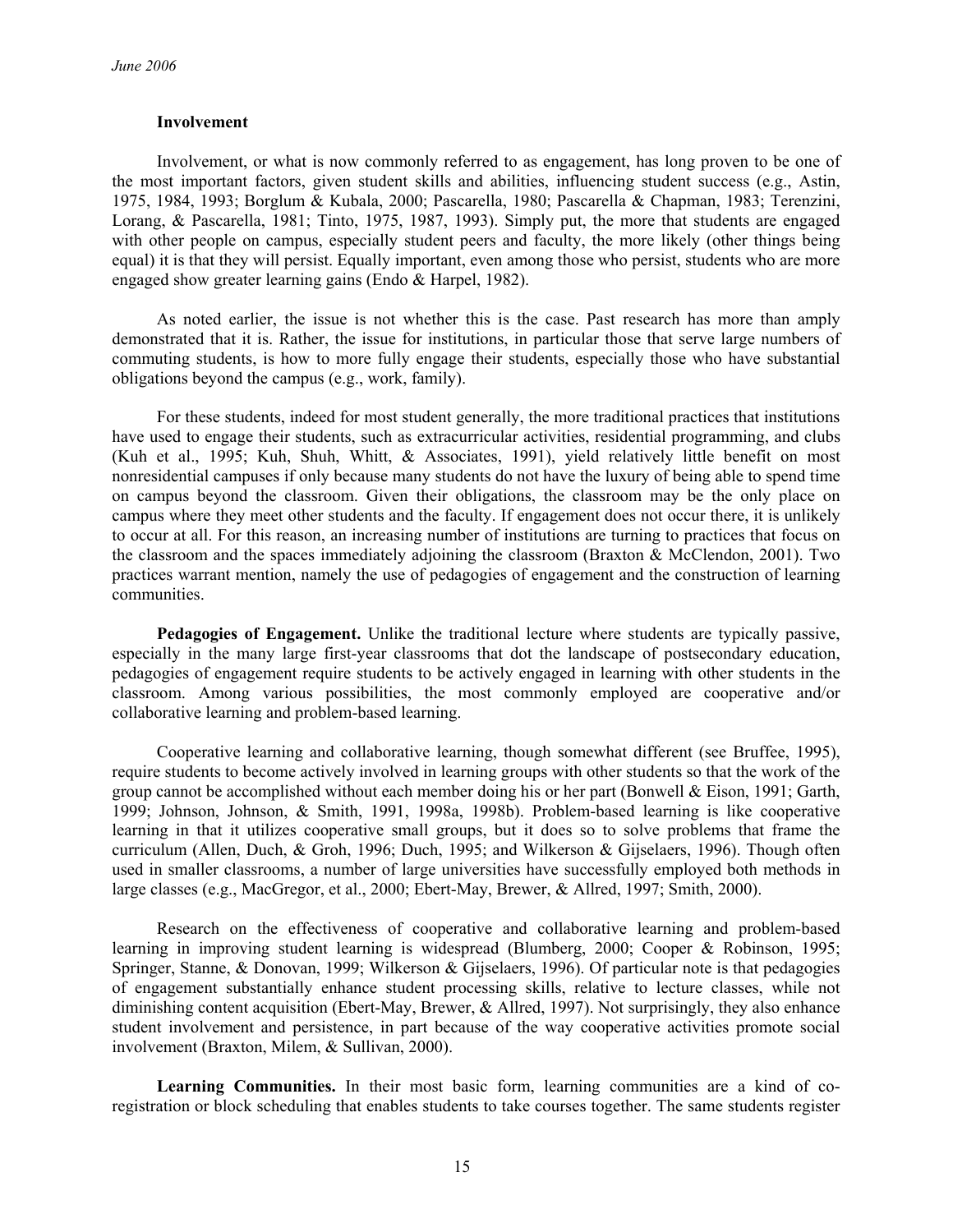l

for two or more courses, forming a study team. In a few cases, this may mean sharing the entire firstsemester curriculum so that all new students in that learning community are studying the same material over the course of the semester (Smith, MacGregor, Matthews, & Gablenick, 2004). Sometimes it will link freshmen by tying two courses together, for example, a course in writing with a course in selected literature, or biographies, or current social problems. In larger universities, such as the University of Oregon and the University of Washington, students in a learning community may attend lectures with 200–300 other students but stay together for a smaller discussion section (Freshman Interest Group) led by a graduate student or upperclassman. At Seattle Central Community College, however, students in the Coordinated Studies Program take all their courses together in one block of time so that the community meets two or three times a week for 4 to 6 hours each time.

To be effective, learning communities require more than simple co-registration. Though coregistration helps, as it facilitates the development of socially supportive peer groups (Tinto & Goodsell, 1994), it is not sufficient to ensure student success. Learning communities require a central theme or problem that links the courses in which the students co-register. The point of doing so is to construct an interdisciplinary learning environment in which students are able to connect what they are learning in one course to what they are learning in another. In addition, an increasing number of learning communities are also utilizing pedagogies of engagement. In this way students not only share a common body of knowledge, they also share the experience of learning that knowledge together. The result is not only increased engagement (Zhao & Kuh, 2004), but also increased learning and persistence (Johnson, 2000; Taylor et al., 2004; Tinto, 1997, 1998; Tinto, Russo, & Kadel, 1994).

When developed for the needs of new students, learning communities frequently include a freshman seminar as one of the linked courses (Baker and Pomerantz, 2001). When applied to the needs of academically under-prepared students, they often connect a study skills course to other courses in which the students are also registered and/or a developmental level course, such as writing, to a content course such as history so that the writing skills being acquired in the developmental course can be directly applied to a credit-bearing course in history (Malnarich, Sloan, van Slyck, Dusenberry, & Swinton, 2004). By connecting courses that offer support for other courses, whether for new or new and academically underprepared students, learning communities provide support that is connected to the daily learning needs of students and thereby facilitate the utilization of support for success in the course to which the support is connected (Tinto, 1999).

# **Administrative Actions: Setting the Context for Effective Programs**

Increased institutional rates of student success do not arise by chance. They are the result of a series of intentional institutional actions, policies, and practices that are consistently applied over the long term (see Carey, 2005b). Though we have spoken in general about the role of institutional leadership in promoting student success and in detail about the types of programs institutions can employ to achieve that goal, we have not yet discussed the types of administrative actions that institutions can take to support those programs and in turn promote the goal of enhanced student success.<sup>12</sup> Clearly, there are a number of administrative actions that can and should be taken, not the least of which are the use of institutional assessment and accountability procedures that result in the differential allocation of expenditures to support programs that promote student success (Ryan, 2004). Here, however, we will focus on two types of administrative actions that set the context for the development of effective programs for student success. These are the use of incentives and rewards, and faculty and staff development programs.

 $12$  In this report, we take the stance that the impact of administrative actions on student success is largely, but not entirely, indirect, as they establish the resource and normative context within which individuals operate and programs develop.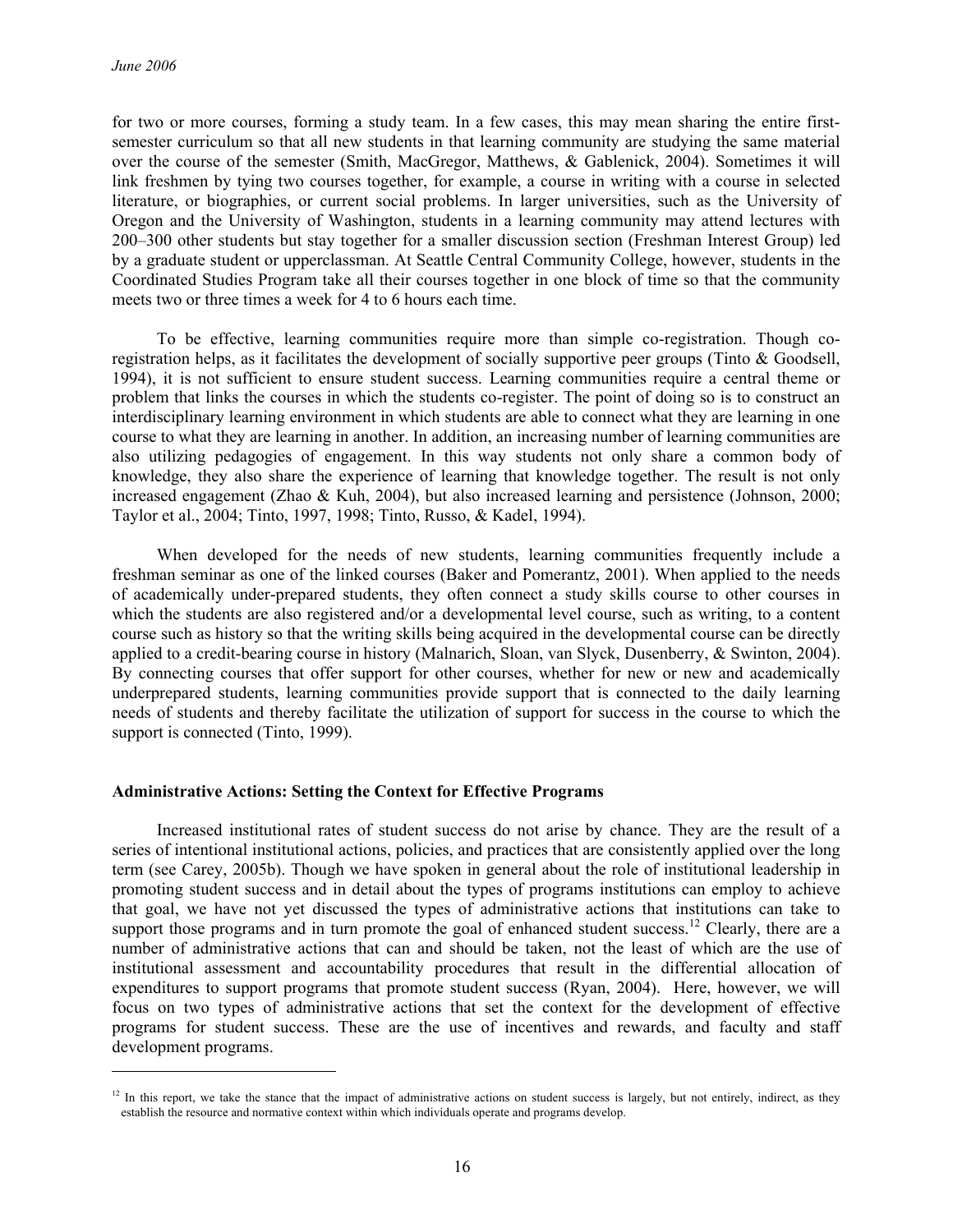**Incentive and Rewards.** Research on the impact of targeted incentives and rewards on student success is all but nonexistent. Yet there is considerable anecdotal evidence to suggest that targeted incentives and rewards are a critical to the institution's ability to enhance institutional rates of student success. They not only have a direct impact on the behaviors of faculty and staff, but they also play an important role in the establishment of new programs and the continuation of existing ones.

Take for instance the development of learning communities. More than most other types of educational reforms, the success of learning communities depends on the willingness and capacity of faculty and, in some cases, student affairs professionals to work collaboratively, often across departmental lines, and spend time together developing the materials and activities that make up the linked courses (Smith, MacGregor, Matthews, & Gablenick, 2004). Such involvement typically calls for faculty and staff to add additional time and effort to their already full workloads and/or reallocate their effort among often competing domains of work (e.g., teaching versus research). Unfortunately, incentives to do so are not common. Indeed, the promotion and tenure systems of most institutions are not geared to such efforts, and the professional norms of many fields are not particularly conducive to collaborative activities or the development of interdisciplinary curricular that take faculty outside their fields and departments (see Umbach & Porter, 2002). It is for these reasons that many learning communities end up being little more than co-registration programs in which faculty are only tangentially involved. Without institutional incentives and rewards, many otherwise effective learning community programs often do not endure or do so at the margins of institutional academic life (Shapiro & Levine, 1999). After a few years, like other programs before them, they typically fade away with the departure of the originators of the program or a supportive administrator. Programs begin but often fail to garner the broader institutional support needed to endure. Even among programs that endure, too many do so at the margins of institutional life. They fail to gain access to the mainstream of institutional academic life and, as a result, are limited in their impact.

**Faculty and Staff Development.** One of the ironies of higher education is that the faculty, as a matter of practice, are the only faculty in education from elementary school to college that are literally not trained to teach their own students. This does not mean that there are not many talented and well-trained faculty who bring to the task of educating students a broad repertoire of teaching and assessment skills. As a matter of prior training and practice, though, most faculty enter the teaching profession untrained for the task of educating students. It is for this reason that faculty development, indeed staff development generally, is a critical part of any long-term institutional strategy to increase its capacity to promote students success. Though there are a wide variety of development programs, most of which are housed in institutional centers for teaching and learning such as that at Ohio State University, some institutions, such as Syracuse University, have looked toward the future by developing faculty training programs for graduate students who aspire to teaching careers. Though there are only a few studies, it is evident that faculty development programs have both a direct and indirect impact on student success (Braxton, Bray, & Berger, 2000; McShannon, 2002).

It is surprising, therefore, that while most institutions speak of the importance of faculty development and invest in some form of faculty development, so few have either required it of new faculty or of faculty who teach first-year students. But some, such as Chandler Gilbert Community College, have. New faculty members are required to participate in a yearlong staff development program consisting of a variety of activities including a 21-hour course on active learning strategies. Following that year, they are encouraged to participate in a second-year learning community for faculty entitled Network for Excellence (Hesse, 2006). Such learning communities, like those for students, have been shown to promote greater engagement of faculty with each other and in teaching (Cox, 2001; Richlin & Cox, 2004).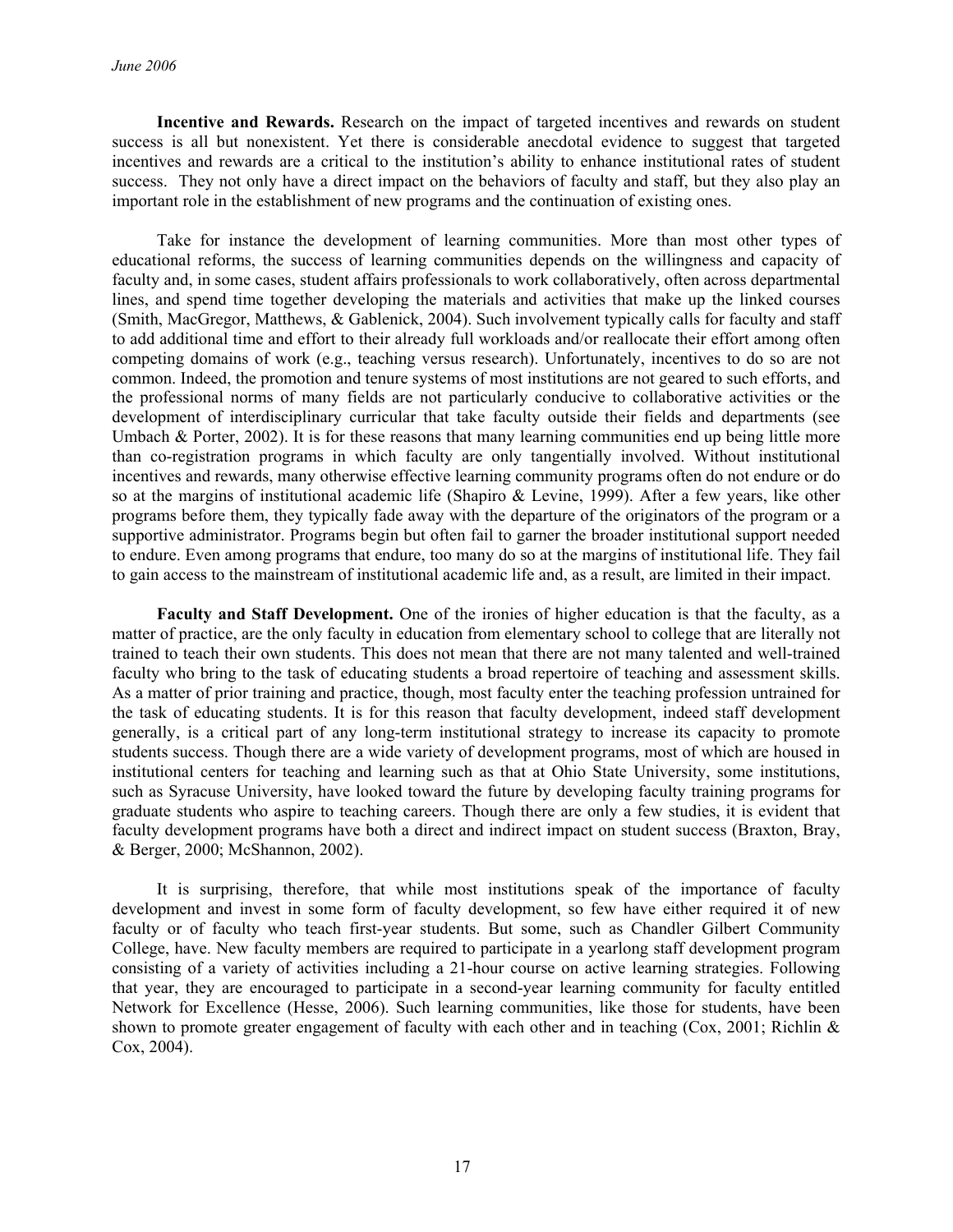#### **A Model of Institutional Action: Some Observations**

Several observations should be made about the model we have described above. First, it sees student effort and learning as central to student success. It is, at its core, a model that stresses the educational character of student success and the importance of student effort to that outcome. But it does so with the explicit understanding that institutions can do much to generate effort and in turn student learning and success.

Second, it argues that student success is built up one class at a time. This is especially evident during the first year of postsecondary education, when student classroom experiences do much to set the educational trajectory that largely determines eventual success in postsecondary education. In this important respect, our model of institutional action places the classroom at the center of institutional efforts to promote student success. Classrooms are the building blocks upon which institutional efforts must be built. This is the case, as noted earlier, because for the majority of students, especially those from low-income backgrounds attending nonresidential institutions, the classroom is the one place— perhaps only place—on campus where they meet one another and engage together and with the faculty in learning. If success does not arise in the classroom, it is unlikely to arise elsewhere. Whether it pertains to the provision of support, to the assessment of students, or to efforts to promote greater student involvement, it is evident that the classroom must serve as the nexus where those efforts are centered. In the first year in particular, classrooms serve as ports of entry to patterns of student social and academic involvement that expand beyond the classroom to broader patterns of involvement that continue even after the end of the class (Tinto, 1997).

Third, our model places great importance on the role of faculty development, especially as it relates to the development of pedagogies, curricula, and assessment practices, and the capacity of institutions to empower faculty to construct classrooms in which students become actively involved in learning, learn, and in time succeed. As it is for any organization, the organization is no more effective than the effectiveness of the individuals who make up the organization.

Finally, it bears repeating that the model developed here is not intended to be a full model of institutional action. Clearly there is more that should, and over time will, have to be added to make it a more complete depiction of how institutional actions shape student success. In this case, the model highlights those aspects of institutional environments that are amenable to direct institutional action that influences student success. In other words, the model posits a causal chain linking institutional action to environments in which students participate to student success, and in turn to student effort, learning, and success. Though it is evident that external events matter, such events are treated as being outside immediate institutional control for the purposes of this discussion.

# **Policy and Student Success: Moving Toward a Model of State Action**

Postsecondary educational institutions, in particular public ones, do not operate in a vacuum. Their actions are, in varying degrees, influenced by the policies and practices of the states in which they are located and, to a lesser degree, by federal policy. As a result, a model of institutional action would be incomplete if it did not include the impact of federal and state policies and their capacities to promote student success. We now turn to a consideration of federal and state actions and to the laying out of the broad outlines of a model of the impact of state policies and practices on student success.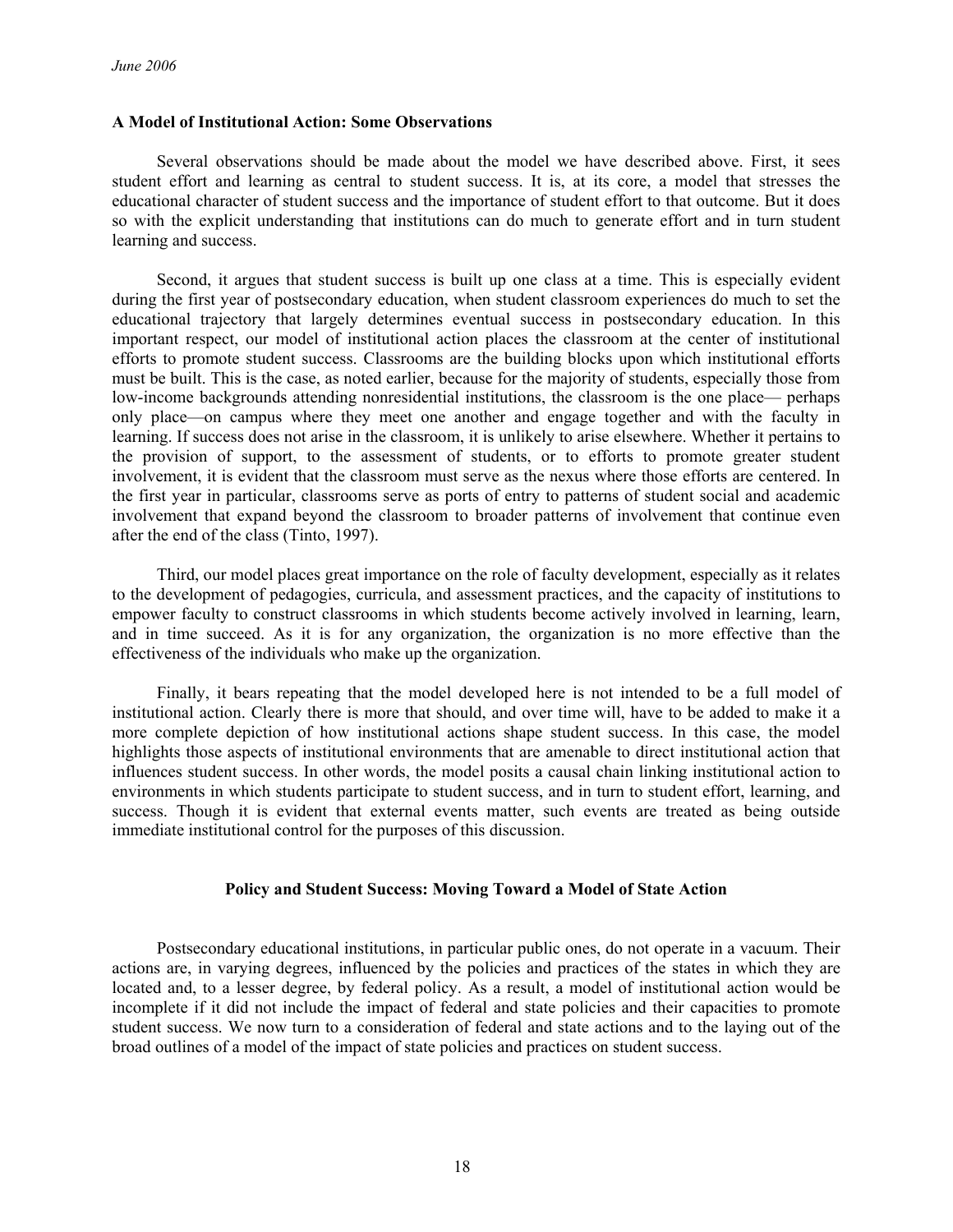### **The Dimensions of the Problem**

Just as there is disagreement over constructing a theory of student success, so too is there significant debate over how to model the impact of policy on postsecondary student success (Hearn  $\&$ Holdsworth, 2002; Mumper, 2003; Pusser, 2003). There are a number of salient reasons for this lack of direction, with three deserving particular attention here.

First, postsecondary student success is a complex process that draws legitimacy, resources, and strategies from a variety of political-economic domains. Second, the study of postsecondary policy development for student success—as distinct from the broader arena of state and federal education policymaking—is relatively new and has only recently begun to draw on a diverse set of disciplinary lenses and theoretical perspectives (Nicholson-Crotty & Meier, 2003). Third, policymaking is a fluid and dynamic process that depends in large measure upon contextual factors (Wirt & Kirst, 1997; Hearn  $\&$ Holdsworth, 2002).

In fact, new policies often serve as defining markers of changing political economic contexts. The GI Bill, for instance, reflected both the nation's commitment to the success of returning veterans and the need for increased levels of individual skills, knowledge, and competencies to meet the demands of a postwar society. Similarly, the passage of the No Child Left Behind Act (NCLB) demonstrated a growing consensus around the need for increased assessment of educational outcomes.

An understanding of the role of policy in shaping postsecondary student success requires defining the nature and variety of contemporary sources of policymaking, prioritizing the arenas of policymaking that are most influential in shaping student success, and illuminating the contextual forces in the contemporary political economy that constrain or facilitate student success as we have defined it here. We begin with the relevant domains of policy formation.

# **Layers of Policy Formation**

The postsecondary arena in the United States has long been characterized by its structural decentralization, the great variety of public and private postsecondary institutional forms, and the relative autonomy of those institutions in the policymaking and governance processes (Berdahl, 1971; Breneman & Finn; 1978; Clark, 1998; Geiger, 2004). From a global perspective, the diversity and autonomy of the U.S. postsecondary institutions are seen as a great strength. Less often noted, though certainly noticed, is that institutional autonomy has long been coupled with institutional dependence on federal and state policymakers for financial subsidies, legitimacy, charter status, and various forms of regulatory relief.

We also accept that postsecondary institutions—particularly public postsecondary institutions—are political institutions. That is, colleges and universities allocate scarce resources and values as elements of a broader political process (Wirt & Kirst, 1997; Pusser, 2003). Postsecondary institutions receive a variety of demands, often in the form of state and national policies, from the broader political economy. The postsecondary outputs that result are evaluated and debated in the political arena and turned into further demands that, in turn, generate new policies and resources. The result is that the postsecondary policy environment is remarkably complex, multilayered, and mediated to a great degree by local, state, and institutional culture and political contexts (Pusser, 2003). To unravel this Gordian knot of policy, we begin with the federal role in postsecondary education.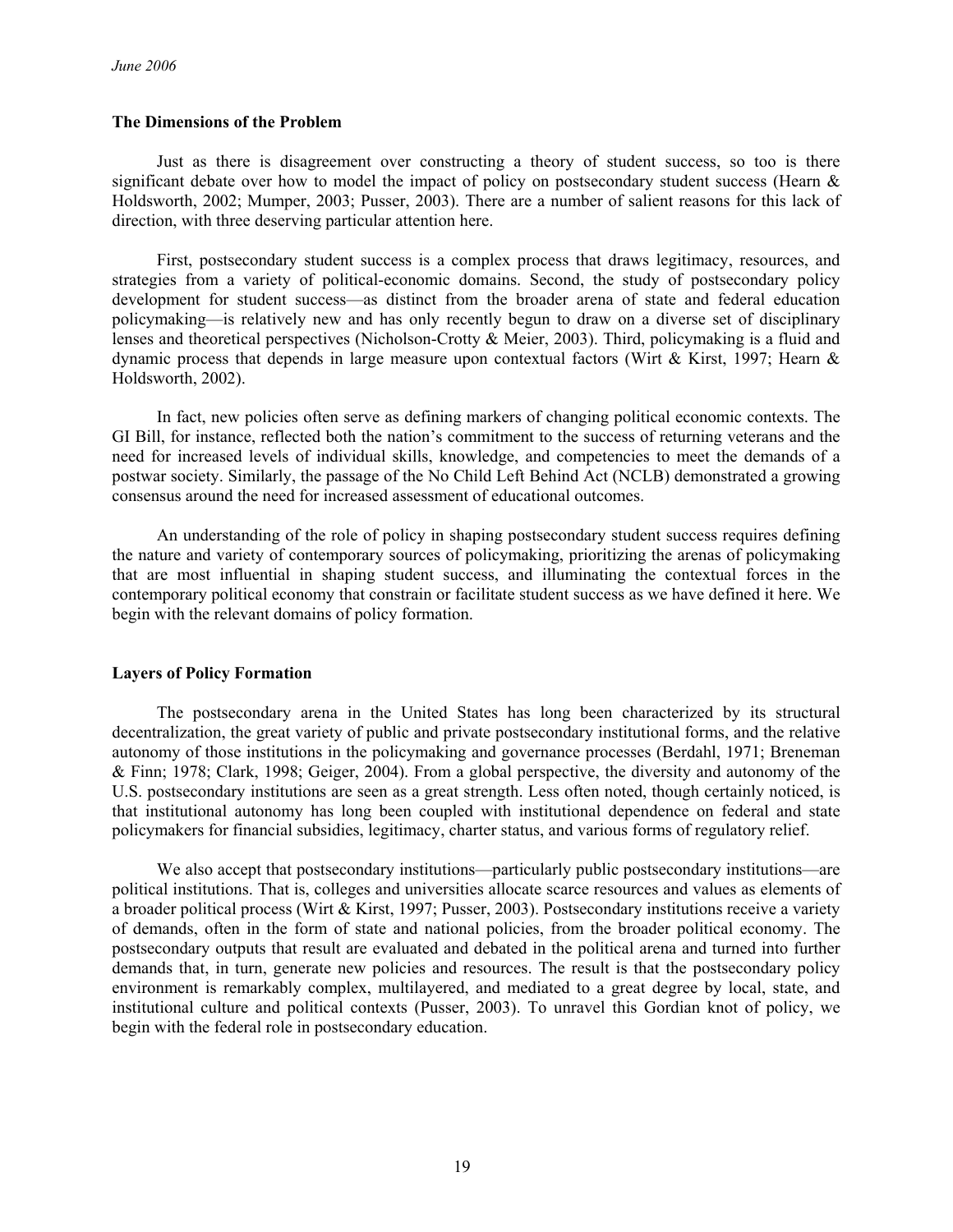#### **The Federal Policy Role in Postsecondary Education**

The federal role has traditionally been confined to providing subsidies for postsecondary education and to orchestrating very large-scale postsecondary initiatives in the public interest. While the history of significant federal subsidies for postsecondary education can be traced at least as far back as the Morrill Acts (Williams, 1991), federal support of higher education prior to World War II was "sporadic and eclectic," (Hartman, 1978). In the wake of Sputnik and the subsequent rise of cold war research, largescale federal research and development projects significantly altered the relationship between research universities and the federal government (Lowen, 1997; Savage, 1999; Slaughter & Leslie, 1997; Geiger, 2004). The successful creation of portable student aid through the Higher Education Acts (HEA) of 1965 and 1972, and the adoption of federal tax policies to support postsecondary attendance and philanthropy, extended the federal largesse to students in nearly every type of postsecondary institution (Sunley, 1978; Breneman, 1991; Thelin, 2004).

Initially, Pell grants and other federal postsecondary subsidies came with relatively few federal constraints or assessments. Over the past three decades, the shifting national political climate has led to a paradox at the state and federal levels; that is, demands for smaller government and lower taxation have been entwined with demands for greater public institutional accountability. This paradox is best demonstrated by NCLB, which combines strong federal mandates with limited federal financial support for the implementation of those demands. Although NCLB is directed at elementary and secondary schools, it is notable for the degree to which it increases federal involvement in a historically state and local system of educational governance (Meier & Wood, 2004). The most recent reauthorizations of HEA have evidenced an increased federal role in postsecondary policy and politics. Current policies debated under the re-authorization address such issues as accreditation, institutional accountability, the definition of a postsecondary institution, distance education, and transfer of credit (Pusser & Wolcott, in press; Field & Burd, 2005).

It is also worth noting that since the Dartmouth College decision delineated key distinctions between public and private universities in 1819, rarely has there been as much turmoil at the federal level over the distinction between public and private postsecondary institutions as there is today. Both public and private not-for-profit postsecondary institutions benefit from federal aid, as do private for-profit institutions. Both public and private not-for-profit and private for-profits are increasingly affected by emerging federal policies. In response to declining state support, many nonprofits have adopted a significantly more entrepreneurial approach to revenue generation, a strategy more commonly identified with private for-profit institutions. Not-for-profit public and private and private for-profit institutions now find themselves competing more directly for political and economic advantage through the federal and state policymaking processes (Breneman, Pusser, & Turner, in press).

# **State Policymaking and Higher Education**

The states have long exercised considerable influence in shaping postsecondary activity through the establishment, subsidy, and regulation of state institutions and through various forms of support for private institutions. The relationship between the states and postsecondary education institutions has long constituted an extremely contested terrain. While over the past century great gains have been made in student access and success as a result of state support, those gains have not come without significant contest (Berdahl, 1971; Zumeta, 2001; Chavez, 1998). While the structure of state systems of postsecondary education influences institutional activity (Bowen et al., 1997; Nicholson-Crotty & Meier, 2003; McClendon, 2004), it is the interaction of individuals, community-based organizations, interest groups, legislatures, governors, and institutional forces that has traditionally driven state postsecondary policymaking (Pusser, 2003).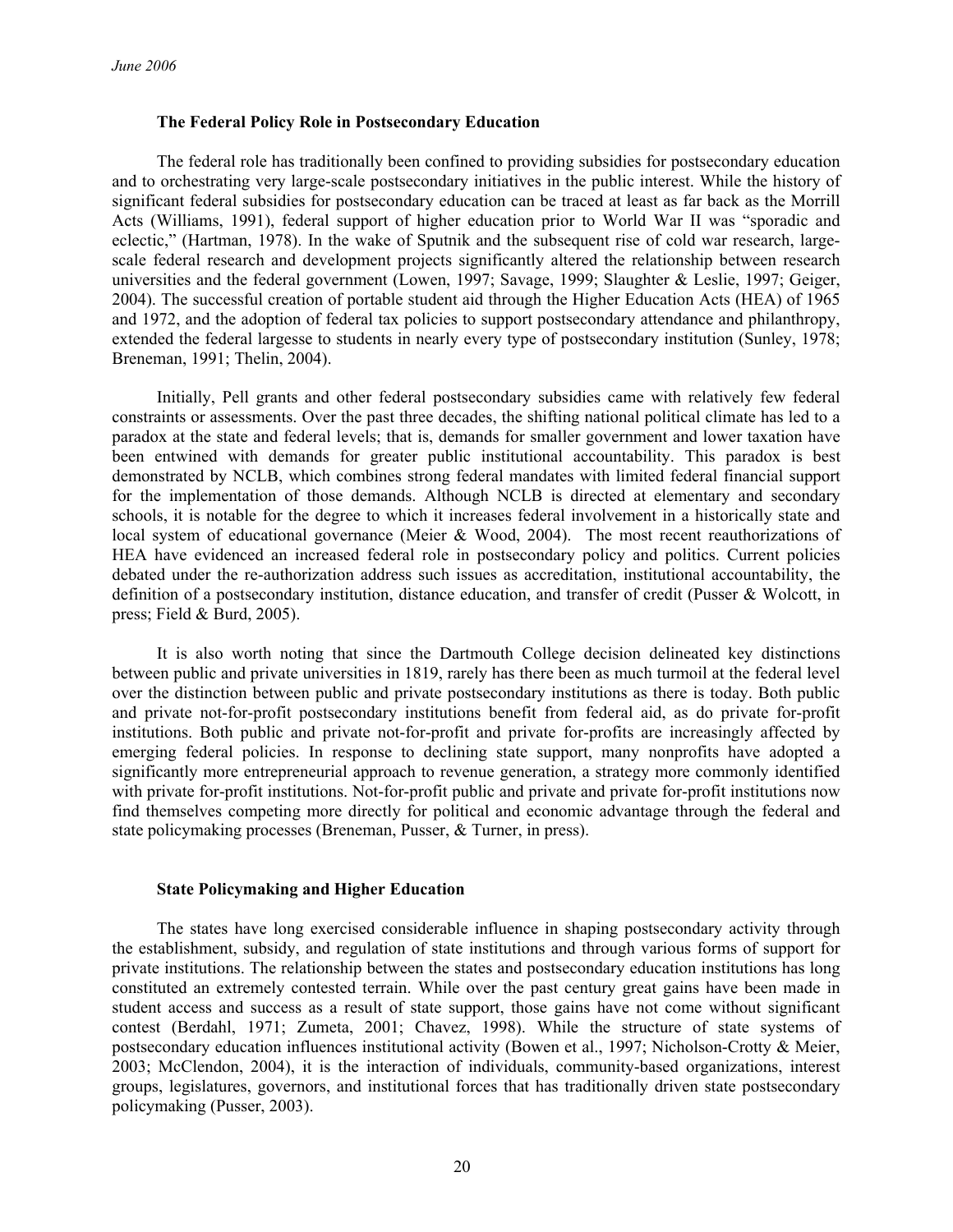As is the case at the federal level, state political-economic contexts, and local political cultures significantly shape the policymaking climate. Over the past two decades, the states have begun to adopt an approach to postsecondary policy demands similar to those driving NCLB at the federal level. As Fuhrman notes, "Every state considered policies intended to increase academic rigor, improve the quality of the teaching force, and enhance knowledge about student performance" (Fusarelli, 2002, p. 153). These demands came in a deeper context shaped by three key shifts in the state environments: 1) economic recession driving stagnant support for higher education at the state level (Breneman, 2005; Callan, 2001); 2) increasing demands for access in states with rapidly growing postsecondary populations (Geiger, 2004); and 3) disparate levels of academic preparation within state elementary-secondary systems reflecting increased stratification in those states (Kozol, 2005).

The retreat from tax-funded state support for postsecondary institutions has been widely researched (Hovey, 1999; Callan, 2001; Geiger, 2004; Breneman, 2005). Mumper (2003, table 2) has documented a shift in per capita expenditures on postsecondary education in the United States from a high of \$10.56 per \$1,000 dollars of personal income in 1977 to \$7.67 per \$1,000 dollars of personal income in 2002. The clearest policy response to the decline in per-student support has been a significant increase in tuition in a number of states, including a retreat from longstanding commitments to low tuition in California, Florida, and North Carolina. Over the past three decades, tuition in constant dollars has increased over 130 percent at public 4-year colleges and 110 percent at public 2-year colleges (Mumper, 2003, table 1). The rapidly increasing price of public higher education comes against a backdrop of declining state support for elementary-secondary education and has significant implications for access and preparation (Breneman, 2005).

# **Institutional Policy**

Policy activity shaping student success is not confined to state and national levels. Over the past two decades, policies have frequently been generated by institutions, particularly in the areas of access and finance. In some cases, this has been done for reasons of efficiency or unique local demands, but in most instances the policies are generated because of an absence of action at the state or federal level. Occasionally, as when California institutions generated new policies on outreach in the aftermath of legislation constraining the use of affirmative action, the institutional policies have been developed in response to external political action (Pusser, 2001).

In conceptualizing institutional policymaking, it is important to note that institutions are distinct, with unique missions, cultures, histories, and constituencies (Meyer & Rowan, 1977). Institutions mediate state and federal policies and generate their own activity in light of these factors and the prevalent political-economic context (Baldridge, 1971; Birnbaum, 1988). Private nonprofit and for-profit postsecondary institutions' activities are less directly influenced by state policies than are those of public nonprofits, but to the extent that they compete for resources, students, and legitimacy with nonprofit public institutions, the private institutions are increasingly shaped by state and national policymaking.

The convergence of public and private not-for-profit and private for-profit institutional activity is driven by external demands and, in turn, shapes those demands. Legislatures increasingly expect that public institutions will generate a greater diversity of revenue sources and that they will operate in a more entrepreneurial manner (Pusser and Doane, 2001). In response, public institutions have sought greater autonomy in exchange for reducing their dependence on state support (Kirp, 2003).

The relationship between state and federal support and institutional performance is complex and plays out differently in various sectors of the postsecondary system. That relationship has also had significant impact on student success through the influence of regulatory efforts and resource allocation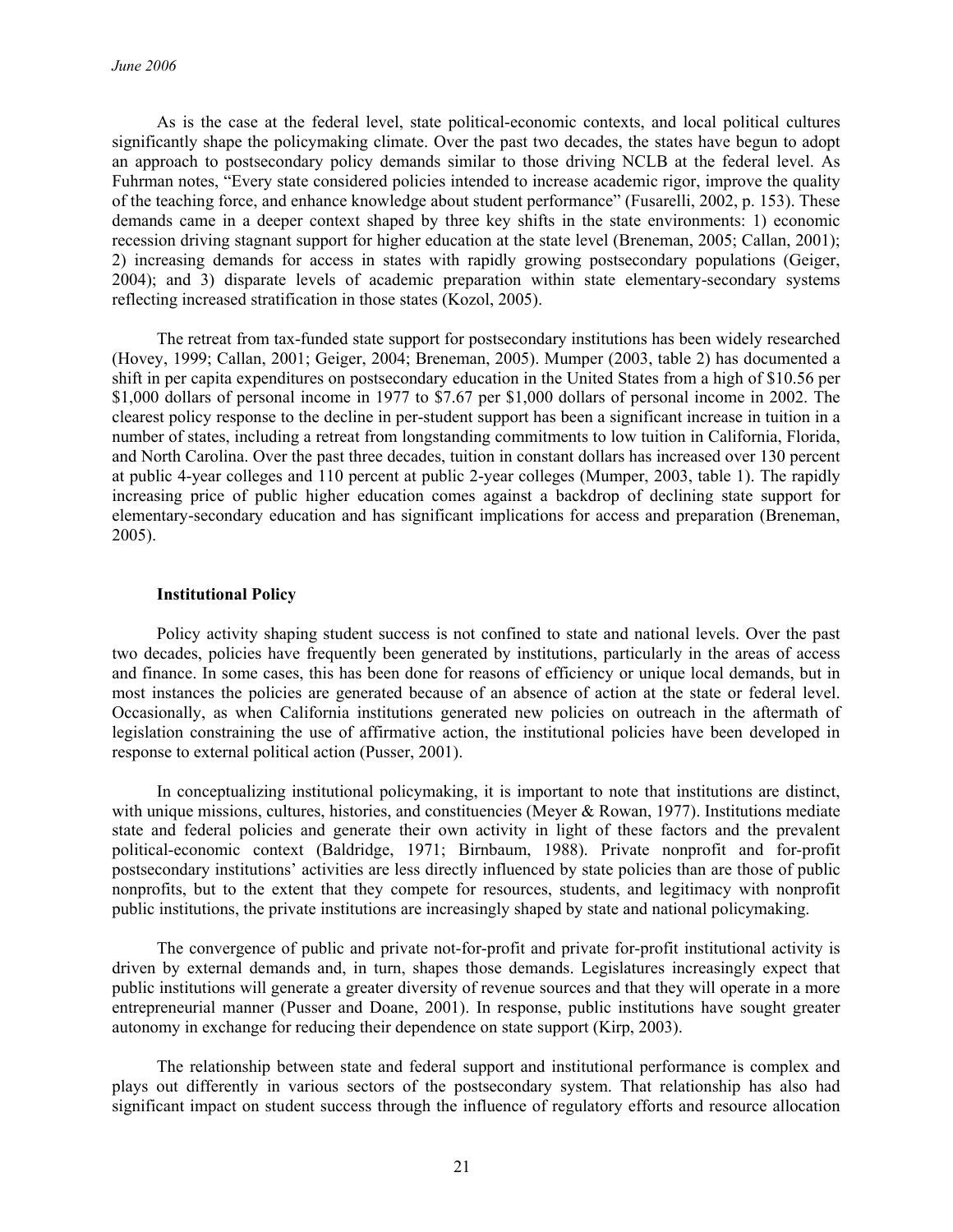policies at the elementary-secondary and postsecondary levels. State direct support for postsecondary institutions, state financial aid to postsecondary students, state support of K–12 preparation and state oversight, and collaboration with institutions have all contributed significantly to the success of state postsecondary systems. The recent schism between states and their public institutions over such issues as finance, access policy, and institutional autonomy has significant and troubling implications for many elements of student success. This is most problematic in those arenas, K–12 preparation for example, where postsecondary institutions have little direct control.

In an increasingly entrepreneurial postsecondary environment, there also are significant returns to excellence in the form of prestige rankings, research funding, and donative income (Winston, 1998; Ehrenberg, 2000; Geiger, 2004). In selective postsecondary institutions, a major component of the drive for excellence is the competition for highly prepared secondary students. The resources and attention devoted to prestigious admits may come at the expense of broad access and student diversity (Kirp, 2003; Geiger, 2004). The competition is perhaps best reflected in the shift of student financial assistance from need-based to merit-based aid and the growing stratification in family income across postsecondary sectors (Bowen, Kurzweil, & Tobin, 2005; Hearn & Holdsworth, 2004).

While selective institutions have a variety of policy options in responding to reductions in state aid, comprehensive institutions, community colleges, and second-tier research universities find themselves increasingly hard pressed to support demands for increased access, to preserve affordability, and to generate excellent student outcomes in the current policy environment. In recognition of the contemporary challenges, individual states and the federal government have undertaken a number of policy initiatives designed to ensure student success. We now turn attention to those initiatives and what contemporary research suggests are the prospects for sustaining these efforts.

# **The Key Domains of Postsecondary Policy Shaping Student Success**

Given that there are myriad ways to define the universe of policies that shape postsecondary education, some delimitation is necessary. With that in mind, and after a comprehensive review of existing research accompanied by an analysis of recently proposed or enacted state, national, and institutional policies, we define four domains as key arenas where policy interventions can have the greatest impact on student success: preparation, access, finance, and accountability (table 1). These domains are interrelated on a number of dimensions, and yet in each, there is significant independent policy activity. The domain of preparation is overarching, as it encompasses elements of access, finance, and accountability. Consequently, the majority of our discussion is devoted to preparation.

| <b>Preparation</b>     | Finance             | <b>Access</b>         | Accountability     |
|------------------------|---------------------|-----------------------|--------------------|
| $P-16$                 | State support       | Outreach              | Assessment         |
| Early assessment       | Institutional aid   | Capacity              | Accreditation      |
| Teacher preparation    | Federal student aid | Articulation/transfer | State mandates     |
| High standards         | Tax policy          | Remediation           | Market competition |
| Alignment of standards | Tuition policy      |                       |                    |
| and assessments        |                     |                       |                    |

**Table 1. Key domains of postsecondary policy** 

It is also essential to bear in mind that just as policies have varying degrees of impact on institutions in different segments of the postsecondary arena, so too is there significant variation in the characteristics of students enrolled in those institutions. *In loco parentis* policies shaping student rights and responsibilities in residential life settings may have little relevance to the success of the adult commuters who now make up the majority of postsecondary students.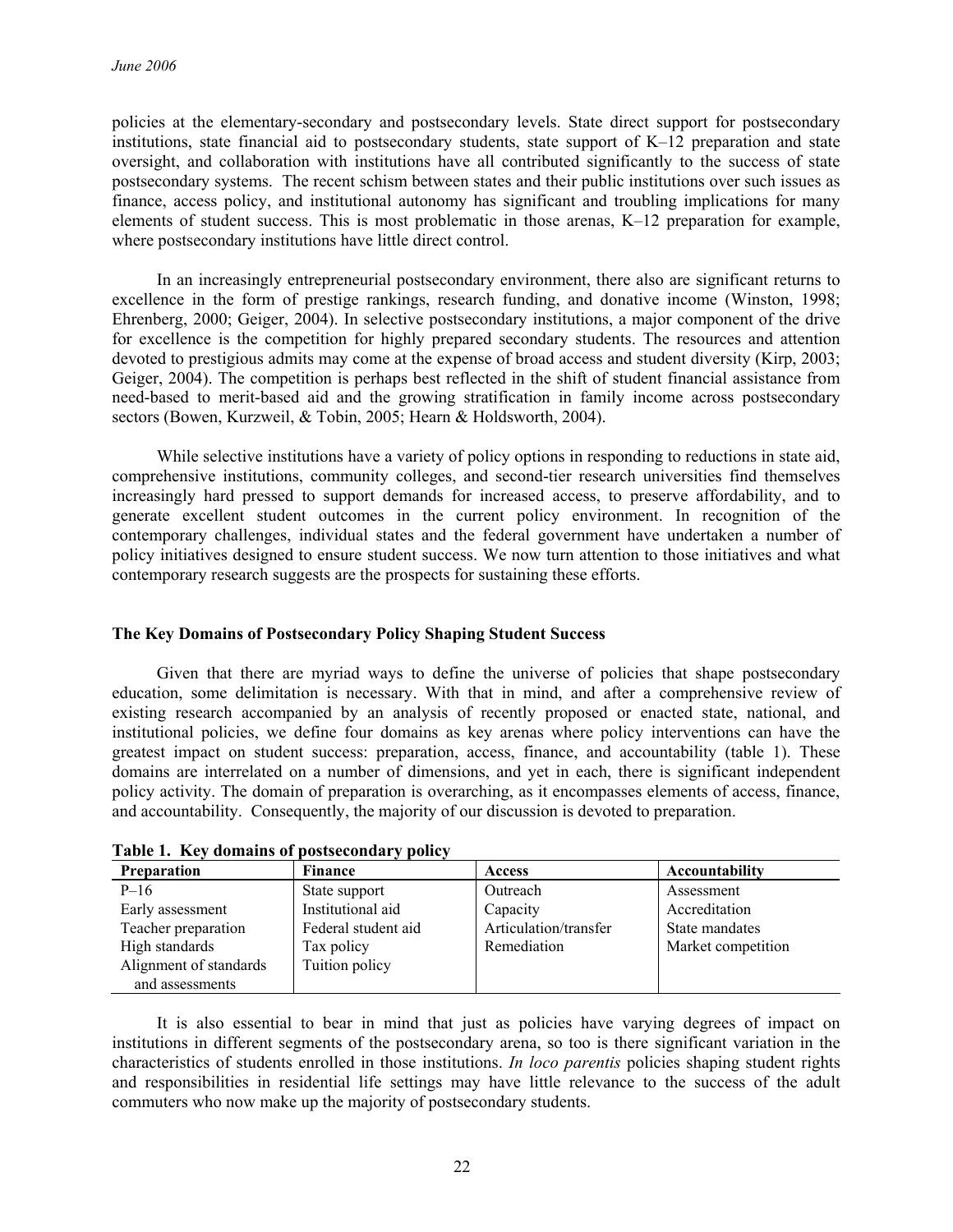### **Policies Shaping Student Preparation**

Contemporary policies and political initiatives shaping postsecondary student preparation are designed to ensure that students in the elementary and secondary system are ready to succeed with further education after high school or GED completion. Our analysis of the emerging policy environment for student preparation focuses on four areas: P–16 policies designed to align standards and goals for an effective transition from secondary to postsecondary enrollment; alignment of specific standards for learning outcomes and competency in elementary-secondary education that are prerequisite or preparatory to postsecondary enrollment and success; policies supporting teacher preparation and skill development at the elementary-secondary level; and policies on educational remediation for students at the threshold of postsecondary enrollment.

**The P–16 Approach to Postsecondary Success.** Perhaps no other set of student success initiatives has gained as much currency in the policy community over the past decade as the P–16 models for student preparation. It has been estimated that nearly half of all states have initiated or developed comprehensive P–16 initiatives (Venezia, Kirst, & Antonio, 2004; Lingenfelter, 2003). P–16 models grew out of the realization in the mid-1990s that from a policy standpoint, the college preparatory system was in disarray (Kirst, 1999), and many states needed to "infuse three largely disconnected levels of public education preschool, K–12 and postsecondary—with greater coherence and a stronger sense of connectedness" (Van de Water, & Rainwater, 2001, p. 2).

Research on P–16 transition programs generally agrees on the need for early learning initiatives for children as young as three years, assessment of curriculum across grade levels, articulation, standards for student achievement, counseling, and continuous assessment to ensure steady progress for all students (Gandara, 2002; Kirst & Venezia, 2004). There is also agreement on developing high standards for teacher training coupled with continuous professional development and early outreach to raise student awareness and preparation for postsecondary attainment (Rainwater & Venezia, 2003). Lingenfelter (2003) argues that giving students early confidence that funding will be available to enable them to attend college is a key form of early outreach, a conclusion supported by a number of scholars of postsecondary finance and access (McDonough, 2005).

Another goal of the various P–16 models is improving communication. This is often expressed as the need to develop clear expectations for student achievement at all levels of the elementary-secondary system and to make those expectations transparent and available through dissemination and mentoring for students, families, practitioners, external stakeholders, and policymakers (Gandara & Mejorado, 2005; Hagedorn & Fogel, 2002). Further, states are called upon to collect data on student achievement at various educational levels and to develop common definitions and reporting systems (L'Orange & Voorhees, 2003).

A number of specific policies and programs have been implemented to facilitate more effective K– 16 transitions. The California Children and Families First initiative of 1998 and its successor legislation, the California Children and Families Act, allocated revenues from a special tax on cigarettes to a comprehensive program of school readiness for pre-natal to 5-year-old children. The act includes funding for child care and research on school readiness, as well as comprehensive assessment and communication plans.

Several states have implemented comprehensive P–16 initiatives, most notably Maryland's K–16 initiative (Mintrop, Milton, Schmidtlein, & MacLellan, 2004) and Georgia's P–16 initiative (Turner, Jones, & Hearn, 2004). The Georgia plan serves as a useful example of the types of partnerships and policy interventions required for a successful P–16 implementation. In 1995, then-Governor Zell Miller created Georgia's P–16 Council and empowered it with planning grants to develop comprehensive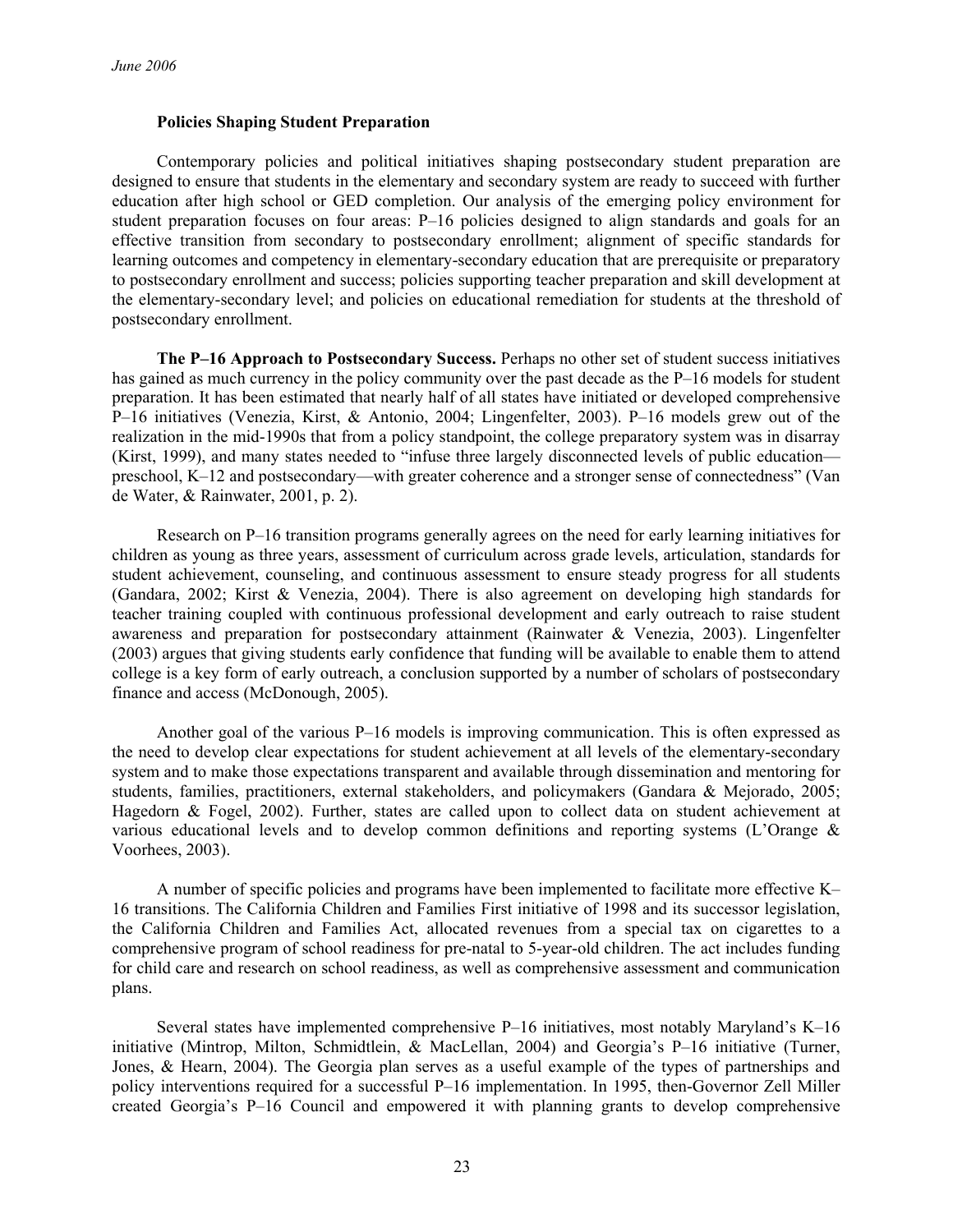statewide partnerships to "improve the achievement of Georgia's students at all levels of education, preschool through post-secondary programs." The Georgia initiative has focused on high standards for all children, alignment of curricula throughout the P–16 transition (including efforts to align high school graduation standards with college admissions requirements), enhanced teacher training, increased early outreach, and comprehensive dissemination of data-based assessments (Pathways to College Network, 2005). Both the Georgia P–16 initiative and the Maryland K–16 effort rely heavily on partnerships between the university systems and local school districts, as well as support from state and federal funding.

**Aligning Standards and Assessments.** A key challenge for P–16 transition programs is to align standards and the assessment of progress in achieving those standards across the secondary and postsecondary sectors (Conley, 2003; Haycock et al., 1999). This process is essential if student outcomes are to match student expectations. Venezia, Kirst, and Antonio (2003) note that of the 72 percent of students who entered college within 2 years of high school completion in 1992, only 47 percent had enrolled in a college preparatory curriculum.

Somerville and Yi (2003, p. 30) found a lack of curricular alignment and consensus on standards between the K–12 and postsecondary systems in many cases and suggest that, "In most states, even students who follow all the rules in high school have no guarantee of meeting postsecondary education's course requirements." They further advocate for the alignment of state high school graduation exams with college admissions requirements, standardized admissions tests, and college placement examinations. Kirst, Venezia, and Antonio (2004) suggest that high school curricula should be designed to develop the skills, knowledge, and abilities required for success in postsecondary institutions. They also note that very few states have legislated curricular alignment across systems and point to a structural political divide in many states in which K–12 and higher education legislation are addressed by separate legislative committees, thereby discouraging K–16 policymaking.

A few state policymakers, in conjunction with school districts and state education agencies, have begun to address curricular alignment. The Texas Board of Education, in conjunction with the Texas Business and Education Coalition, has aligned its Recommended High School Program (RHSP) with the set of preparation standards that forms the foundation of the Texas Scholars Program (TSP). The TSP, which encourages Texas high school students to complete a rigorous college preparatory program, has now been implemented in 350 Texas school districts serving over 60 percent of the state's students (Texas Scholars, 2005). The RHSP, a 24-credit college preparatory sequence for high school students, as significantly shaped the curricula available to Texas high school students since 2004.

The promotion of exceptional academic preparation in high school along with dual and concurrent enrollment policies has also been used as an effective means to enhance student success and build connections between K–12 and postsecondary systems within states (Perna, 2005). About half of the states currently offer dual enrollment courses that are affordable and provide both secondary and postsecondary credit. In addition to the benefits afforded individual learners, dual and concurrent enrollment programs also build linkages between faculty and administrators in the secondary and postsecondary sectors and between colleges and communities.

While comprehensive state policies are seen as most effective for coordination and assessment, fewer than half of the states coordinate their dual/concurrent enrollment by statute (Van de Water & Rainwater, 2001). Case study research in several states has also pointed to the need for a significant state policy role in coordinating recruitment, curricular alignment and credit allocation practices (Hughes, Karp, Fermin, & Bailey, 2005).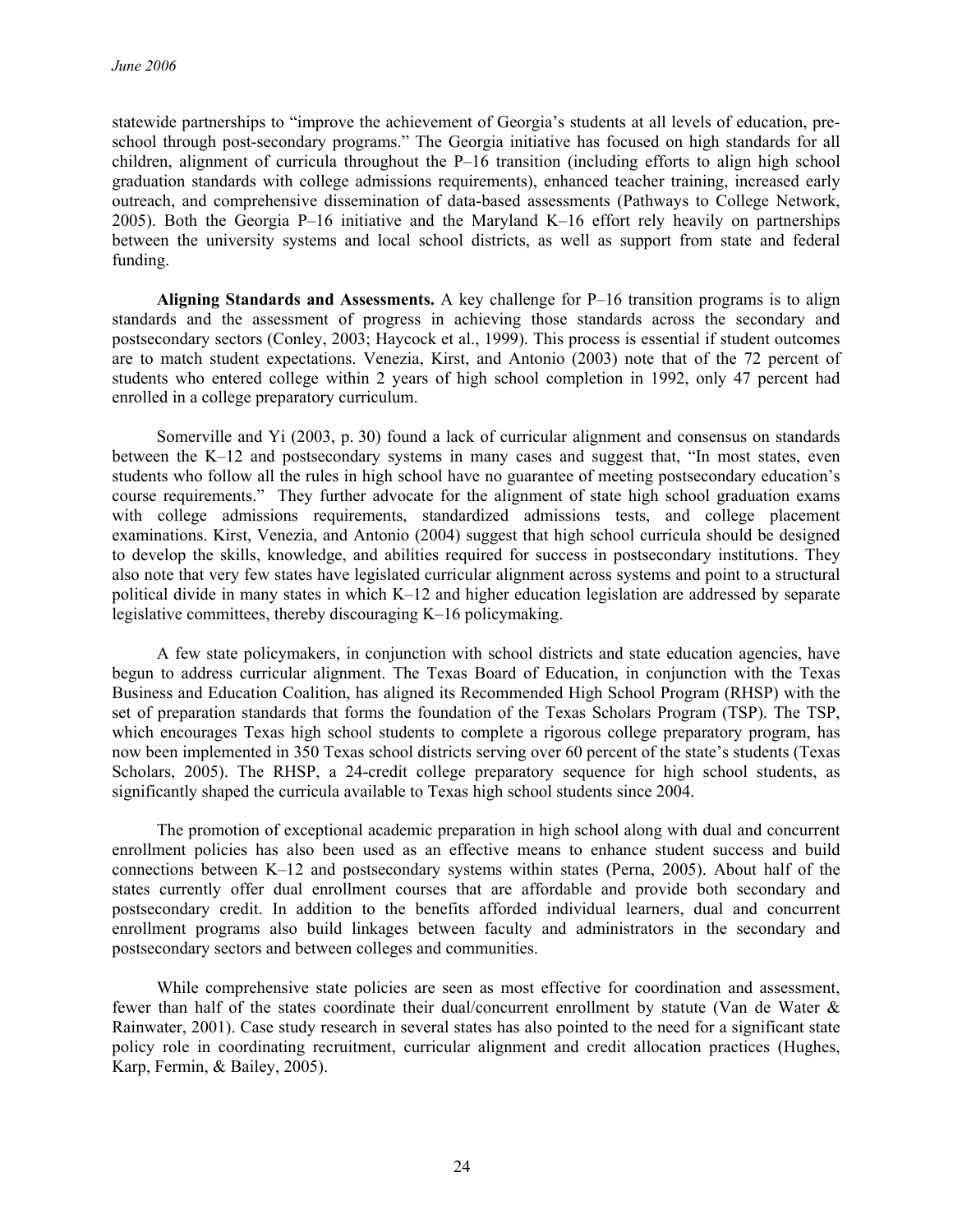**Policies Shaping Teacher Preparation and Student Success.** Improving the quality of teachers in the K–12 system and revising standards for teacher training has been an active area of state policy shaping student success over the past decade. While this activity has been given greater urgency by NCLB, there is also considerable activity addressing the role of teacher preparation in the P–16 student success models. Several national reports have stressed the key linkage between improved teacher preparation and student success (Azordegan, Byrnett, Campbell, Greenman, & Coulter, 2005; Hunt & Carroll, 2003; Crowe, 2003).

A number of states have implemented incentive programs, such as salary increases for those teaching in hard-to-staff schools or in high demand topic areas, with particular focus on recruitment for low-income districts. South Carolina's Teacher Cadet program is an exemplar of outreach programs designed to encourage high school students to enter the teaching profession. Over the past two decades, the program has grown to encompass 75 percent of the state's high schools and to partner with nearly 75 percent of the state's 4-year colleges. The program is further linked to a postsecondary teaching fellows program that offers significant scholarships for students completing an undergraduate program leading to a teaching credential, with the understanding that the graduates will teach 1 year in South Carolina for each year of scholarship support (National Association of State Boards of Education, 2002).

States have also turned increased attention to collecting detailed data on the teaching force and teacher training requirements with particular focus on subject matter competence. The California legislature, working in conjunction with the California Commission on Teacher Credentialing, has mandated significant data collection and reporting requirements on teacher credentialing in order to increase transparency and efficiency in the teacher preparation process.

A number of teacher preparation initiatives are incorporated in broader P–16 efforts. The Maryland K–16 partnership relies on an alliance between the Maryland State Department of Education, the Maryland Higher Education Commission, and the University System of Maryland to create and align curricular standards and improve teacher preparation. Maryland's plan incorporates elementary and secondary student performance assessment data into the development of P–16 initiatives (Mintrop et al., 2004).

**State Remediation Policies and Student Success.** Students who arrive in the postsecondary arena underprepared or in need of specific remediation are at significant risk of failing to complete certificates and degrees. Horn and Kojaku's (2001) work on student preparation and student attainment is illustrative of the problem. Those students in their studies who had completed a core curriculum or less in high school were significantly more likely 3 years after graduation to be off the bachelor's degree track or to have left postsecondary study altogether when compared to those who had completed a rigorous curriculum. Venezia, Kirst, and Antonio (2004) found that nearly half of the students entering postsecondary education take remedial courses, and that in some postsecondary institutions serving lowincome students, over 90 percent of the students require some form of remediation.

States have a central role to play in addressing the need for postsecondary remediation and targeting assistance where needed. In particular, states will benefit from closer attention to incentives and funding formulas for remedial and developmental education. As one example, the California legislature provides funding for student enrollments in all remedial courses at California community colleges. The legislature also funds remedial (precollegiate) courses for the California State University, though no credit is awarded for those courses. However, the legislature does not provide funding for remedial courses at the University of California. Remedial and developmental education courses are also not generally accorded the same resources and curricular status as other portions of the curriculum. Research suggests that precollegiate courses are more likely to be taught by adjunct and part-time faculty (California LAO, 2001). Given its key role in student preparation, and the lack of consensus on responsibility for its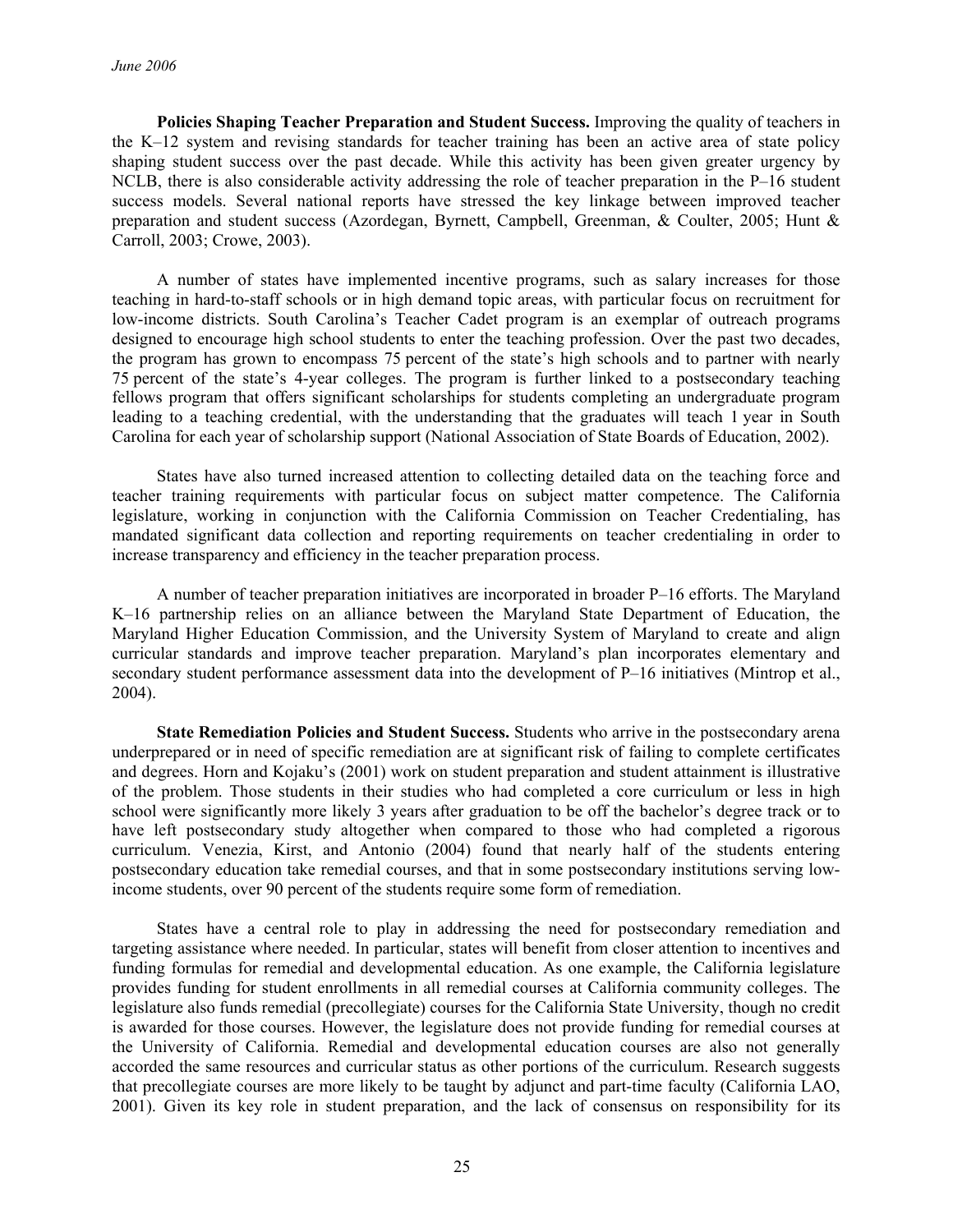funding and oversight, remedial education will be a central area of contest in policy efforts to expand postsecondary student success going forward.

### **Access Policy and Student Success**

Despite the increased attention to P–16 models, the transition from high school to college remains one of the most challenging arenas for generating student success in college. Fewer than 40 percent of 19 year-olds in the United States had graduated from high school in 1999–2000 and enrolled in college by fall 2000 (Weiss, 2003). The situation is even worse for low-income students, as fewer than 10 percent of them graduate from college by age 24 (Mortenson, 2000). Two issues emerge from the literature essential to extending the access efforts inherent in P–16 models, articulation and outreach.

Articulation policies address a number of issues, ranging from common course numbering to reporting requirements for student mobility patterns. Most states currently have legislation governing some aspects of articulation. Cooperative agreements between various sectors, common core requirements, transfer of credit guidelines, and statewide information dissemination programs are the most commonly legislated interventions. Articulation of courses between secondary and postsecondary institutions is particularly important for those students enrolled in community colleges, since the majority of states have legislation or cooperative agreements governing transfer from 2-year to 4-year institutions.

Despite the emphasis on articulation, significant challenges persist for students intending to transfer from 2-year to 4-year institutions in order to obtain the baccalaureate degree. This is especially true for low-income students (Dougherty & Kienzl, in press). To some extent, this challenge is shaped by the information and preparation that students bring from the secondary arena to the 2-year institution. A key challenge for policymakers will be to improve student awareness through information and counseling. The problems of articulation, credit transfer, and counseling are compounded for adult students in many cases by the difficulty in compiling and evaluating dated transcripts and in re-establishing the connection to formal education that may have been lost in the interval between high school completion and postsecondary enrollment.

**Outreach and Student Success.** A wide range of activities fall under the rubric of outreach, ranging from targeted, comprehensive access programs coordinated by partnerships of elementarysecondary and postsecondary institutions to informational bulletins designed to promote postsecondary access. At their best, outreach programs bring together various segments of the postsecondary arena to educate students and families about the possibility and the challenge of accessing postsecondary education. A considerable body of postsecondary research has pointed to the need to enhance student aspirations and to the importance of outreach in that process (McDonough, 2005; Bonous-Hammath, & Allen, 2005; Gandara, 2002). Many of the attributes of effective outreach, such as early identification and cultivation of college-going aspirations, establishing peer groups of college-aspiring youth, comprehensive counseling, and enrollment in college preparatory curricula are most effectively generated through strong partnerships at the elementary-secondary school level (McDonough, 2005; Tierney, Colyar, & Corwin, 2005; Wang, 2005). As a result, intersegmental coordinating partnerships are particularly productive in the outreach process. In California, successful outreach programs such as the University of California's Early Academic Outreach Program (EAOP) and the Puente Project have been institutionally driven and state supported through such consortia as the Education Round Table (Gandara, 2002). The California legislature has also enacted legislation to offer funding to local districts to enhance student eligibility for postsecondary enrollment through providing funding for increasing the number of students taking college preparatory and advanced placement courses and enrolling in standardized admissions test preparation courses.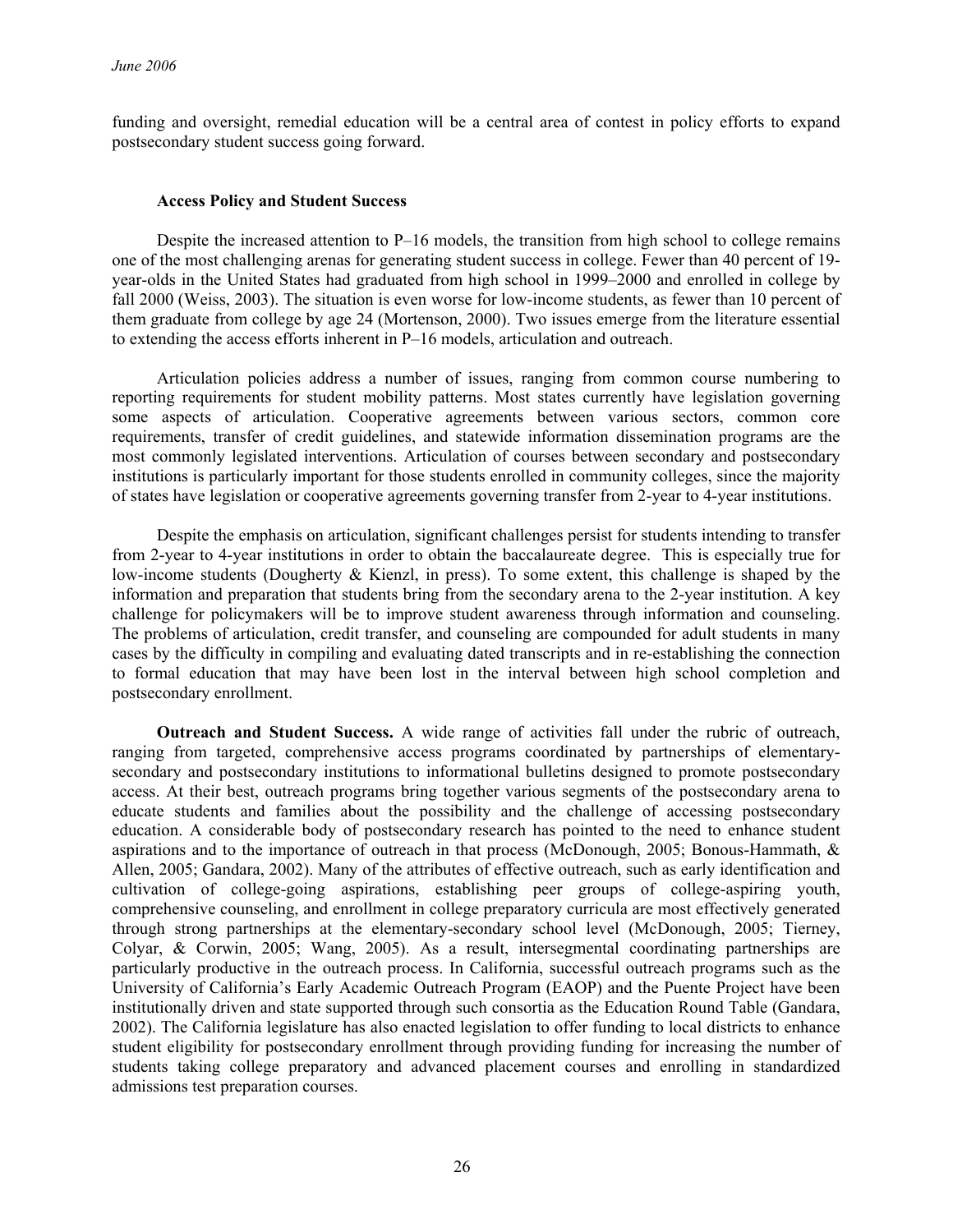Given the continuing state retrenchment from financial support for postsecondary education, many institutions are endeavoring to fund their own innovative access and outreach programs. One example is the Access UVa program of the University of Virginia. Access UVa meets 100 percent of the financial need of all eligible, low-income students without loans or work-study components. The program, which enrolled nearly 200 low-income students for 1994–95, receives virtually no state support and comes at a cost of approximately \$20 million annually. It is a rare public or private institution that can afford that level of financial commitment. The growth of these institutionally funded programs points to the current inability of many states to support low-income student access and raises significant concerns about the viability of access for low-income students to selective institutions in the longer term.

# **Finance Policies and Student Success**

State and federal subsidies have long been hallmarks of the postsecondary system in the United States (Breneman, 1991; McPherson & Shapiro, 1998; Heller, 2001). Public 2-year and 4-year institutions have long endeavored to generate access through direct state subsidies that have enabled low tuition and great capacity. Since the reauthorization of HEA in 1972, students in public and private institutions have had access to portable financial aid in the form of Pell grants, and states have made significant grant aid available to students. California alone allocated over \$1 billion in student aid for 2004–05.

Perhaps more so than in any other domain shaping student success, it is in the arena of postsecondary finance that the broader political economy of postsecondary education shapes state and national policy. This is attributable in large measure to the degree of financial resources provided by state block grants and financial aid programs and the competition for social welfare funding in state legislatures and the Congress.

Postsecondary education is often described as the largest discretionary item in state budgets (Hovey, 1999), a predicament that fuels significant interest group competition over annual budget allocations for postsecondary education. Further, the competition for funding is resolved quite differently in the myriad state contexts, with models of state support for student access and success ranging widely in their allocation of direct institutional support, student financial aid, and tuition prices. The result is that college affordability, as measured by the percentage of family income required to pay for college in a given state, also varies widely. Of greater concern from a student success perspective is that over the past 25 years, postsecondary institutions of all types have become increasingly less affordable for the majority of students and their families (Callan & Finney, 2004).

Given the plethora of research pointing to the impact of affordability on student success, efforts to enhance student success through financial assistance turn attention to the state, federal, and institutional political dynamic in a given postsecondary context (McPherson & Shapiro, 1998; Geiger, 2004; Pusser, 2004). Three trends are of particular concern in the contemporary politics of public finance: the national movement to lower individual and corporate taxation, a shift to competitive models of institutional funding, and efforts by institutions to garner greater autonomy from state oversight.

The origin of the anti-tax movement in the United States can be traced to the Jarvis-Gann Initiative, Proposition 13, passed in 1978. It is a measure of the size and complexity of the U.S. system that it has taken nearly three decades for the impact of the movement on college pricing and access to become clear (Breneman, 2001). In light of the recent rapid increases in tuition and the disparity in college access and success for students in the top and bottom quartiles of the family income distribution (Ruppert, 2003), a number of states—Colorado and California most prominently—have begun to take legislative action to increase overall levels of tax revenue and higher education's share of those revenues.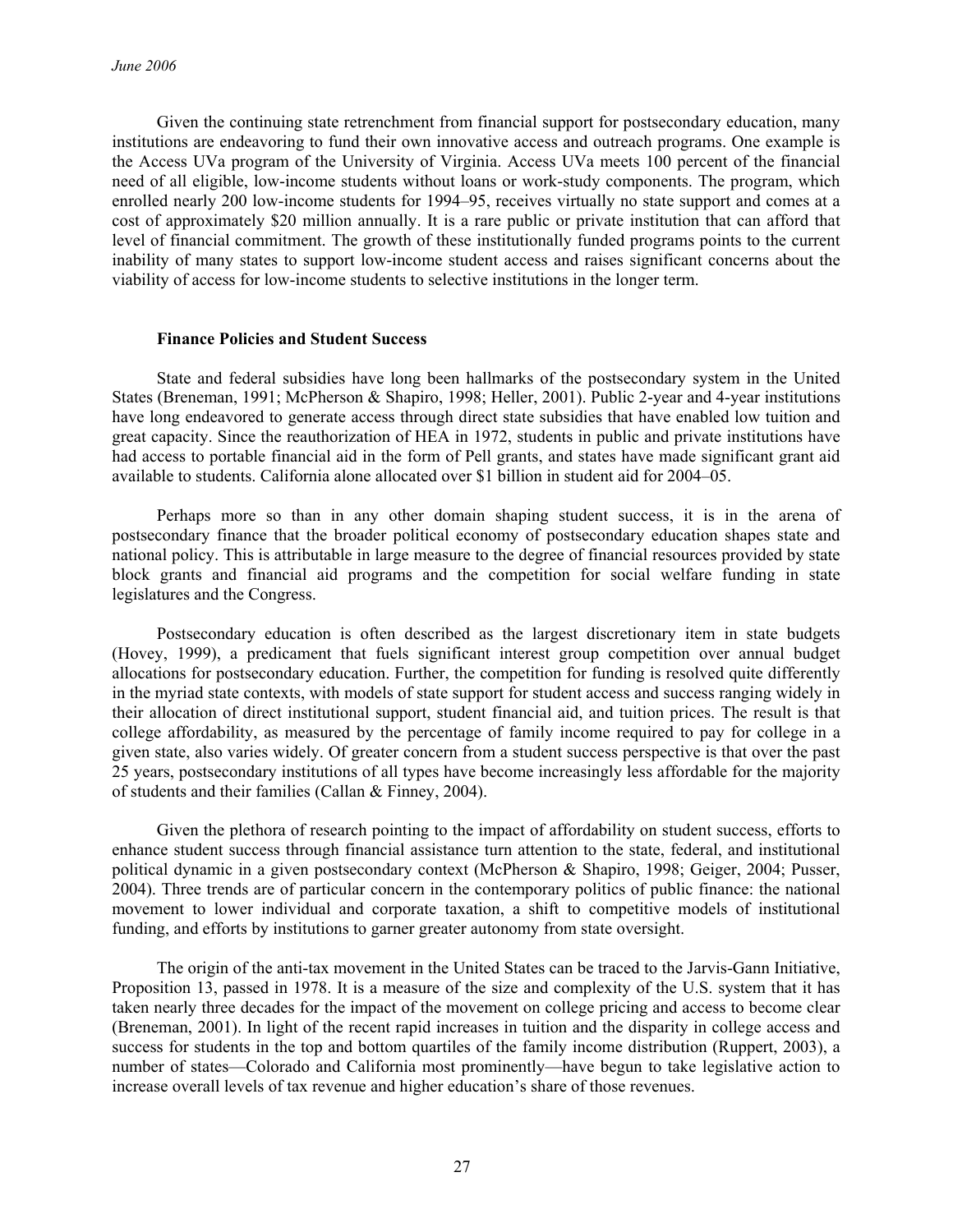The shift to greater competition in the awarding of institutional funding also has significant implications for student success. The traditional method of funding state public institutions has been for state legislatures to allocate funds directly to institutions on the basis of student enrollments and institutional lobbying efforts. In addition, states and institutions have negotiated directly or indirectly over the level of student fees for a particular institution or system of institutions and over financial aid. Borrowing in large measure from arguments developed in K–12 battles over school voucher legislation in the past decade, legislators in several states have begun to initiate efforts to increase competition between institutions through the imposition of new approaches to institutional funding. Perhaps the clearest example comes from Colorado. In 2004, the Colorado legislature created the Education Trust Fund, a pool of funds available to students in the form of tuition vouchers that can be used at a wide variety of eligible Colorado institutions (including nonpublic institutions) (Burdman, 2003). The emergence of these funding mechanisms has significant implications for collaborative efforts by legislatures and institutions to ensure student success.

The current pattern of state retrenchment from direct support for postsecondary education has led a number of selective institutions to argue that in light of declining state support, they should receive greater autonomy from state oversight of such key functions as tuition setting. A leading example is the effort by public institutions in Virginia to achieve greater control over revenue generation, labor management, and strategic planning in exchange for a decreased reliance on direct state financial support (Kirp, 2003). These efforts are understandable from the perspective of highly selective institutions endeavoring to maximize quality and prestige in an uncertain political economy. However, given how much of the P–16 model of student success relies on collaboration between states and their postsecondary institutions, the move away from state support is likely be problematic for student success for all but the most resource-rich public institutions (Kirp, 2003).

### **Accountability Policy and Student Success**

A number of factors drive the increasing demands for accountability in the postsecondary policy environment. Much of the energy stems from emerging models of institutional behavior (Wilson, 1989; Moe, 1991) and the public organizational reform literature of the early 1990s calling for less direct government provision of services, greater competition, and accountability (Osborne & Gaebler, 1992). These ideas emerged in postsecondary state policy initially as part of performance-based funding initiatives (Burke, 2005). More recently, demands for accountability have reached nearly every aspect of postsecondary performance, from instruction through institutional accounting (Zumeta, 2005; Ewell, 2005).

The drive for greater postsecondary accountability has gained additional currency in the wake of the passage of NCLB, an act that offers a number of lessons for the role of accountability in higher education policy and student success. First, as in the case of NCLB, it is not clear that an accounting of outcomes, however thorough, leads to a change in the fundamental contexts and political dynamics that affect inequality, stratification, and differential educational outcomes. Second, there is insufficient funding accompanying the mandate for assessment, so assessments could possibly detract from the provision of the services and processes they seek to measure. Third, as with all comprehensive legislation, a number of interests are served in the accountability movement. It is not clear that those who seek to rein in prestige competition, bureaucratic indolence, faculty autonomy, or any of the other purported drivers of postsecondary inefficiency see a clear path to enhanced student success (Burke, 2005). Finally, the current reauthorization of HEA entails a number of challenges to institutional accountability, particularly the efforts of members of Congress to increase the transparency of the accreditation process and to universalize credit transfer (Pusser & Wolcott, in press).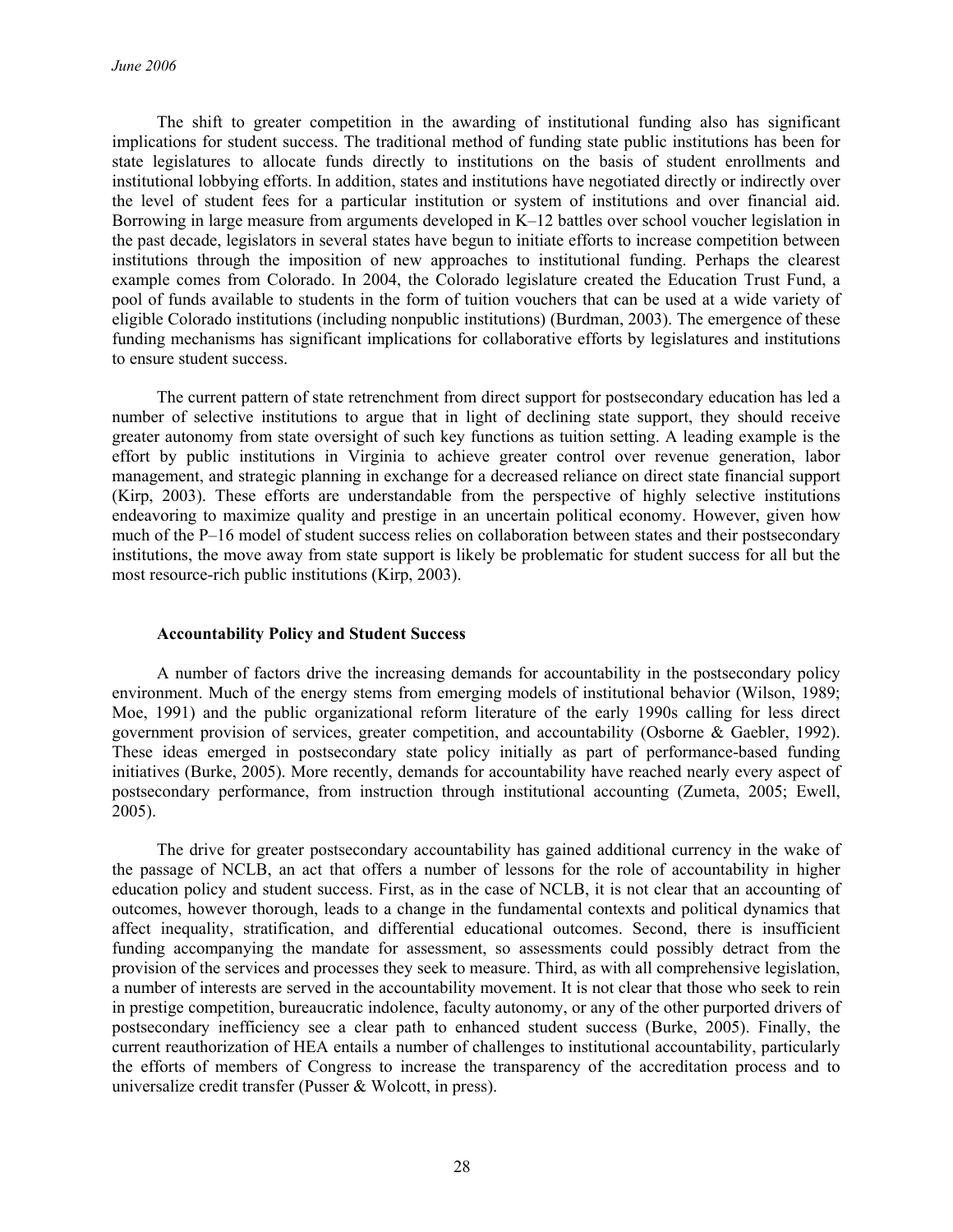There are a number of initiatives at the state level focused on accountability and student success that are more promising. In California, the state education code has been revised to require that all community colleges provide audits of student matriculation in the interests of maximizing persistence, improving skills, and assisting students in attaining their goals. Florida has been in the forefront of efforts to build common data sets to track student progress and facilitate transfer and student success. Yet for all of the efforts expended on accountability and assessment over the past 10 years, "the improved preparation of high school graduates for college has not brought about commensurate gains in college participation or in completion rates of associate or baccalaureate degrees" (Hunt & Carruthers, 2004. So, while it is appropriate to expend resources on assessing the state of efforts to transform postsecondary education, the initial results of those assessments seem to call not for more assessment; rather, they point to the need for a better understanding of the continuing state and national challenge of improving student outcomes.

# **Building a Model of State Policy and Student Success**

Given the challenges outlined in this report, how should we conceptualize the policy dynamic shaping student success? A model of the policy/student success interaction requires a substantive component that delineates which of the potential areas of policy intervention discussed here will yield the most effective contribution to student success (see table 1). The model also requires attention to interest group competition (see figure 3), a more complex and less often discussed aspect of the postsecondary policy formulation process that speaks to the role of colleges and universities as political institutions (Pusser, 2003). Finally, the model must account for the efforts of institutional leaders as they choose how to interpret state and national postsecondary policies and how to allocate resources for implementation at the institutional level. This aspect of the model emerges from organizational theory, specifically from political theories of organizational behavior. Each of these dynamics takes place in light of local, state, national, and global policy contexts, the social, economic, and political forces that give rise to demands for policy formulation and adaptation (Stone, 2002). Figure 3 presents a simple schematic of the political dynamic of the policy process, from initial policy context to demands for policy change, political contest, adoption, implementation assessment, and the emergence of a new policy context.

Developing the political component of a model of policy and student success relies upon the recognition of postsecondary institutions as political institutions. We define postsecondary institutions as political institutions because they are entities generally chartered or empowered to operate with the sanction of a state agency, often in a state constitution or framing document. Further, they generate significant public costs and allocate public benefits in a process generally conducted through public political proceedings (Wilson, 1974; Moe, 1991; Pusser, 2003). Postsecondary institutions also have unique salience and symbolic power in the political arena, as they have long been sites of political contest and instruments in broader political struggles (Ordorika, 2003).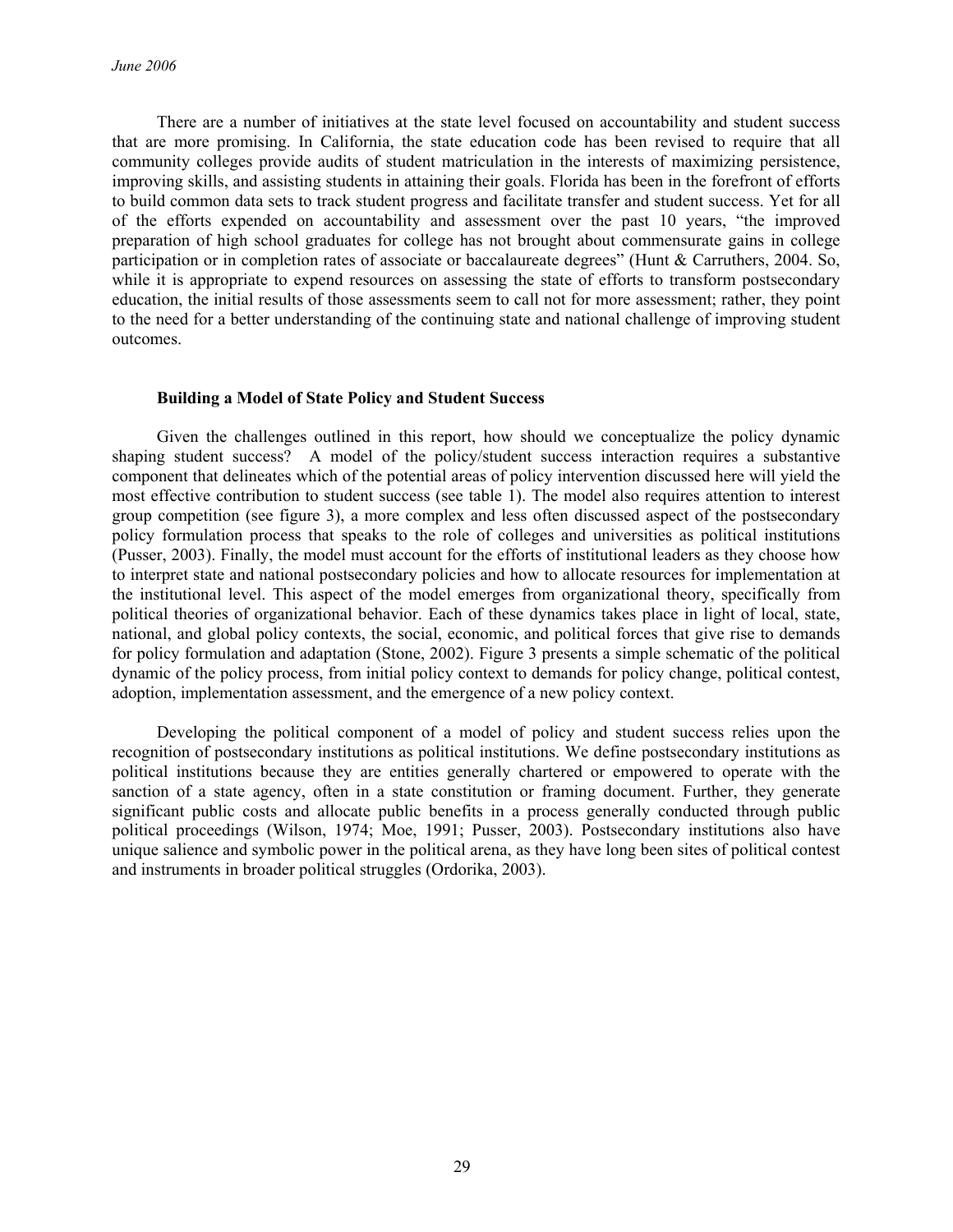



Defining colleges and universities as political institutions is not a judgment on the institutions or the political arena. Rather, it turns attention to the political dynamics that underpin policy formulation and adoption. Put simply, college and university policies must be politically legitimate and consonant with the beliefs and desires of the dominant interests in the relevant political arena. For example, Title IV of the Higher Education Act offers financial assistance to students at qualifying institutions. Some institutions, including those that practice certain forms of discrimination are free to operate, but are not eligible to receive Title IV funding. A federal funding policy that offered resources to institutions that discriminated against particular students or practices would not be politically viable. In a similar fashion, state universities in California have considerable autonomy to develop admissions policy. However, since the passage of the state ballot initiative Proposition 209 in 1996, those institutions have been prevented from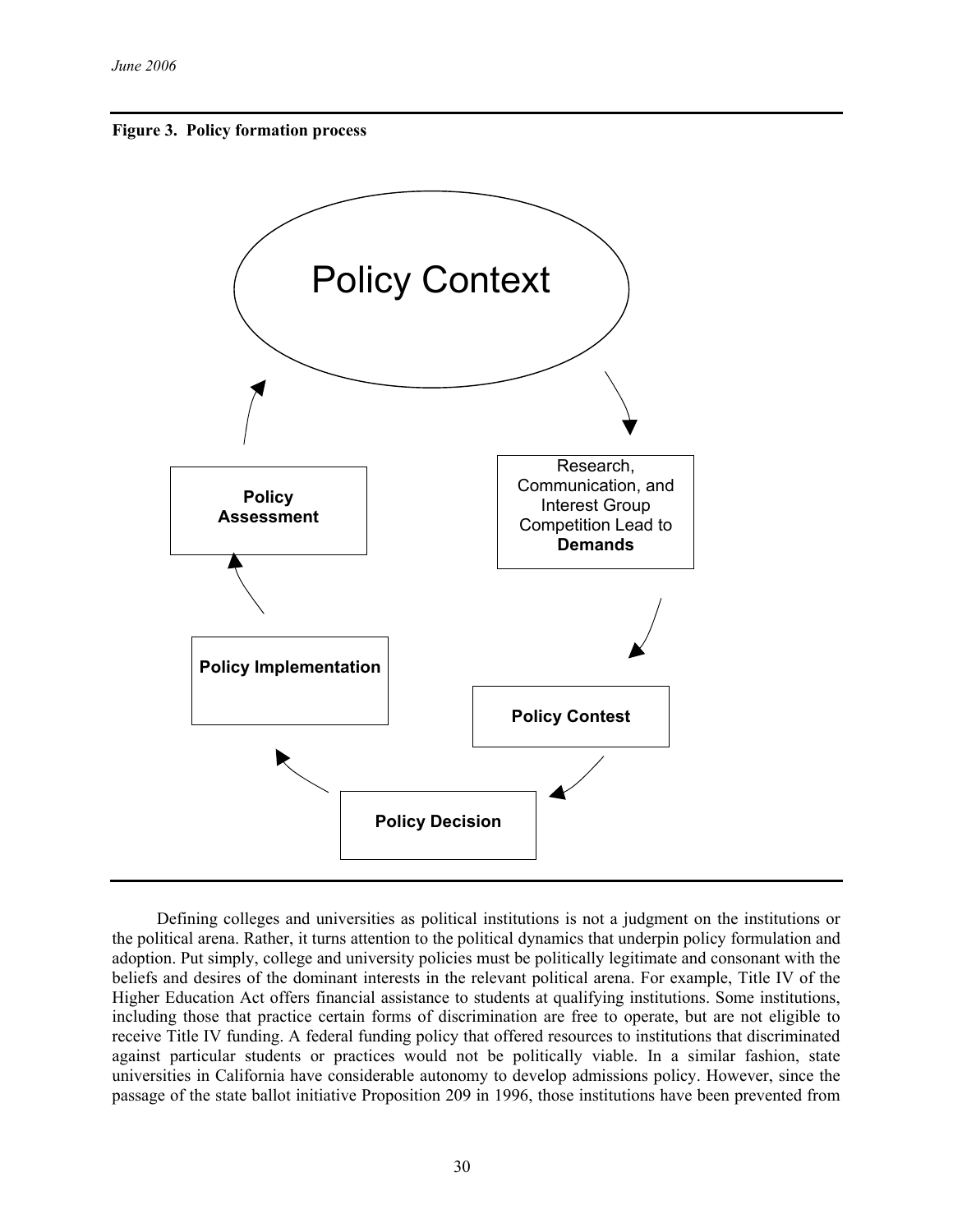using a number of specific criteria in their admissions process (Chavez, 1998). Because policymaking is a contextual exercise, universities in many other states may use the criteria that California prohibits.

Consequently, a model of policy formation for student success begins by defining the goals for student success in a particular political context and assessing the political dynamic in which those goals are embedded. Defining the goals is a complex challenge, and agreeing upon a course of action emerging from those goals is even more difficult. David Labaree (1997) notes that the United States has long wrestled with conflicting goals for its elementary-secondary education systems, and the same is true for postsecondary education. It is also the case that where policy goals are not in conflict, sufficient resources are often not available to fund implementation of the various policies; hence, choices must be made. Those choices are political, carried out in an interest group competition set within a specific social and political context (Pusser, 2004).

Those policies that survive political competition and are adopted through a state or national legislative process must be implemented at the institutional level. For a variety of reasons, many policies are often implemented in such a way that they have little effect (Wirt & Kirst, 1997). This can be due to lack of resources for implementation or, as is often the case, because the policies are not seen as serving the interests of those charged with implementation (Horn, 1995; Birnbaum, 2000; Hammond, 2004). In many cases, developing an institutional strategy for adoption presents a nearly insurmountable collective action problem (Ehrenberg, 2000).

When policies are implemented as intended, they may or may not have the intended effect. In either case, it is important that the policy has what Munger (2000, p. 18) calls "political accountability," that is, it needs to be designed in such a way that it can be evaluated and supported or opposed by citizens. This in turn leads to a new policy climate, one shaped by the success or failure of the newly implemented policy. From that new climate, new policies will emerge. Political accountability allows policies to shape institutions and institutions to shape policies (Eisner, 2000).

### **Modeling the Policy Process for Student Success**

Figure 4 brings together the elements of our basic model of policy formation with attention to the contextual factors we discussed earlier. We suggest that each student exists in a particular context that shapes his or her probability of succeeding in postsecondary education. A specific context for student success is shaped by a variety of contextual factors including demographics, history, culture, the postsecondary capacity of the student's state or locality, the institutional array, available resources, and existing policies. Within and around a given context, interest group competition generates demands for institutional, state, and federal policies that may shift the probability of student success. Through political contest, some of those policies will be implemented and later assessed. The changes brought about by the implementation of the policies and the perceptions generated by the process lead in turn to a new context with a different probability of student success.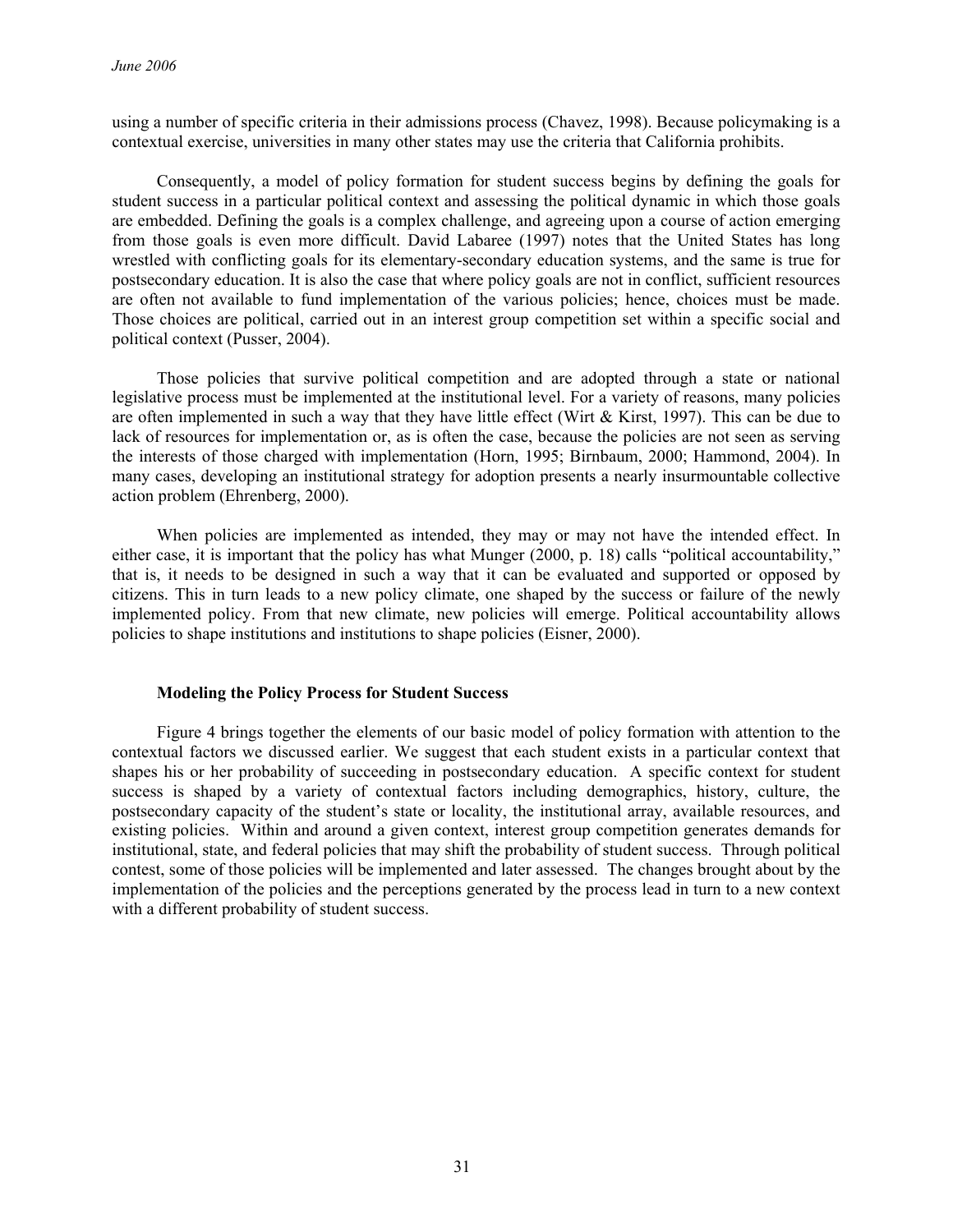



# **Enhancing Student Success Through Policy Formation: Concluding Thoughts**

Based on our review of the policy domains and understanding of the postsecondary policymaking process, we offer several key provisos in order to understand the future dynamics of policymaking for student success.

First, those who formulate state, national, or institutional policies for student success should place a high priority on achieving consensus on goals and strategies for student success policies. Those goals should delineate which students the policies intend to serve, how the students will be better served by the proposed policies, and how the policies affect institutions, other students, and stakeholders. Consensus should also be obtained on how the policies should be implemented, who will implement the policies, and what other actors will be affected by the implementation of the proposed policies.

Second, policies designed to enhance student success must address the myriad contextual factors that affect a student's probability of success. National policies need to account for the vast differences in demographics, history, culture, and resources in the states, while state policies should reflect the variation in local contexts shaped by those policies.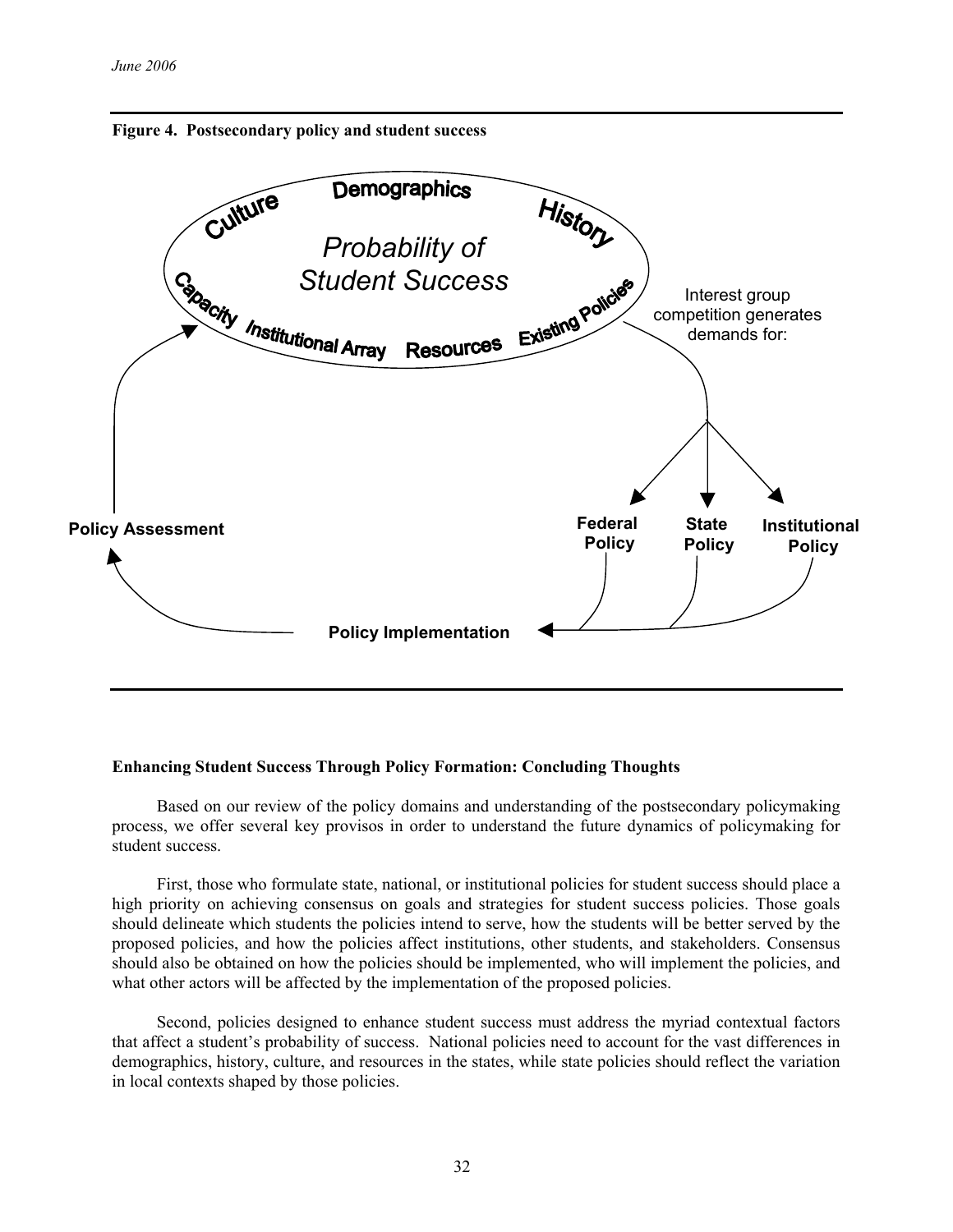Third, policies designed to enhance student success should be legitimate, that is, they should be consonant with the prevalent political context and normative understandings of relevant policymakers. They also should be viable policies that can be implemented with the infrastructure and resources at hand. Unfunded mandates lead to poor implementation and unsatisfactory outcomes, which in turn are likely to generate new, less favorable policies.

Fourth, independent of the genesis of a proposed policy-shaping student success, that policy will need the support of broad coalitions of institutional stakeholders across multiple sectors of the educational system as well as the support of students, families, and communities.

Finally, in order to persist and increase in efficacy, a policy needs to be visible and accountable to a range of political constituencies. Effective dissemination and assessment can inform and influence continued support for a policy or engender effective adaptation. Political accountability is key to longterm policy viability and to the generation of new policies that build upon and extend the efficacy of existing policies.

# **Moving From Theory to Action: What Next?**

In the preceding pages, we have sought to frame a model of institutional and state action on behalf of student success and, in the process, to delineate some of the actions states and institutions can take to enhance student success, especially among low-income students. But it is only a beginning. Clearly, there is much more to do and know. Empirically reliable research on a number of domains of action has been spotty and, in some cases virtually nonexistent. The following areas offer, in our view, significant potential to advance research and develop institutional actions and state and federal policies designed to increase student success.

# **Research on Institutional Action**

- 1. Research is needed on the impact of faculty development programs on student success. Despite the importance of faculty to student success, faculty are, as a matter of prior training, the only faculty from kindergarten through universities who are literally not trained to teach their students. Yet we know little about the ways in which investments in differing types of faculty development programs impact rates of student success. Though we have begun to link faculty pedagogy to student retention and therefore by inference to the importance of faculty development, that linkage has yet to be fully explored and tested. Nor have we carried out the sorts of research institutions need to link different patterns of staff and faculty development to student outcomes.
- 2. We also need to know a great deal more about the impact on student success of the use of adjunct and/or part-time faculty. Institutions are increasingly turning to part-time faculty, especially for the first year of college. We know that they do so for a variety of reasons, not the least of which are economic in nature. But what we do not know is the impact such staffing has upon student success and, at least indirectly, on the revenue increased student success generates for the institution.
- 3. Research is also needed that connects the research on developmental education inappropriately called remedial education by some—to that on the retention of students generally and of low-income students in particular. We must shed more light on the critical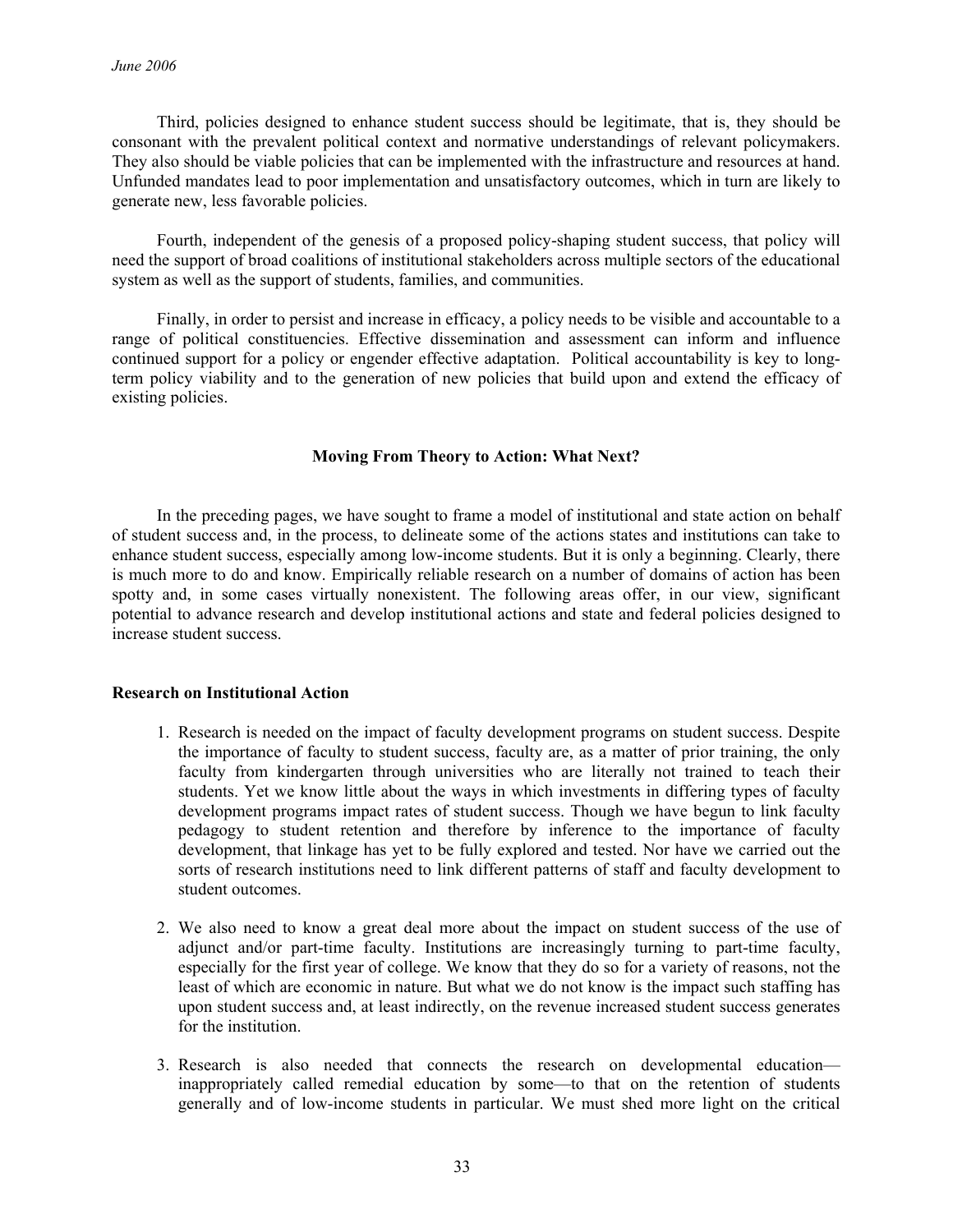linkage between institutional actions to enhance the education of academically underprepared low-income students and their persistence and subsequent program completion. And we must do so in ways that allow institutions to determine the effectiveness of different forms of developmental education on different domains of academic need.

In this regard, research being conducted at Syracuse University<sup>13</sup> on the adaptation of learning communities to the needs of academically underprepared low-income students serves to reinforce a growing recognition that our ability to address the needs of these students requires that we do more than simply tinker at the margins of our educational practice. Among other things, it requires a collaborative effort of faculty and student affairs professionals to change their pedagogical and curricular practices in ways that enable students to experience learning together within a context of contextualized academic and social support (Tinto, 1999).<sup>14</sup>

4*.* Further research is needed on the types of program implementation strategies that lead to successful implementation of programs and do so in ways that ensure that they endure over time. Equally important, we need to know more about how it is that some programs are able to endure at the center of institutional life and become institutionalized, while others remain isolated at the margins of that life. We need to know what might be called the tipping points of program institutionalization. Currently such research is not available. Though there is a good deal of experience in these matters and more than a few consultant firms that will offer the "secret" to successful program implementation, that experience and that "knowledge" has yet to be put into a form that can be verified and replicated. Much is still conjecture.

# **Research on State and Federal Policy**

1

- 1. Innovative financial aid programs designed to increase postsecondary attainment by qualified low-income applicants, such as the University of Virginia's Access UVa and the Carolina Covenant initiative at the University of North Carolina at Chapel Hill, offer great promise. Because they are relatively new, little research has been done to date on their effectiveness, costs, and benefits. Specific research and policy analysis may also be directed at the long-term financial viability of these programs and possible avenues to sustainability.
- 2. Despite a significant body of research on the transition from 2-year to 4-year postsecondary institutions for baccalaureate attainment, much remains to be done. Future research should build on emerging work on student course-taking patterns with attention to credit and noncredit course activity in both vocational and transfer curricula.
- 3. Continued research on effective models of P–16 success is essential to increasing postsecondary access, persistence, and success. Such strategies as the alignment of standards within state systems, targeting postsecondary outreach efforts, improving technologies for tracking student course-taking patterns, and regular, rigorous evaluations of student progress need to be evaluated both for their effectiveness and for their potential for expansion and dissemination.
- 4. Further research is also needed on the myriad ways in which curricula and pedagogy shape student persistence and success. As states increasingly adopt rigorous curricula linked to high-

<sup>&</sup>lt;sup>13</sup> Funded by grants from the Lumina Foundation for Education and the William and Flora Hewlett Foundation.

 $14$  The interested reader should visit http://pathways.syr.edu for more information.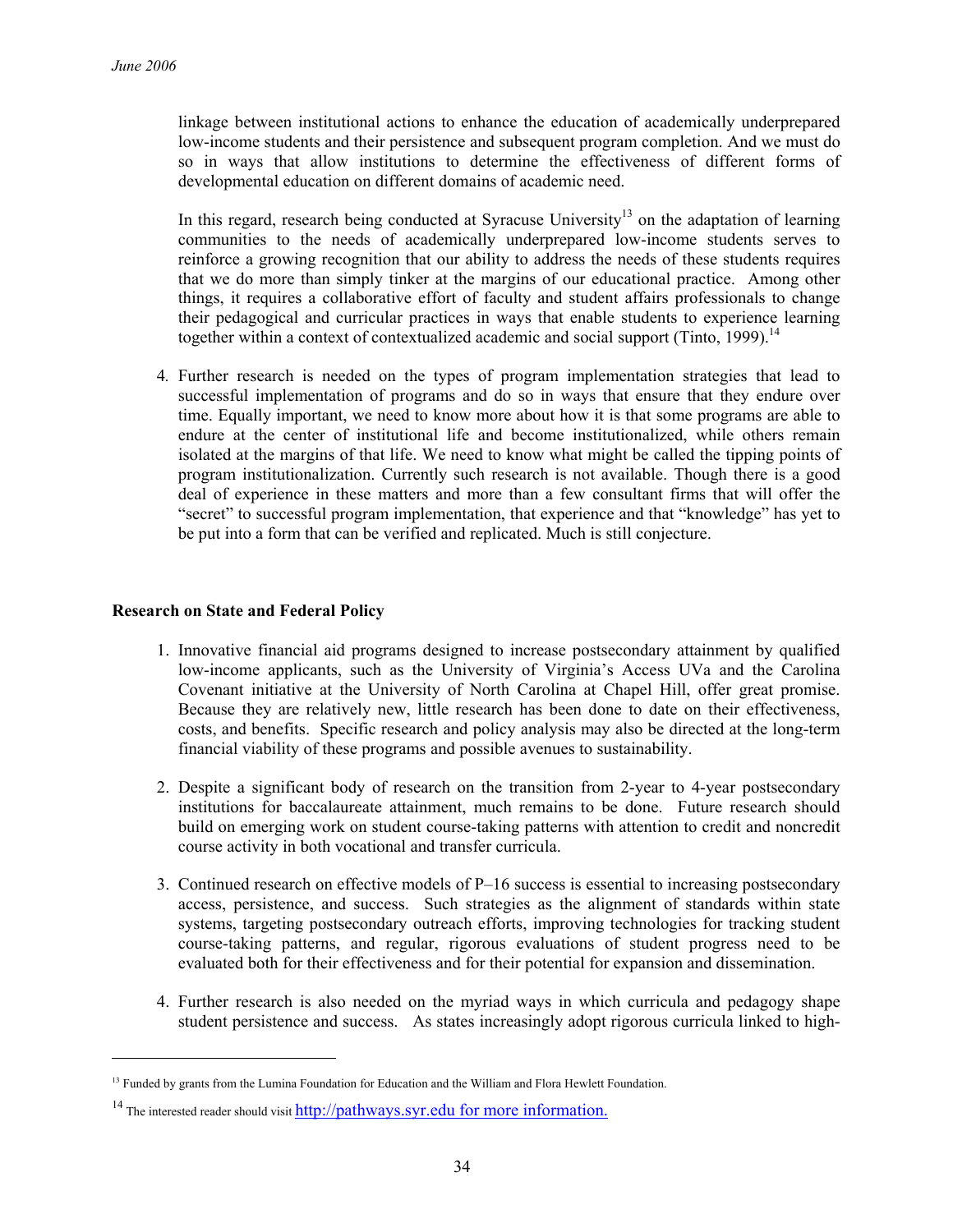stakes testing, studies will be needed to determine the effectiveness of the curricular shifts and testing instruments and the degree to which state policies generate intended outcomes. Similarly, as states invest in improved teacher preparation and create additional incentives to attract talented teachers, studies of the effectiveness and sustainability of these programs will be essential.

5. Finally, emerging models for financing postsecondary attendance that incorporate greater degrees of student choice and encourage entrepreneurial fundraising by postsecondary institutions have received little attention from the policy research community to date. Studies of the impact of these programs in various sectors of the postsecondary system are essential for preserving student access and success in a rapidly changing fiscal context for higher education.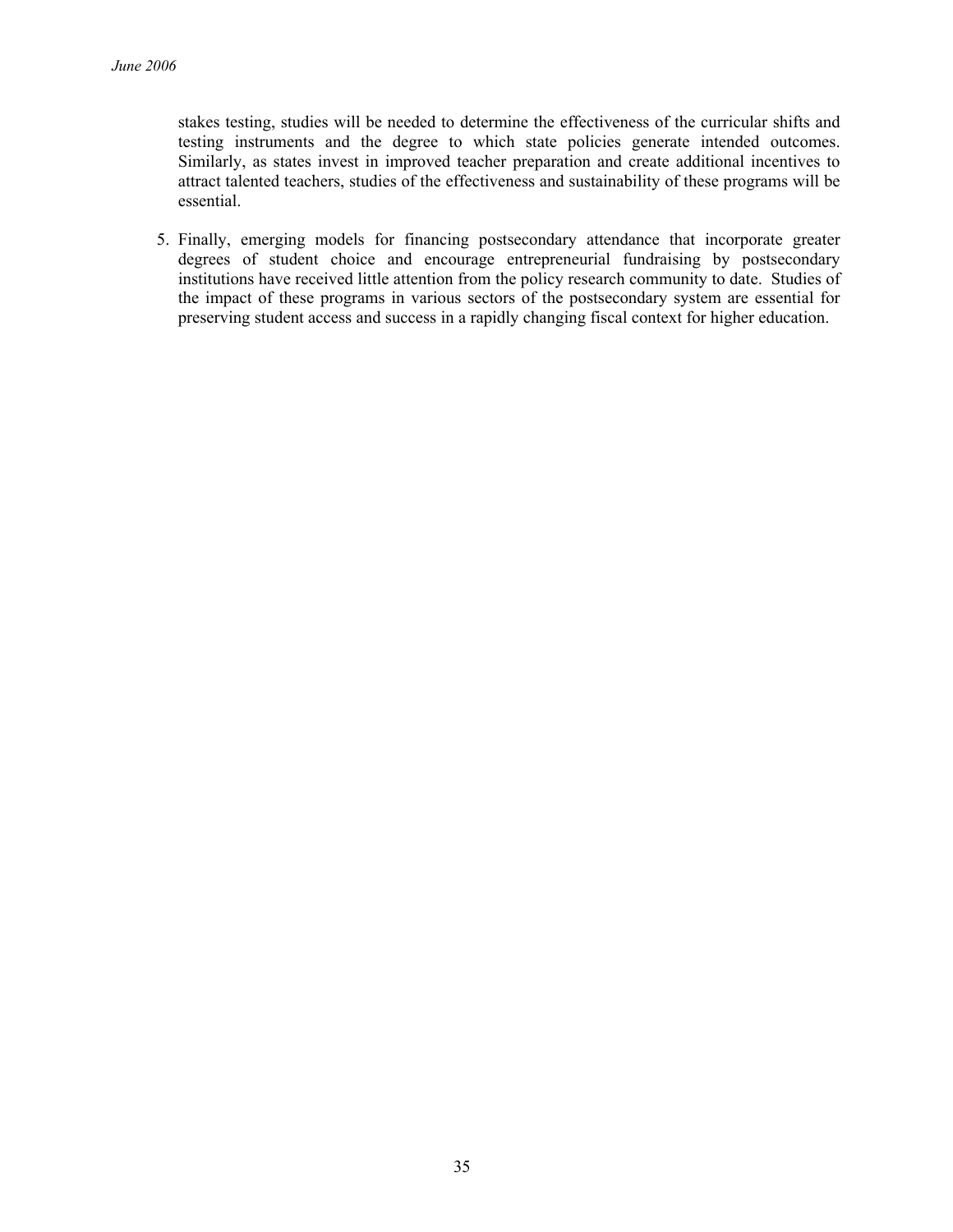#### **References**

- Allen, D., Duch, B., & Groh, S. (1996). The power of problem-based learning in teaching introductory science courses. In L. Wilkerson & W. Gijselaers (Eds.), *Bringing problem-based learning to higher education: Theory and practice.* New Directions for Teaching and Learning, No. 68. San Francisco: Jossey-Bass.
- Angelo, T., & Cross, P. (1993). *Classroom assessment: A handbook for college teachers* (2<sup>nd</sup> Ed.). San Francisco: Jossey-Bass.
- Astin, A. (1975). *Preventing students from dropping out.* San Francisco: Jossey-Bass.
- Astin, A. (1984). Student involvement: A developmental theory for higher education. *Journal of College Student Personnel, 25*, 297-308.
- Astin, A. (1993). *What matters in college? Four critical years revisited.* San Francisco: Jossey-Bass.
- Attinasi, L. C., Jr. (1989). Getting in: Mexican Americans' perceptions of university attendance and implications for freshman year persistence. *Journal of Higher Education, 60*, 247-277.
- Azordegan, J., Byrnett, P., Campbell, K., Greenman, J., & Coulter, T. (2005). *Diversifying teacher compensation.* Issue Paper. Denver, CO: Education Commission of the States.
- Banta, T. (1993). *Outcomes of a decade of assessment in higher education*. Boulder, CO: National Center for Higher Education Management Systems.
- Banta, T. (2001). *Assessment update: Progress, trends and practices in higher education.* San Francisco: Jossey-Bass.
- Baker, S., & Pomerantz, N. (2001). Impact of learning communities on retention at a metropolitan university. *Journal of College Student Retention, 2,* 115-126.
- Baldridge, J. V. (1971*). Power and conflict in the university; Research in the sociology of complex organizations*. New York: J. Wiley.
- Barefoot, B. (Ed.). (1993). *Exploring the evidence: Reporting outcomes of freshman seminars* (Monograph No. 11). Columbia, SC: National Resource Center for The Freshman Year Experience, University of South Carolina.
- Baron, D.P. (1995). The economics and politics of regulation: perspectives, agendas and approaches. In J.S. Banks & E.A. Hanushek (Eds.), *Modern political economy: Old topics, new directions.*  Cambridge, U.K.: Cambridge University Press.
- Beal, P. E., & Noel, L. (1980). *What works in student retention.* Iowa City: American College Testing Program and the National Center for Higher Education Management Systems.
- Bean, J. P. (1980). Dropouts and turnover: The synthesis and test of a causal model of student attrition. *Research in Higher Education, 12*: 155-187.
- Berger, J. B. (2001). Understanding the organizational nature of student persistence: Recommendations for practice. *Journal of College Student Retention, 3*, 1.
- Berdahl, R. (1971). *Statewide coordination in higher education*. Washington, DC: ACE.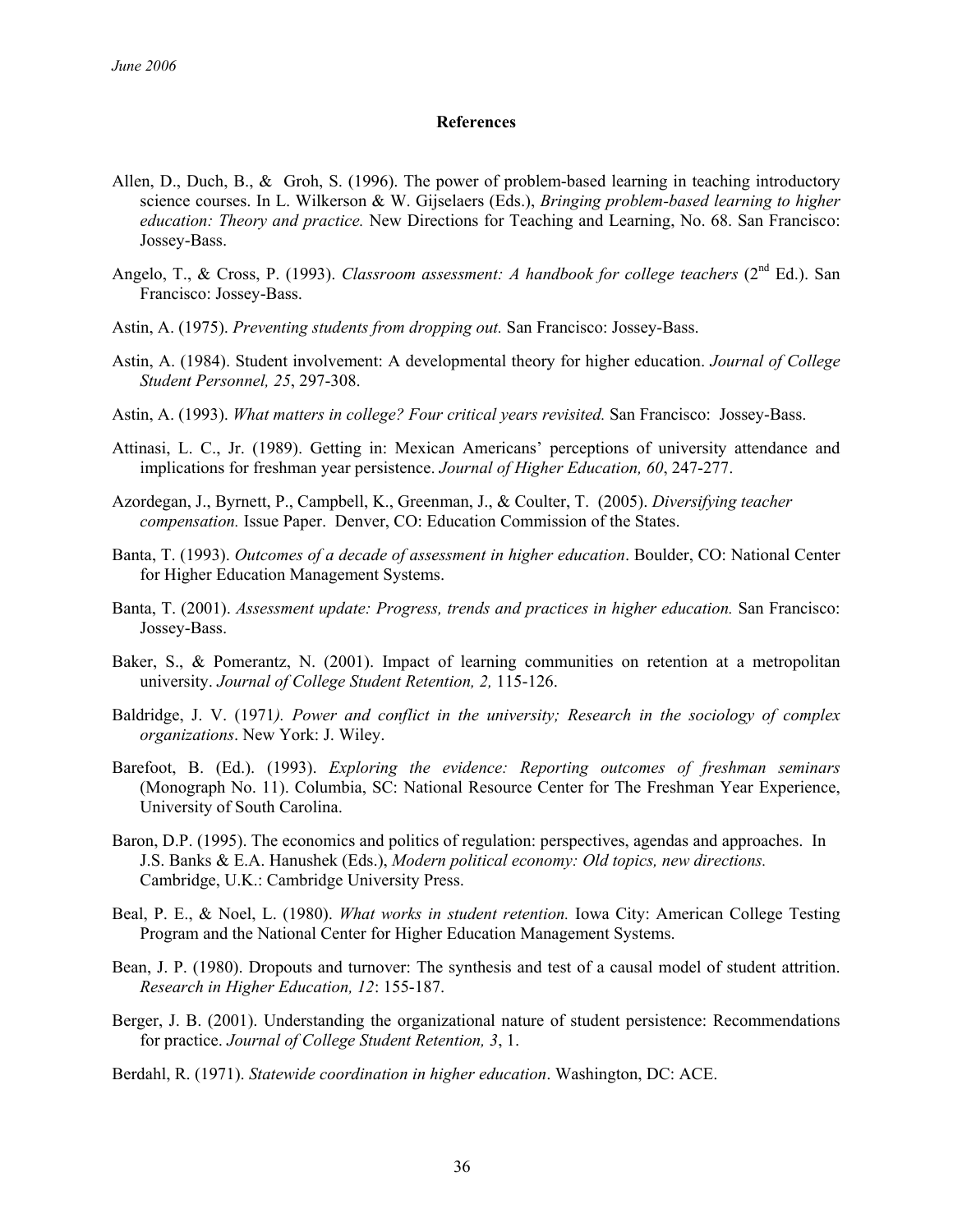- Birnbaum, R. (1988). *How colleges work: The cybernetics of academic organization and leadership.* San Francisco: Jossey-Bass.
- Birnbaum, R. (2000). *Management fads in higher education: Where they come from, what they do, why they fail.* San Francisco: Jossey-Bass.
- Blanc, R., DeBuhr, L., & Martin, D. (1983). Breaking the attrition cycle: The effects of supplemental instruction on undergraduate performance and attrition. *Journal of Higher Education, 54*: 80-90.
- Blanc, R., & Martin, D. (1994). Supplemental instruction: Increasing student performance and persistence in difficult academic courses. *Academic Medicine*, *69,* 452-454
- Blumberg, B. (2000). Evaluating the evidence that problem-based learners are self-directed learners: A review of the literature. In D. Evensen and C. Hmelo (Eds.). *Problem-based learning: A research perspective on learning interactions* (pp. 199-226). Mahwah, NJ: Erlbaum.
- Bonous-Hammath, M., & Allen, W.R. (1994). A dream deferred: the critical factor of timing in college preparation and outreach. In W.G. Tierney, Z. B. Corwin, & J. E. Colyar (Eds.), *Preparing for college: Nine elements of effective outreach*. Albany, NY: State University of New York Press.
- Bonwell, C., & Eison, J. (1991). *Active learning: Creating excitement in the classroom.* ASHE-ERIC Higher Education Report No. 1. ERIC Clearinghouse on Higher Education. Washington, DC: The George Washington University.
- Borglum, K., & Kubala, T. (2000). Academic and social integration of community college students: A case study. *Community College Journal of Research and Practice, 24,* 567-576.
- Boudreau, C., & Kromrey, J. (1994). A longitudinal study of retention and academic performance of participants in a freshman orientation course. *Journal of College Student Development, 35,* 444-449.
- Bowen, F. M., et al. (1997). *State structures for the governance of higher education: A comparative study*. San Jose, CA: California Higher Education Policy Center.
- Bowen, W. G., Kurzweil, M. A., & Tobin, E. M. (2005*). Equity and excellence in American higher education.* Charlottesville, VA: University of Virginia Press.
- Boyd, D. (2002). *State spending for higher education in the coming decade.* Working paper. Boulder, CO: National Center for Higher Education Management Systems.
- Bracco, K., Richardson, R., Callan, P., & Finney, J. (1999). Policy environments and system design*. The Review of Higher Education, 23,* 23-44.
- Braxton, J. (Ed.). (2000). *Reworking the student departure puzzle.* Nashville, TN: Vanderbilt University Press.
- Braxton, J. (Ed.). (2001). Using theory and research to improve college student retention. Special issue of *College student retention: Research, theory and practice.* Amityville, NY: Baywood Publishing Company.
- Braxton, J., Bray, N., & Berger, J. (2000). Faculty teaching skills and their influence on the college student departure process. *Journal of College Student Development, 41,* 215-227.
- Braxton, J., & Brier, E. (1989). Melding organizational and interactional theories of student attrition: A path analytic study. *Review of Higher Education, 13,* 47-61.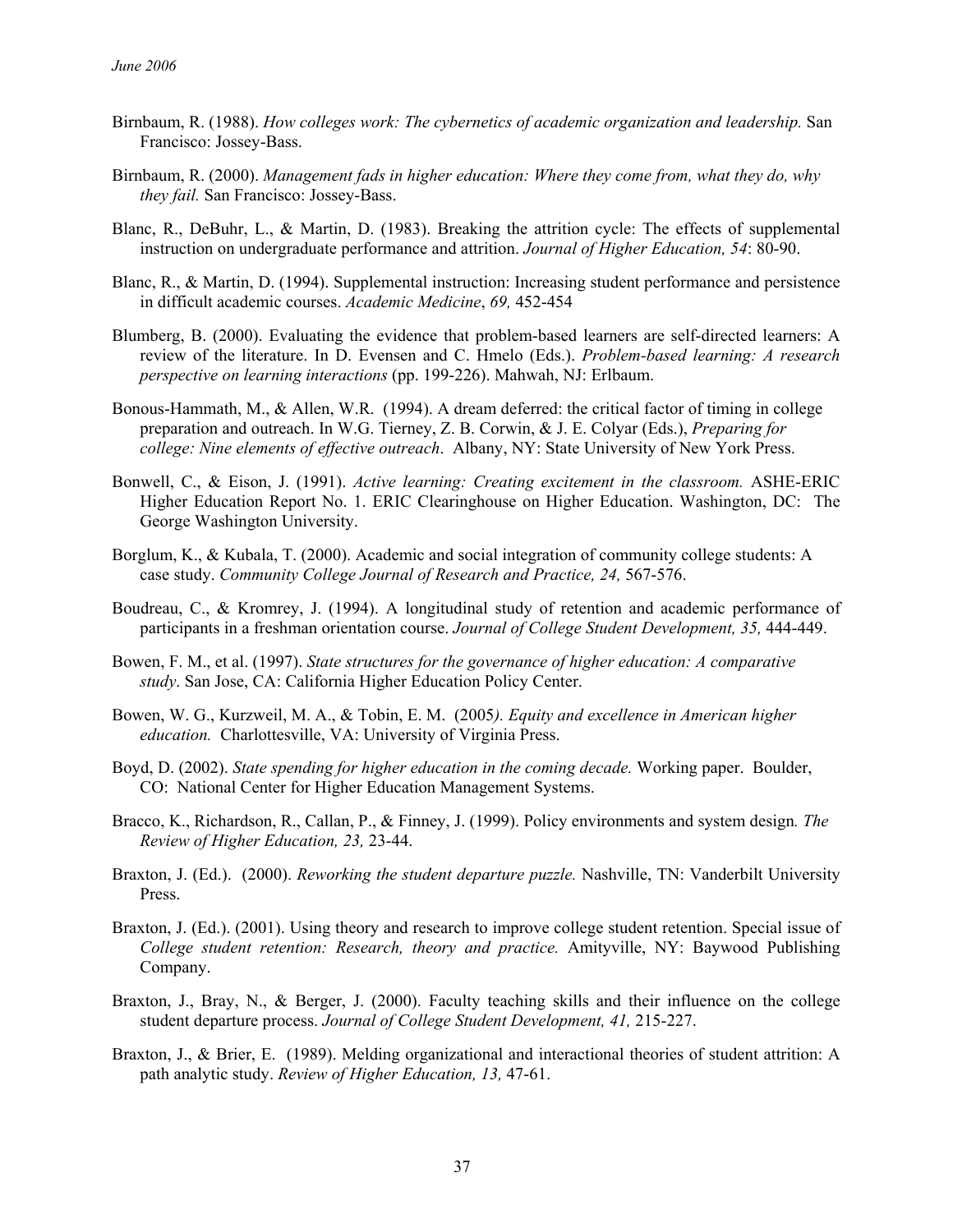- Braxton, J., & Hirschy, A. (2005). Theoretical developments in the study of college student departure. In A. Seidman (Ed.), *College student retention: Formula for student success.* Westport, CT: ACE/Praeger.
- Braxton, J., Hirschy, A., & McClendon, S. (2004). *Understanding and reducing college student departure.* San Francisco: Jossey-Bass.
- Braxton, J., & McClendon, S. (2001). The fostering of social integration and retention through institutional practice. *College Student Retention: Research, Theory and Practice, 3,* 57-71.
- Braxton, J., Milem, J., & Sullivan, A. (2000). The influence of active learning on the college student departure process. *The Journal of Higher Education, 71,* 569-590.
- Breneman, D. (1991) *Guaranteed student loans: Great success or dismal failure?* Indianapolis, IN: United Student Aid Funds, Inc*.*
- Breneman, D. (2000, February 11). A tuition freeze accents the cockeyed economics of higher education. *Chronicle of Higher Education*.
- Breneman, D. W. (2001). The outputs of higher education. *Ford Policy Forum 2001: Forum for the Future of Higher Education* (pp. 7–14). Boulder, CO: EDUCAUSE.
- Breneman, D. (2005). Entrepreneurship in higher education. In B. Pusser (Ed.), *Arenas of Entrepreneurship: Where nonprofit and for-profit institutions compete.* San Francisco: Jossey-Bass.
- Breneman, D., & Finn, C., Jr. (1978). An uncertain future. *Public policy and private higher education*. Washington DC: The Brookings Institution.
- Breneman, D., Pusser, B., & Turner, S. (in press). The contemporary provision of for-profit higher education: Mapping the competitive market. In D. Breneman, B. Pusser, & S.E. Turner (Eds.), *Earnings from learning: The rise of for-profit universities*. Albany, NY: State University of New York Press.
- Bruffee, K. (1995). Sharing our toys: Cooperative verses collaborative learning. *Change, 27*, 12-18.
- Burd, S. (1998, September 4). For-profit trade schools win new respect in Congress. *The Chronicle of Higher Education.*
- Burd, S. (2003). High stakes on tuition. *Chronicle of Higher Education*, *49,* 34-35.
- Burd, S. (2005). Financial aid and student access: Key issues before Congress. *The Chronicle of Higher Education, 51* (25), B12.
- Burdman, P. (2003). Colorado's "grand experiment": Voucher programs could give the state's colleges a new lease on life. *Crosstalk*, *11*, Spring.
- Burke, J. (2005). The many faces of accountability. In J. Burke and Associates (Eds.), *Achieving accountability in higher education.* San Francisco: Jossey-Bass.
- Burke, S., & Errett, M. (2005). *Teacher supply in California: A report to the legislature.* Seventh annual report, 2003–04. California Commission on Teacher Credentialing (Report 05-01). Available: http:/www.ctc.ca.gov/reports/TS\_2004\_2005.pdf.
- Cabrera, A., Burkum, K., & La Nasa, S. (2005). Pathways to a four-year degree: Determinants of transfer and degree completion. In A. Seidman (Ed.). *College student retention: A formula for student success*. ACE/Praeger Series on Higher Education.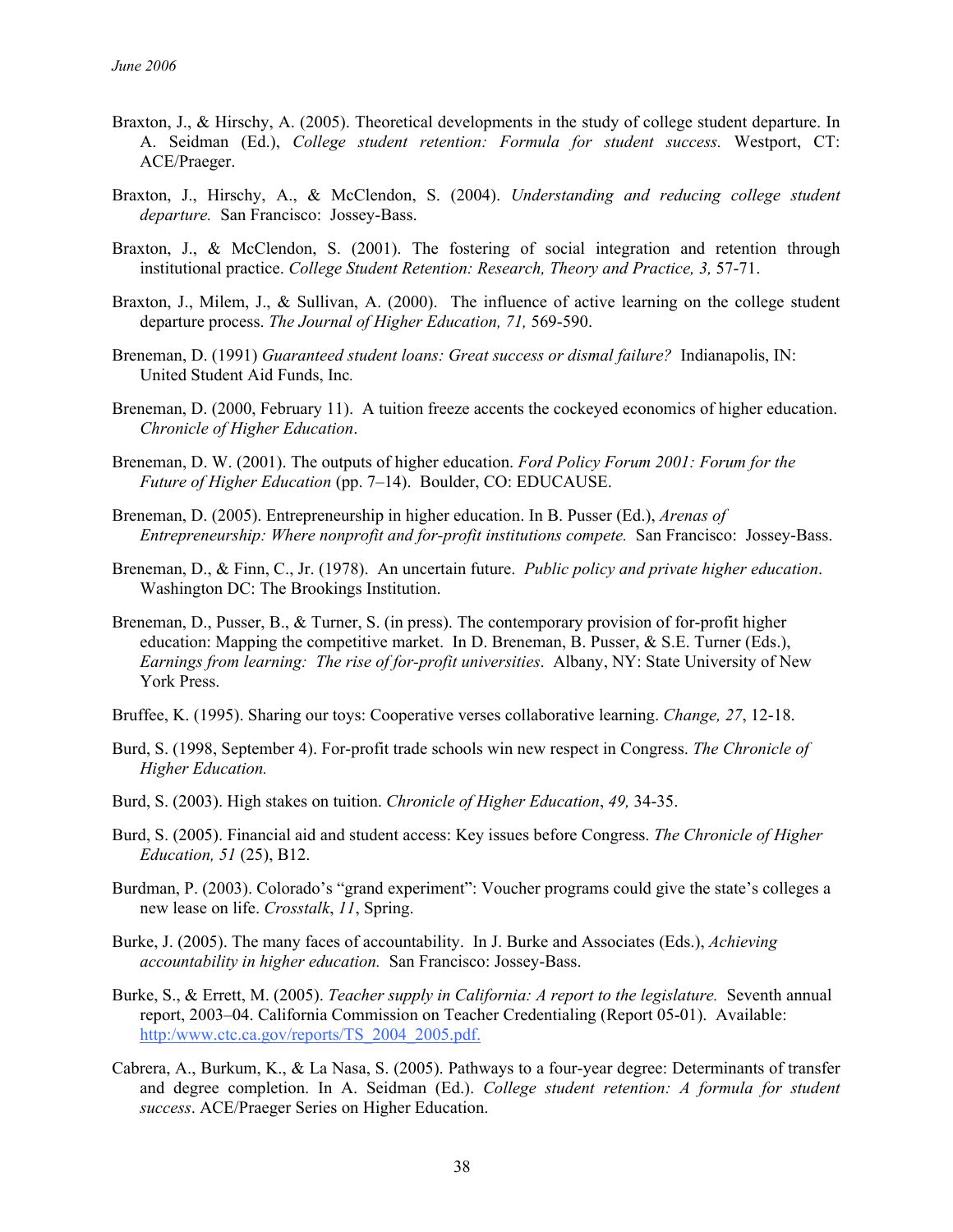- Cabrera, A., Castaneda, M., Nora, A., & Hengstler, D. (1992). The convergence between two theories of college persistence. *Journal of Higher Education, 63,* 143-164.
- California Legislative Analyst's Office (LAO). (2001). Improving academic preparation for higher education. Sacramento, CA: Author.
- Callan, P. (2001). Reframing access and opportunity: Problematic state and federal higher education policy in the 1990s. The states and public higher education policy: affordability, access, and accountability. Baltimore: Johns Hopkins University Press.
- Callan, P. (2004). *A ten-year perspective: higher education stalled despite high school improvements. Measuring Up 2004.* San Jose, CA: National Center or Public Policy and Higher Education.
- Callan, P.M., & Finney, J. E. (2004). State policies for affordable higher education. Losing ground: A national status report on the affordability of American higher education. San Jose, CA: The National Center for Public Policy and Higher Education.
- Campbell, T., & Campbell, D. (1997). Faculty/student mentor program: Effects on academic performance and retention. *Research in Higher Education, 38,* 727-742.
- Carey, K. (2004). *A matter of degrees: Improving graduation rates in four-year colleges and universities.* New York: The Education Trust.
- Carey, K. (2005a). *One step from the finish line: Higher college graduation rates are within our reach.* New York: The Education Trust.
- Carey, K. (2005b). *Choosing to improve: Voices from colleges and universities with better graduation rates.* New York: The Education Trust.
- Carnevale, A., & Rose, S. (2003). *Socioeconomic status, race/ethnicity and selective college admissions*. New York: The Century Foundation.
- Chang, M., Astin, A., & Kim, D.. (2004). Cross-racial interaction among undergraduates: Some consequences, causes and patterns. *Research in Higher Education, 45,* 529-553.
- Chavez, L. (1998). *The color bind*. Berkeley, CA: University of California Press.
- Clark, B. (1996). Leadership and innovation in universities: From theory to practice. *Tertiary Education and Management, 1,* 7-11.
- Clark, B. (1998). *Creating entrepreneurial universities: Organizational pathways of transformation.*  Oxford, U.K. Pergamon Press.
- Clewell, B., & Ficklen, M. (1986). *Improving minority retention in higher education: A search for effective institutional practices*. Princeton, NJ: Educational Testing Service.
- Commander, N., Stratton, C., Callahan, C., & Smith, B. (1996). A learning assistance model for expanding academic support. *Journal of Developmental Education, 20,* 8-16.
- Commander, N., Valeri-Gold, M., & Darnell, K. (2004). The strategic thinking and learning community: An innovative model for providing academic assistance. *Journal of the First-Year Experience, 16,* 61- 76.
- Congos, D., Langsam, D., & Schoeps, N. (1997). Supplemental instruction: A successful approach to learning how to learn college introductory biology. *The Journal of Teaching and Learning, 2,* 2-17.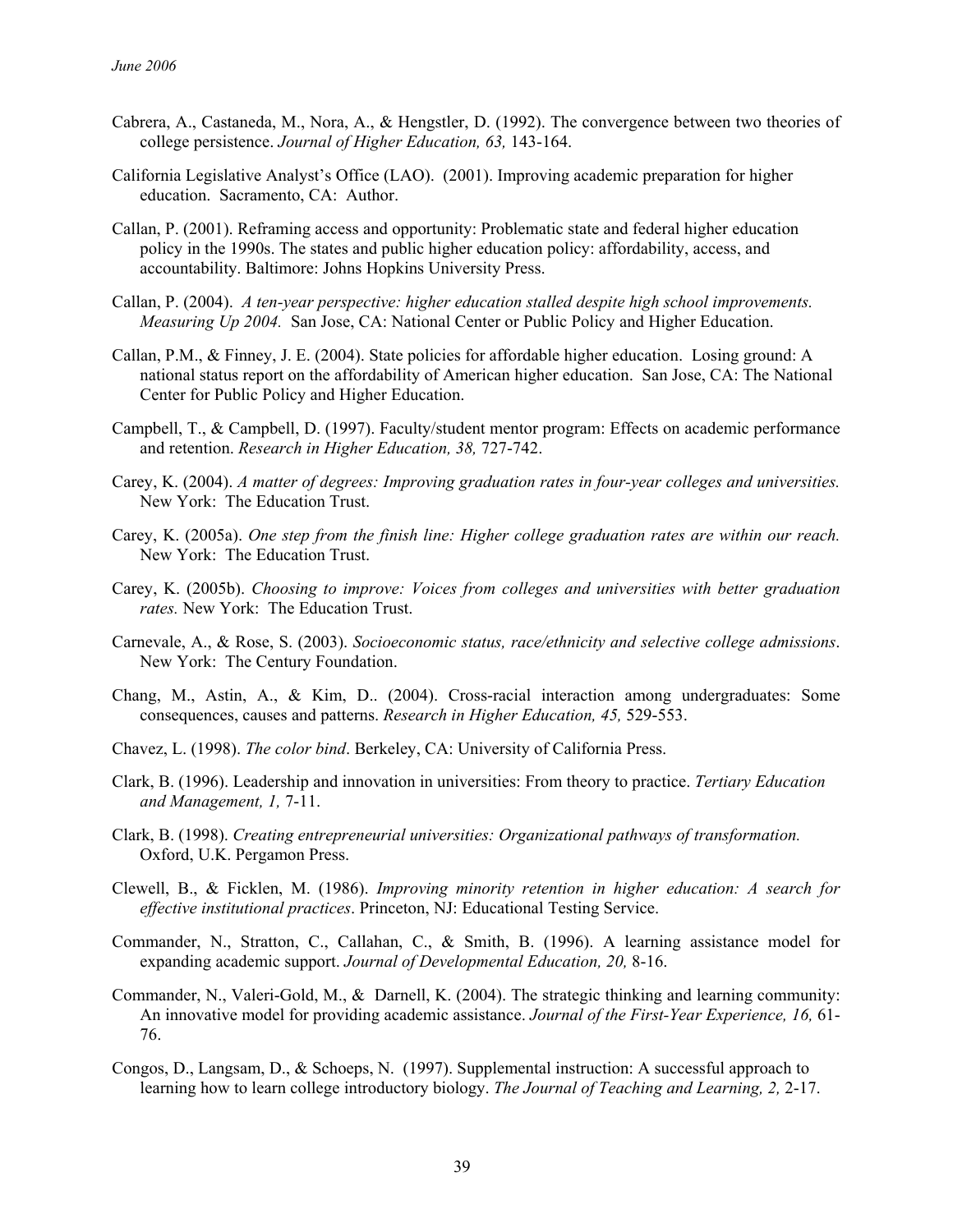- Conley, D. (2003). Connecting the dots: Linking high schools and postsecondary education to increase student success. *Peer Review, 5,* 9-12.
- Cooper, J., & Robinson, P. (1995). *An annotated bibliography of cooperative learning in higher education, Part III: The 1990's.* Stillwater, OK: New Forums Press.
- Corno, L., & Mandinach, E. (1983). The role of cognitive engagement in classroom learning and motivation. *Educational Psychologist, 18,* 88-108.
- Cottell, P. & Harwood, E. (1998). Do classroom assessment techniques (CATs) improve student learning? *New Directions for Teaching and Learning, 75,* 37-46.
- Cox, M. (2001). Faculty learning communities: change agents for transformation of institutions into learning organizations. *To Improve the Academy 19*, 69-93.
- Cross, P., & Stedmons, M. (1996). *Classroom research: Implementing the scholarship of teaching,* San Francisco: Jossey-Bass.
- Crowe, E. (2003). High quality teaching. *Student success: Statewide P-16 systems.* Denver, CO: SHEEO.
- Davis, B., Jr. (1992). Freshman seminar: A broad spectrum of effectiveness. *Journal of the Freshman Year Experience, 4,* 79-94.
- Dill, D. (1997). Focusing institutional mission to provide coherence and integration. In M. Peterson, D. Dill, & L. Mets (Eds.), *Planning and management for a changing environment: A handbook on redesigning postsecondary institutions.* San Francisco: Jossey-Bass.
- Dougherty, K., & Kienzl, G. (in press). It's not enough to get through the open door. *Teachers College Record, 108,* (3), 452-487.
- Duch, B. (1995). Problem-based learning in physics: The power of students teaching students. *About Teaching, 47,* 47.
- Ebert-May, D., Brewer, C., & Allred, S. (1997). Innovations in large lectures: Teaching for active learning. *BioScience, 47,* 601-607.
- Ehrenberg, R. (2000). *Tuition rising: Why college costs so much.* Cambridge, MA: Harvard University Press.
- Eisner, M. (2000). *Regulatory politics in transition, second edition*. Baltimore: Johns Hopkins University Press.
- Endo, J., & Harpel, R. (1982). The effect of student-faculty interaction on students' educational outcomes. *Research in Higher Education*, *16,* 115-135.
- Ewell, P. (1997). Strengthening assessment for academic quality improvement. In M. W. Peterson, D. D. Dill, & L. A. Mets (Eds.), *Planning and management for a changing environment: A handbook on redesigning postsecondary institutions*. San Francisco: Jossey-Bass.
- Ewell, P. (2005). Can assessment serve accountability? It depends on the question? In J.C. Burke & Associates (Eds.), *Achieving accountability in higher education.* San Francisco: Jossey-Bass.
- Field, K., & Burd, S. (2005). Senate committee approves a higher-education bill favorable to students and traditional colleges. *The Chronicle of Higher Education, 52* (4), A36.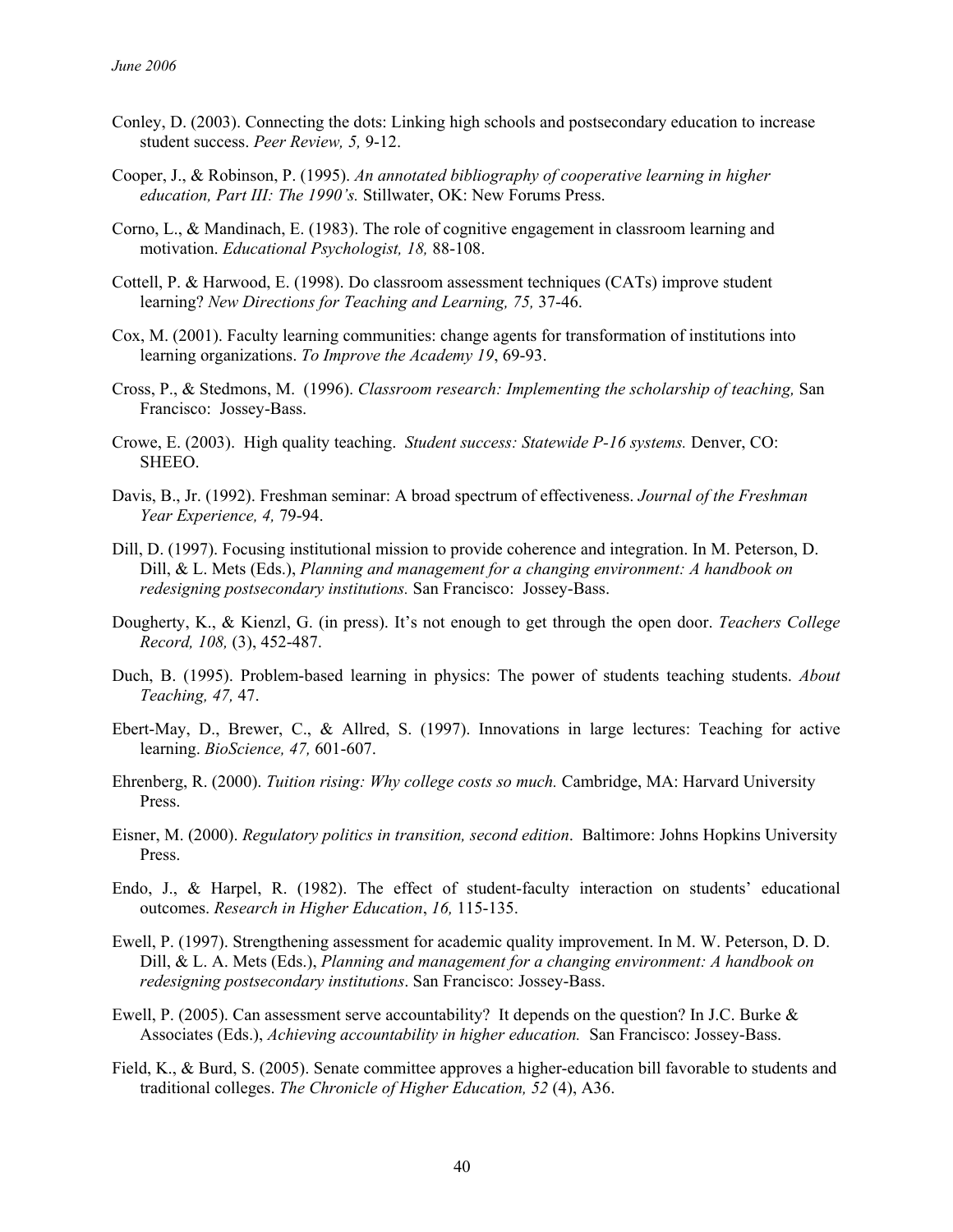- Fleming, J. (1985). *Blacks in college*. San Francisco: Jossey Bass.
- Frost, S. (1991). *Academic advising for student success: A system of shared responsibility.* ASHE-ERIC Higher Education Reports, No.3. Washington, DC: The George Washington University.
- Fusarelli, L. (2002). The political economy of gubernatorial elections; implications for education policy. *Educational Policy, 16* (1), 139–169.
- Gandara, P. (2002). A study of high school Puente: What we have learned about preparing Latino youth for postsecondary education. *Educational Policy*, *16 (*4), 474-495.
- Gandara, P. (2005). Meeting common goals: Linking K-12 and college interventions. In W. G. Tierney & L. S. Hagedorn (Eds.), *Increasing access to college: Extending possibilities for all students.* Albany, NY: State University of New York Press.
- Gandara, P., & Mejorado, M., (2005) Putting your money where your mouth is: Mentoring as a strategy to increase access to higher education. In W. G. Tierney, Z. B. Corwin, & J. E. Colyar (Eds.), *Preparing for college: Nine elements of effective outreach*. Albany, NY: State University of New York Press.
- Garcia, P. (1991). Summer bridge: Improving retention rates for underprepared students. *Journal of Freshman Year Experience, 3,* 91-105.
- Garth, R. (1999). Group-based learning. *New Directions for Teaching and Learning, 80,* 55-60.
- Geiger, R. L. (2004) *Knowledge and money.* Palo Alto, CA: Stanford University Press.
- Gloria, A., Kurpius, S., Hamilton, K., & Wilson, M. (1999). African American students' persistence at a predominantly white university: Influences of social support, university comfort, and self-beliefs. *Journal of College Student Development, 40*, 257-268,
- Gordon,V., & Habley, W. (Eds.). (2000). *Academic advisement: A comprehensive handbook*. San Francisco: Jossey-Bass.
- Gumport, P., & Pusser, B. (1997). Restructuring the academic environment. In M. W. Peterson, D. D. Dill, & L. A. Mets (Eds.), *Planning and management for a changing environment: A handbook on redesigning postsecondary institutions*. San Francisco: Jossey-Bass.
- Hagedorn, L. S., & Fogel, S. (2002). Making school to college programs work: Academics, goals, and aspirations. In W. G. Tierney & L. S. Hagedorn (Eds.), *Increasing access to college: Extending possibilities for all students.* Albany, NY: State University of New York Press.
- Hammond, T. (2004). Herding cats in university hierarchies: formal structure and policy choice in American research universities. In R. G. Ehrenberg (Ed.), *Governing academia.* Ithaca, NY: Cornell University Press.
- Hartman, R. W. (1978). Federal options for student aid. In *Public policy and private higher education,* pp. 252–253. Washington, DC: The Brookings Institution.
- Hauptman, A. (2001). Reforming the ways in which states finance higher education. In D. E. Heller (Ed.), *The states and public higher education policy: Affordability, access, and accountability*. Baltimore: Johns Hopkins University Press.
- Haycock, K., et al. (1999). Ticket to nowhere: the gap between leaving high school and entering college and high-performance jobs. *Thinking of K-16, 3* (2), 1-32.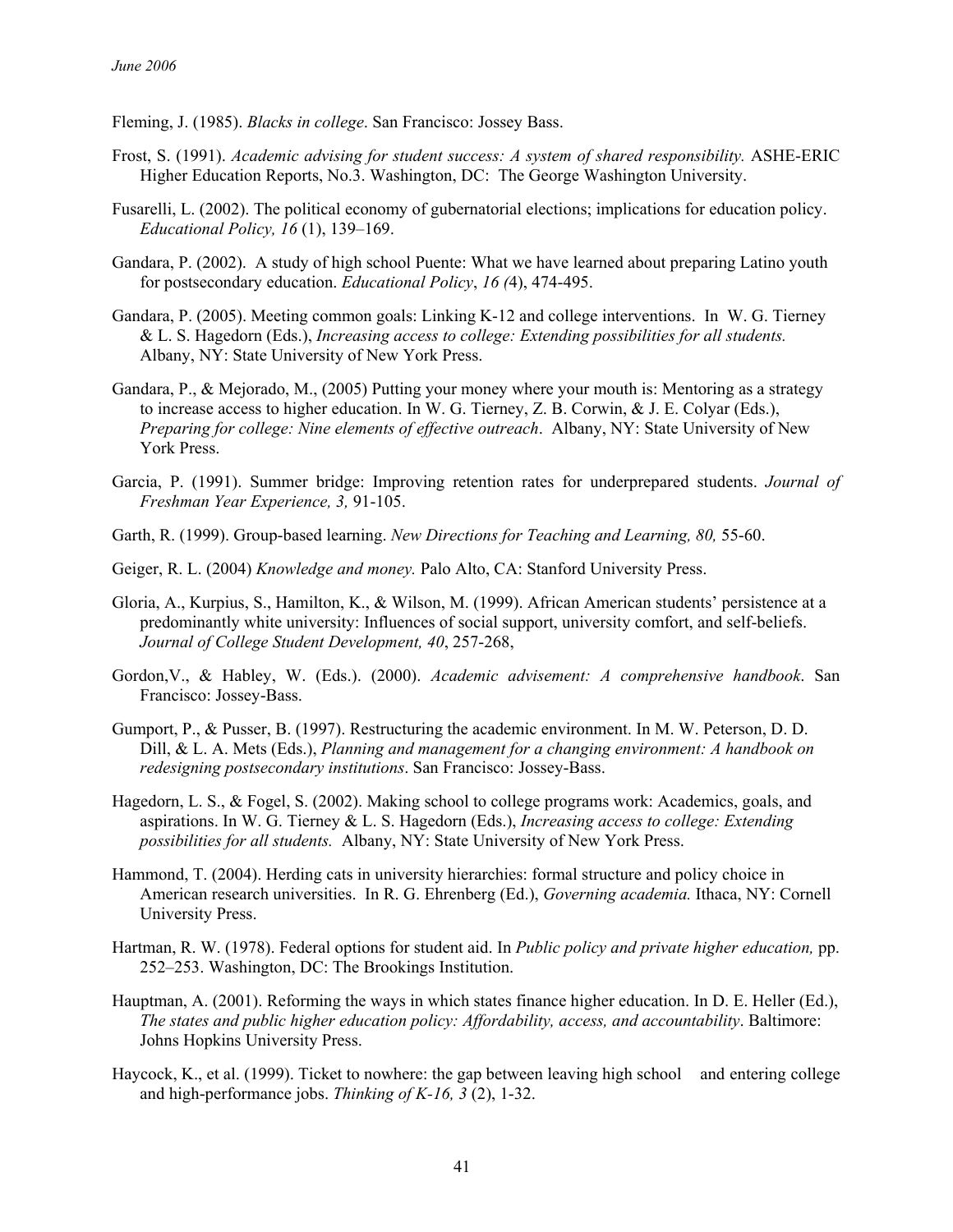- Hearn, J., & Holdsworth, J. (2002). Influences of state-level policies and practices on college students' learning. *Peabody Journal of Education*, 77, 6-39.
- Hearn, J. & Holdsworth, J. (2004). Federal student aid: The shift from grants to loans. In E. P. St. John & M. D. Parsons (Eds.), *Public funding of higher education: Changing contexts and new rationales* (pp. 40-59). Baltimore: Johns Hopkins University Press.
- Heller, D. E. (2001). Trends in the affordability of public colleges and universities: The contradiction of increasing prices and increasing enrollments. In D. E. Heller (Ed.), *The states and public higher education policy: Affordability, access, and accountability* (pp. 11-38). Baltimore: Johns Hopkins University Press.
- Heller, D. (2004). State oversight of academia. *Governing academia: Who is in charge at the modern university.* Ithaca, NY: Cornell University Press.
- Hesse, M. (2006). Private correspondence.
- Hicks, T. (2003). Advising the first-generation college students. *The Mentor: Academic Advising Journal, 1,* XX.
- Hodges, R, Dochen, C., & Joy, D. (2001). Increasing students' success: When supplemental instruction becomes mandatory. *Journal of College Reading and Learning, 31*: 143-156.
- Horn, M. J. (1995). *The political economy of public administration*. London: Cambridge University Press.
- Horn, L., & Kojaku, L. (2001). *High school academic curriculum and the persistence path through college* (Statistical Analysis Report No. NCES 2001-163). Washington, DC: U.S. Department of Education, National Center for Education Statistics.
- Hovey, H. (1999). *State spending for higher education in the next decade: The battle to sustain current level*s. San Jose, CA: National Center for Public Policy in Higher Education.
- Hughes, K. L., Karp, M. M., Fermin, B. J., & Bailey, T. R. (2005). Pathways to college access and success. Washington, DC: U.S. Department of Education Office of Vocational and Adult Education.
- Hunt, J., Jr., & Carroll, T. (2003). *No dream denied: A pledge to America's children. Summary Report.* Washington, DC: National Commission on Teaching and America's Future.
- Hunt, J., Jr., & Carruthers, G. (2004). Foreward. *Measuring up 2004: The national report card on higher education.* San Jose, CA: National Center for Public Policy in Higher Education
- Hurtado, S. (1994). The institutional climate for talented Latino students. *Research in Higher Education, 35*, 210-241.
- Hurtado, S., & Carter, D. (1996). Latino students' sense of belonging in the college community: Rethinking the concept of integration on campus. In *College students: The evolving nature of research.* Needhman Heights, MA: Simon & Schuster Publishing.
- Jacobi, M. (1991). Mentoring and undergraduate academic success: A literature review. *Review of Educational Research, 6,* 505-532.
- Johnson, D., Johnson, R., & Smith, K. (1991). Cooperative learning: Increasing college faculty instructional productivity. In R. Feldman (Ed.), *Social psychological applications to education.*  Cambridge, U.K.: Cambridge University Press.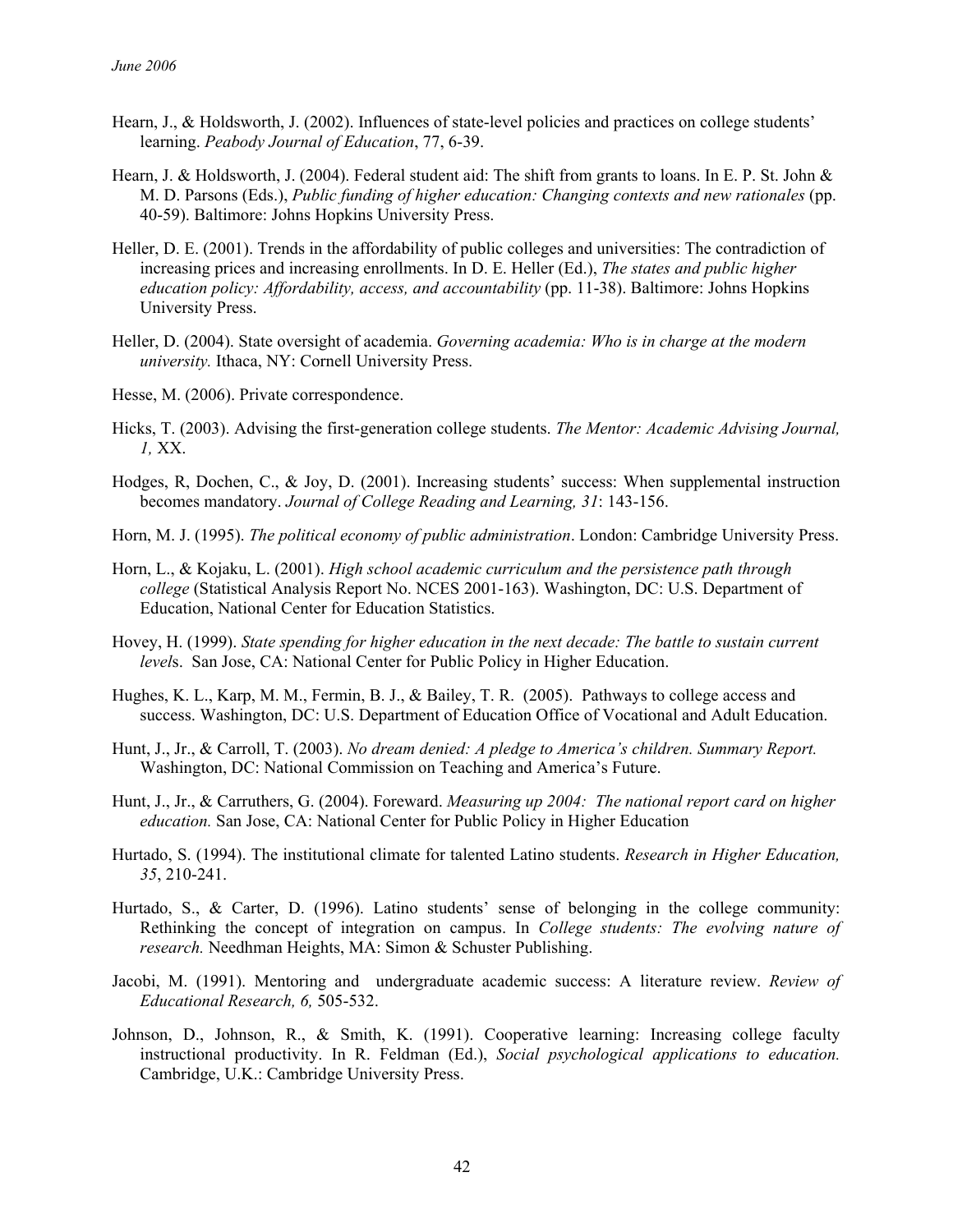- Johnson, D., Johnson, R., & Smith, K. (1998a). *Active learning: Cooperation in the college classroom*  $(2<sup>nd</sup>$  ed.). Edina, MN: Interaction Books.
- Johnson, D., Johnson, R., & Smith, K. (1998b). Cooperative learning returns to college: What evidence is there that it works? *Change, 30*, 27-35.
- Johnson, J. (2000). Learning communities and special efforts in the retention of university students: What works, what doesn't, and is the return worth the investment. *Journal of College Student Retention, 2,* 219-238.
- Johnson, N., et al. (Eds.). *Retention and persistence issues of historically underrepresented students.*  Special issue of *College student retention: Research, theory and practice.* Amityville, NY: Baywood Publishing Company.
- Kaya, N. (2004). Residence hall climate: Predicting first-year students' adjustment to college. *Journal of the First-Year Experience, 16,* 101-18.
- Kirp, D. (2003). *Shakespeare, Einstein and the bottom line* Cambridge, MA: Harvard University Press.
- Kirst, M. (2001). *Overcoming the high school senior slump: New education policies.* San Jose, CA: National Center for Public Policy and Higher Education.
- Kirst, M., and Venezia, A. (Eds.) (2004). *From high school to college: Improving opportunities for success in postsecondary education.* San Francisco: Jossey-Bass.
- Kirst, M., Venezia, A., & Antonio, A. (2004). What have we learned and where do we go next. *From high school to college.* San Francisco: Jossey-Bass.
- Korschgen, A., & Hageseth, J. (1997). Undecided students: How one college developed a collaborative approach to help student choose majors and careers. *Journal of Career Planning & Employment*, *57,* 49-51.
- Koutsoubakis, D. (1999). A test of the effectiveness of a one-term freshman orientation program at the foreign campus of an accredited private American university. *Journal of the Freshman Year Experience, 11,* 33-58.
- Kozol, J. (2005). *The shame of the nation: The restoration of apartheid schooling in America.* New York: Crown Publishers.
- Kuh, G. (1999). How are we doing? Tracking the quality of the undergraduate experience, 1960s to the present. *The Review of Higher Education, 22*, 99-119.
- Kuh, G. (2003). What we're learning about student engagement from NSSE. *Change, 35*, 24-32.
- Kuh, G., et al. (2005), *Student success in college: Creating conditions that matter.* San Francisco: Jossey-Bass.
- Kuh, G., Shuh, J., Whitt, E., & Associates. (1991). *Involving colleges: Encouraging student learning and personal development through out-of-class experiences.* San Francisco: Jossey-Bass.
- Labaree, D. (1997). Public goods, private goods: The American struggle over educational goals. *American Educational Research Journal, 34,* 39–81.
- Levin, M., & Levin, J. (1991). A critical examination of academic retention programs for at-risk minority college students. *Journal of College Student Development, 32,* 323-334.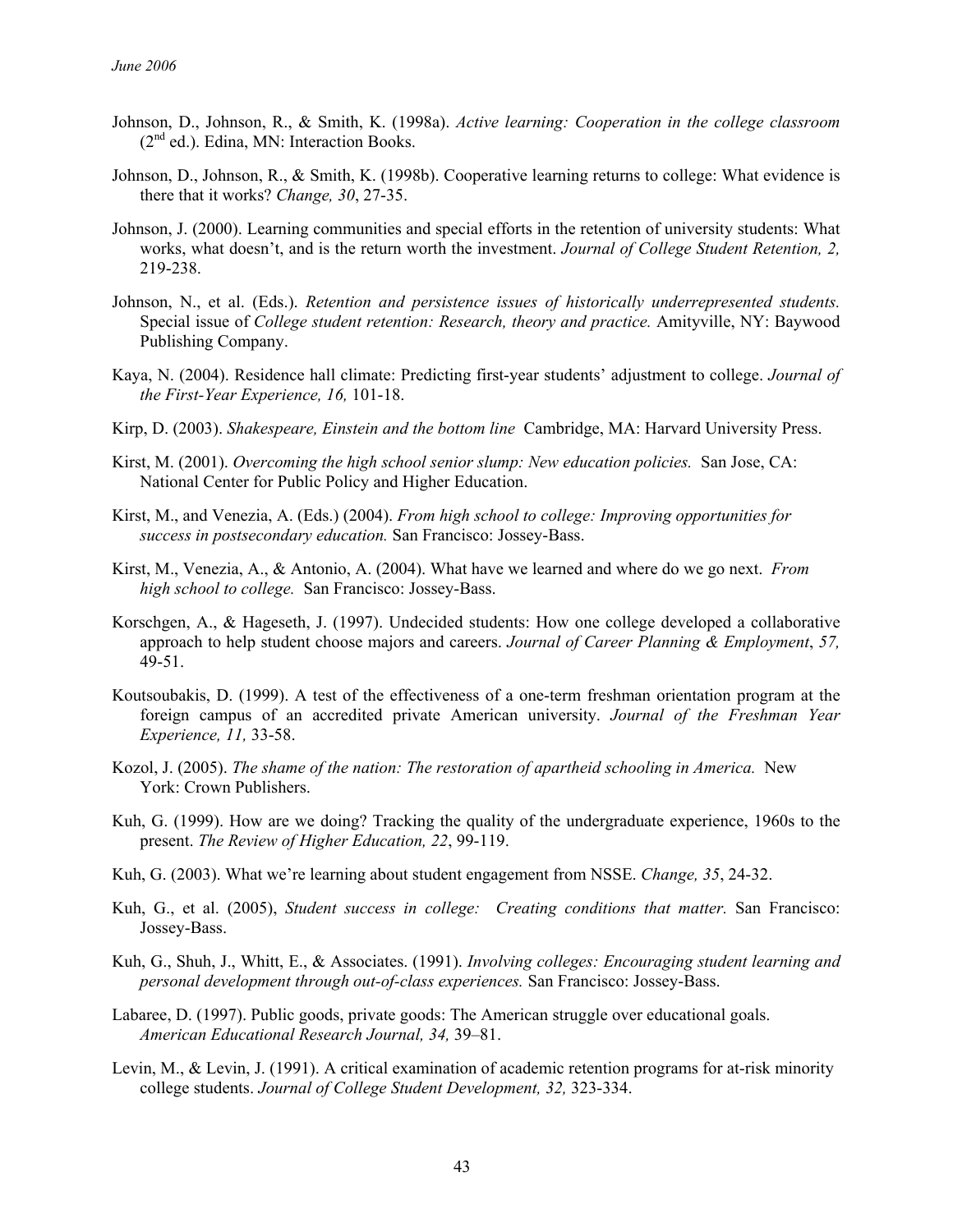- Lewallen, W. (1995). Students decided and undecided about career choice: A comparison of college achievement and student involvement. *NACADA Journal*, *15*: 22–29.
- Light, R. (1990). *The Harvard assessment seminars.* Cambridge, MA: Harvard University.
- Lingenfelter, P. (2003). Executive summary. *Student Success: Statewide P-16 systems.* Denver, CO: State Higher Education Executive Officers.
- Lipsky, S. A., & Ender, S. (1990). Impact of a study skills course on probationary students' academic performance. *Journal of the Freshman Year Experience, 2,* 7-15.
- London, H. (1989). Breaking away: A study of first generation college students and their families. *The American Journal of Sociology*, *97,* 144-70.
- Longanecker, D., & Blanco, C. (2003). Student financial assistance. *Student success: Statewide P-16 systems.* Denver, CO: SHEEO.
- Lowen, R. (1997). *Creating the cold war university.* Palo Alto, CA: Stanford University Press.
- L'Orange, H.. & Voorhees, R. (2003). *Student success: Statewide P-16 systems.* Denver, CO: SHEEO.
- Lundberg, C., & Schreiner, L. (2004). Quality and frequency of faculty-student interaction as predictors of learning: An analysis by student race/ethnicity. *Journal of College Student Development, 45,* 549- 565.
- MacGregor, J., et al. (2000). *Strategies for energizing large classes: From small groups to learning communities.* San Francisco: Jossey-Bass.
- Malnarich, G., Sloan, B., van Slyck, P., Dusenberry, P., & Swinton, J. (2004). *The pedagogy of possibilities: Developmental education, college-level studies, and learning communities.* Olympia, WA: Washington Center for Improving the Quality of Undergraduate Education, Evergreen State College.
- Massy, W. (1996). Productivity issues in higher education. In W. Massy (Ed.), *Resource allocation in higher education*. Ann Arbor, MI: University of Michigan Press.
- Massy, W., & Zemsky, R. (1994). Faculty discretionary time: Departments and the "academic ratchet." *Journal of Higher Education, 65,* 1-22.
- McDonough, P. (2005). Counseling matters: Knowledge, assistance, and organizational commitment in college preparation. In W. G. Tierney, Z. B. Corwin, & J. E. Colyar (Eds.), *Preparing for college: Nine elements of effective outreach.* Albany, NY: State University of New York Press.
- McPherson, M., & Schapiro, O. (1998). *The student aid game.* Princeton, NJ: Princeton University Press.
- McShannon, J. (2002). *Gaining retention and achievement for students program (GRASP): A faculty development program to increase student success.* Paper presented at the 2002 ASEE Gulf-Southwest Annual Conference, University of Louisiana, March 20-22.
- Meier, D., & Wood, G. (2004). *Many children left behind: How the No Child Left Behind Act is damaging our children and our schools* Boston: Beacon Press
- Merriam, S., Thomas, T., & Zeph, C. (1987). Mentoring in higher education: What we know now. *The Review of Higher Education, 11,* 199-210.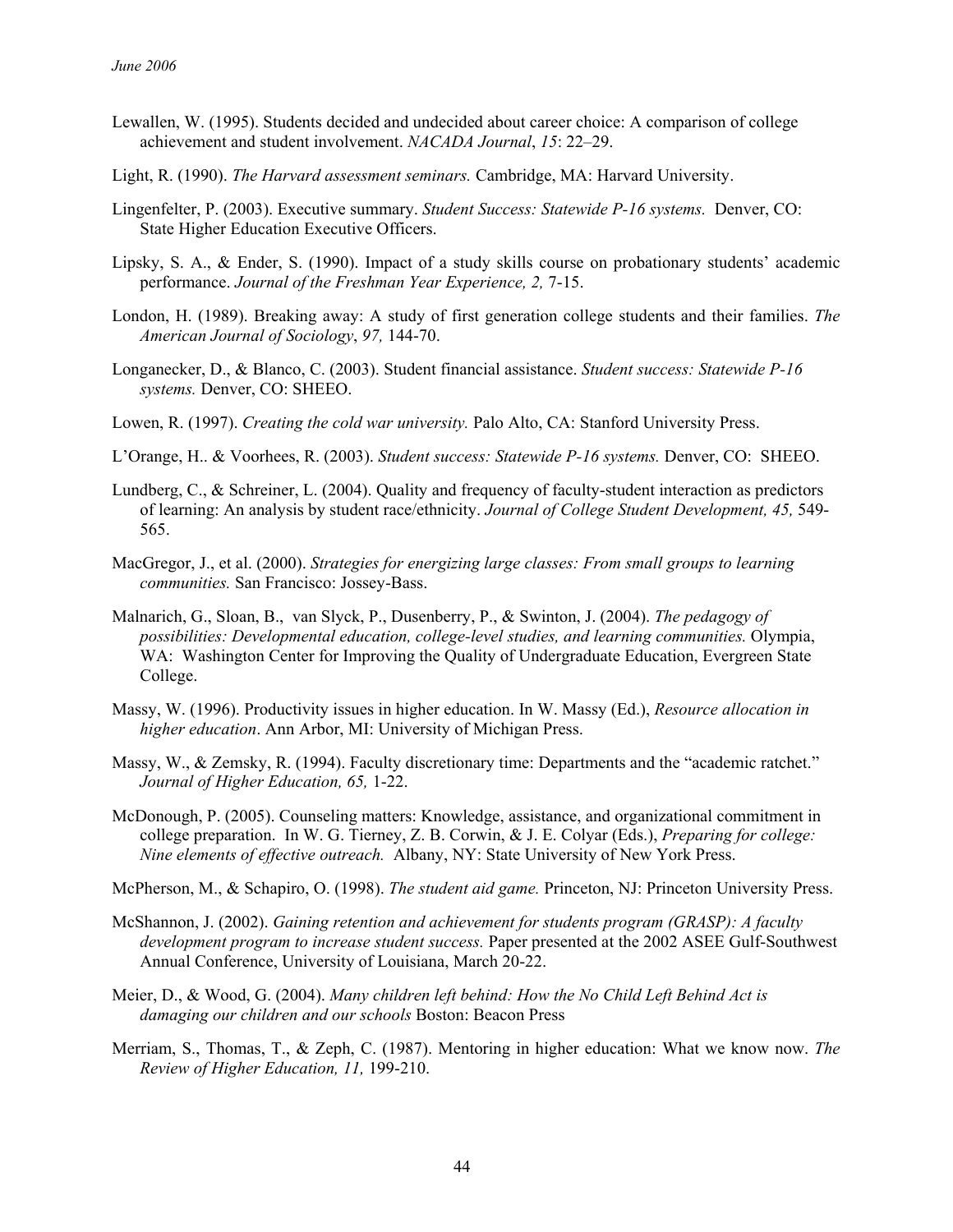- Meyer, J., & Rowan, B. (1977). Institutionalized organizations: Formal structure as myth and ceremony. *American Journal of Sociology, 83,* 340-363.
- Mintrop, H., Milton, H., Schmidtlein, F., & MacLellan, A. (2004). K-16 reform in Maryland: The first steps. In M. Kirst and A. Venezia (Eds.), *From high school to college.* San Francisco: Jossey Bass.
- Moe, T. (1991). Politics and the theory of organization. *Journal of Law, Economics and Organization*, *8*, 237-254.
- Moe, T. (1996). *The positive theory of public bureaucracy.* New York: Cambridge University Press.
- Mortenson, T. (2000). Poverty, race, and the failure of public policy: The crisis of access in higher education *Academe, 86* (63), 38–43.
- Mullendore, R., & Banahan, L. (2004). Designing orientation programs. In M. Upcraft, J. Gardner, & B. Barefoot (Eds.), *Challenging and supporting the first-year student: A handbook for improving the first year of college.* San Francisco: Jossey-Bass.
- Mumper, M. (2003). Does policy design matter? Comparing universal and targeted approaches to encouraging college participation. *Educational Policy, 17*, 38-59
- Munger, M. (2000). *Analyzing policy: choices, conflicts and practices.* New York: W. W. Norton & Company.
- Muraskin, L. (1997). *Best practices in student support services: A study of five exemplary sites.*  Washington, DC: U.S. Department of Education.
- NACADA. (2005). *Peer advising: Intentional connections to support student learning.* Manhattan, KS: National Academic Advising Association.
- National Association of State Boards of Education. (2001). Florida's comprehensive school management information system. *State Improvement Initiatives, 3* (2).
- National Association of State Boards of Education. (2002). South Carolina's teacher cadet program. *State Improvement Initiatives, 7* (1).
- National Center for Education Statistics. (2003). *Descriptive summary of 1995-96 beginning postsecondary students: Six years later.* (NCES Statistical Analysis Report 2003-151). Washington, DC: U.S. Department of Education, Office of Educational Research and Improvement.
- National Center for Education Statistics. (2005). *College persistence on the rise?: Changes in 5-year degree completion and postsecondary persistence rates between 1994 and 2000.* (NCES Statistical Analysis Report 2005-156). Washington, DC: U.S. Department of Education, Office of Educational Research and Improvement.
- Nicholson-Crotty, J., & Meier, K. (2003). Politics, structure, and public policy. *Educational Policy*, *17,* 80-97
- Nora, A. (2001). The depiction of significant others in Tinto's "rites of passage": A reconceptualization of the influence of family and community in the persistence process. *College Student Retention: Research, Theory and Practice, 3,* 41-40.
- Ordorika, I. (2003). *Power and politics in university governance: Organization and change at the Universidad Nacional Autonoma de Mexico.* New York: Routledge Falmer.
- Osborne, D., & Gaebler, T. (1992). *Reinventing government.* Boston: Addison-Wesley.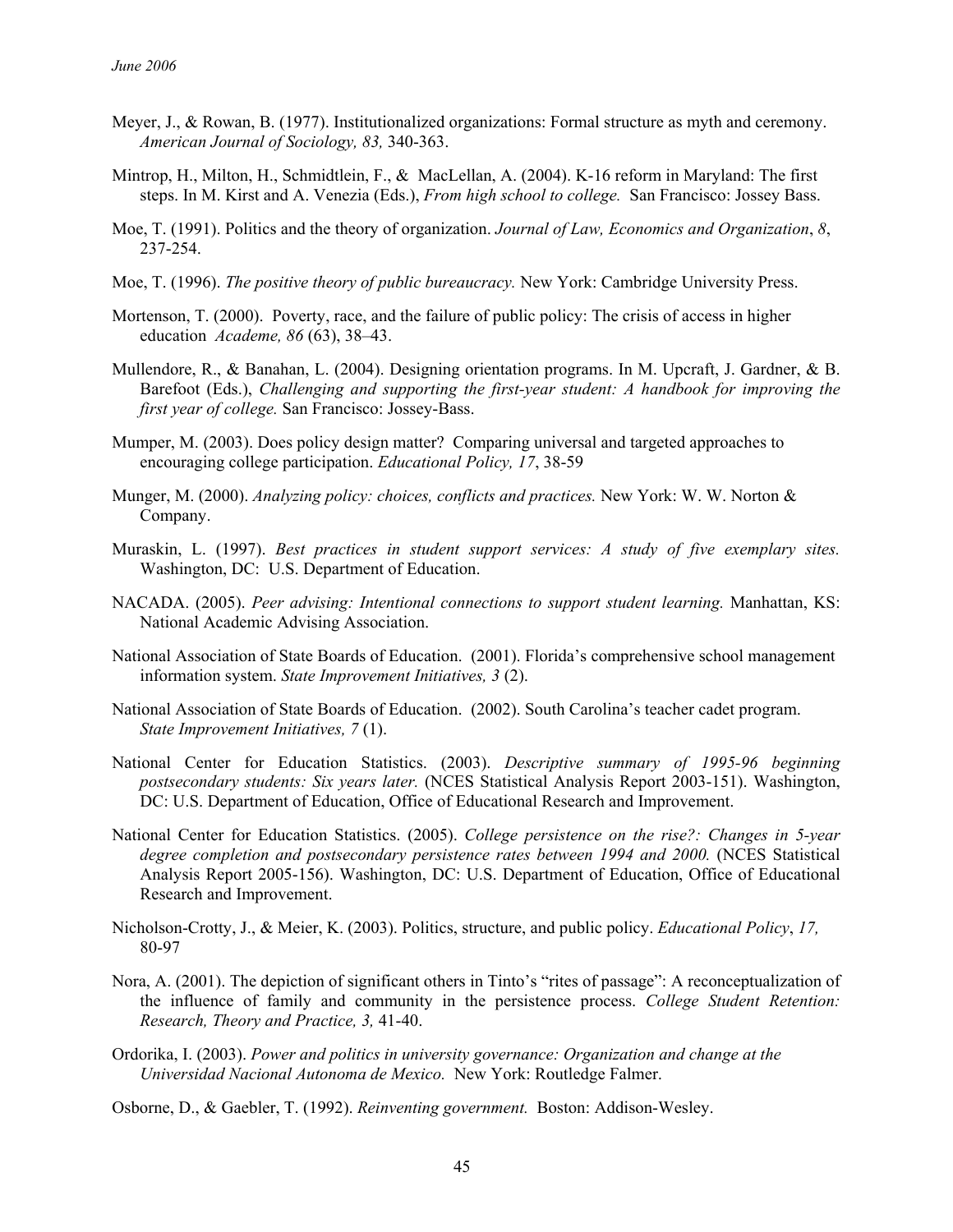- Pace, R. (1980). *Measuring the quality of student effort*. Los Angeles: Laboratory for Research in Higher Education, University of California, Los Angeles.
- Pagan, R., & Edwards-Wilson. R. (2003). A mentoring program for remedial students. *Journal of College Student Retention, 4,* 207-226.
- Pascarella, E. (1980). Student-faculty informal contact and college outcomes. *Review of Educational Research, 50,* 545-595.
- Pascarella, E., & Chapman, D. (1983). A multi-institutional, path analytic validation of Tinto's model of college withdrawal. *American Educational Research Journal, 20,* 87-102.
- Pathways to College Network. (2004). *A shared agenda: A leadership challenge to improve college access and success.* Boston: The Education Resources Institute.
- Paulsen, M., & St. John, E. (2002). Social class and college costs: Examining the financial nexus between college choice and persistence. *Journal of Higher Education, 73,* 189-236.
- Perna, L. W. (2005). The key to college access: Rigorous academic preparation. In W. G. Tierney, Z. B. Corwin, & J. E. Colyar (Eds.), *Preparing for college; nine elements of effective outreach.* Albany, NY: State University of New York Press.
- Pusser, B. (2001). The contemporary politics of access policy: California after proposition 209. *The states and public higher education policy: Affordability, access, and accountability.* Baltimore: Johns Hopkins University Press.
- Pusser, B. (2002). Higher education, the emerging market and the public good. In P.A. Graham & N. Stacey (Eds.), *The knowledge economy and postsecondary education* (pp. 105-125). Washington, DC: National Academy Press.
- Pusser, B. (2003). Beyond Baldridge: Extending the political model of higher education organization and governance. *Educational Policy*, *17*, 121-140.
- Pusser, B. & Doane, D. (2001). Public purpose and private enterprise: The contemporary organization of postsecondary education. *Change, 33,* 18-22.
- Pusser, B., & Turner, S. (2004). Nonprofit and for-profit governance in higher education. *Governing academia: Who is in charge at the modern university.* Ithaca, NY: Cornell University Press.
- Pusser, B. & Wolcott, D. (in press). A crowded lobby: Nonprofit and for-profit universities in the emerging politics of higher education. In D. Breneman, B. Pusser, & S.E. Turner (Eds.), *Earnings from learning: The rise of for-profit universities*. Albany, NY: State University of New York Press.
- Rainwater, T., & Venezia, A. (2003). Early outreach. *Student success: Statewide P-16 systems.* Denver, CO: SHEEO.
- Rendon, L. (1994). Validating culturally diverse students: Toward new model of learning and student development. *Innovative Higher Education, 19,* 33-51*.*
- Richardson, R., Jr. (1987). *Fostering minority access and achievement in higher education*. San Francisco: Jossey-Bass.
- Richlin, L., & Cox, M. (2004). Developing scholarly teaching and the scholarship of teaching and learning through faculty learning communities. In M. Cox & L. Ricklin (Eds.), *Building faculty learning communities*. New Directions for Teaching and Learning 97. San Francisco: Jossey-Bass.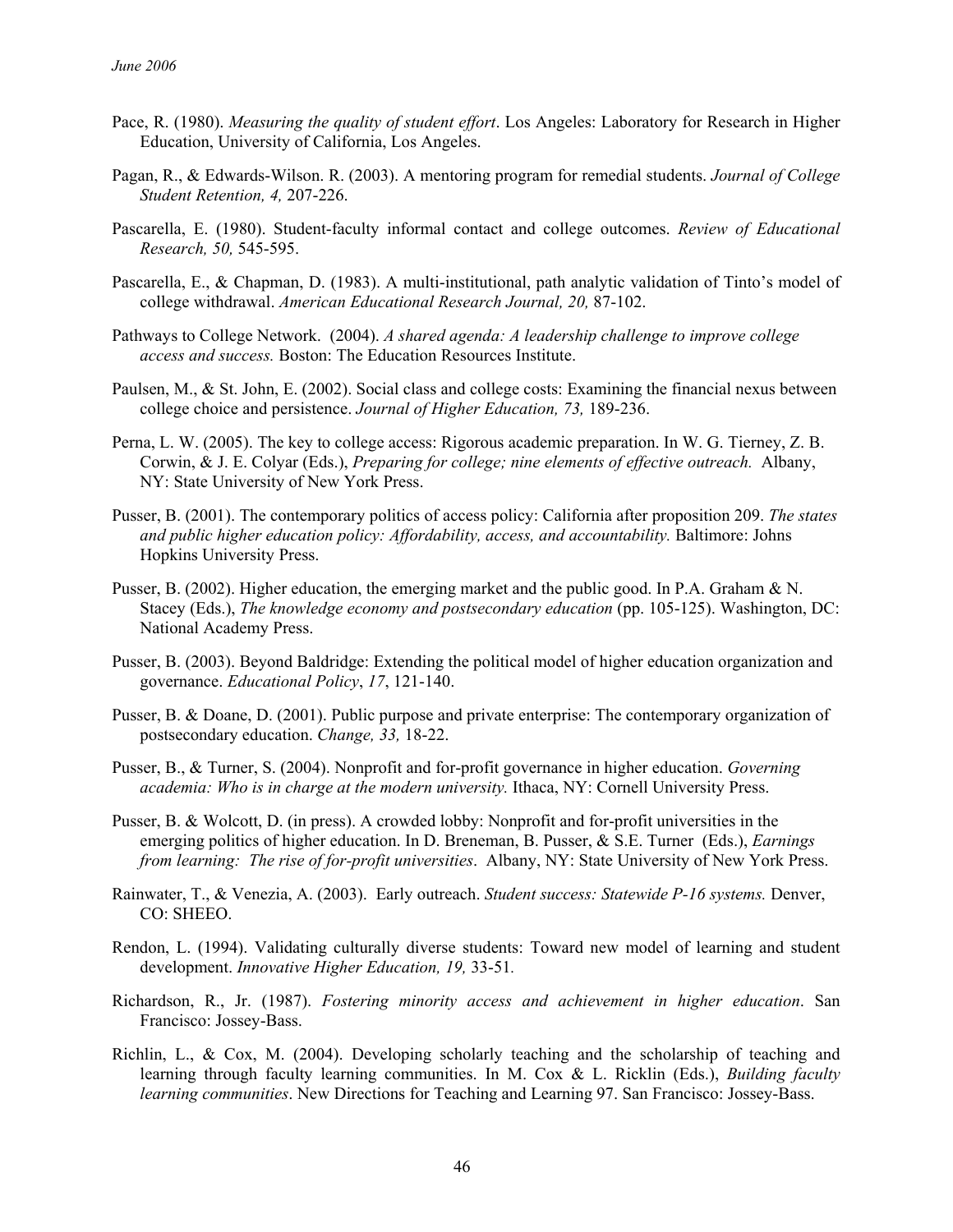- Ruppert, S. (2003). *Closing the college participation gap: A national summary.* Denver, CO: Education Commission of the States.
- Ryan, J. (2004). The relationship between institutional expenditures and degree attainment at baccalaureate colleges. *Research in Higher Education, 45,* 97-116.
- Santos, S., & Reigadas, E. (2004). Understanding the student-faculty mentoring process: Its effects on atrisk university students. *Journal of College Student Retention: Research, Theory, and Practice, 6,* 337-357.
- Savage, J. (1999). *Funding science in America: Congress, universities, and the politics of the academic pork barrel.* Cambridge, U.K.: Cambridge University Press.
- Schilling, K. M., & Schilling, K. L. (1999). Increasing expectations for student effort. *About Campus 4,*  4-10.
- Schnell, C., & Doetkott, C. (2003). First year seminars produce long-term impact. *Journal of College Student Retention, 4,* 377-391.
- Seidman, A. (Ed.). (2005). *College student retention: Formula for student success*. Westport, CT: ACE/Praeger.
- Serow, R., Brawner, C., & Demery, J. (1999). Instructional reform at research universities: Studying faculty motivation. *Review of Higher Education, 22,* 411-423.
- Shapiro, N. S., & Levine, J. (1999). *Creating learning communities: A practical guide to winning support, organizing for a change, and implementing programs.* San Francisco: Jossey-Bass.
- SHEEO. (2005). *Accountability for better results: a national imperative for higher education.* Denver, CO: Author.
- Slaughter, S., & Leslie, L. (1997). *Academic Capitalism.* Baltimore: Johns Hopkins University Press.
- Smith, B. L., MacGregor, J., Matthews, R., & Gabelnick, F. (2004). *Learning communities: Reforming undergraduate education*. San Francisco: Jossey-Bass.
- Smith, K. (2000). Going deeper: Formal small-group learning in large classes. *New Directions for Teaching and Learning, 81,* 25-46.
- Solorzano, D., Ceja, M., & Yosso, T. (2000). Critical race theory, racial microaggressions and campus racial climate: The experiences of African American college students. *Journal of Negro Education, 69*, 60-73.
- Somerville, J., & Yi, Y. (2003). Curriculum and assessment systems. *Student success: Statewide P-16 systems.* Denver, CO: SHEEO.
- Sporn, B. (1996). Managing university culture: An analysis of the relationship between institutional culture and management approaches. *Higher Education, 32,* 41-61.
- Springer, L.,Stanne, M., & Donovan, S. (1999). Effects of small-group learning on undergraduates in science, mathematics, engineering, and technology: A meta-analysis. *Review of Educational Research, 69,* 50-80.
- St. John, E., Andrieu, S., Oescher, J., & Starkey, J. (1994). The influence of student aid on persistence by traditional college-age students in four-year colleges. *Research in Higher Education, 35,* 455-480.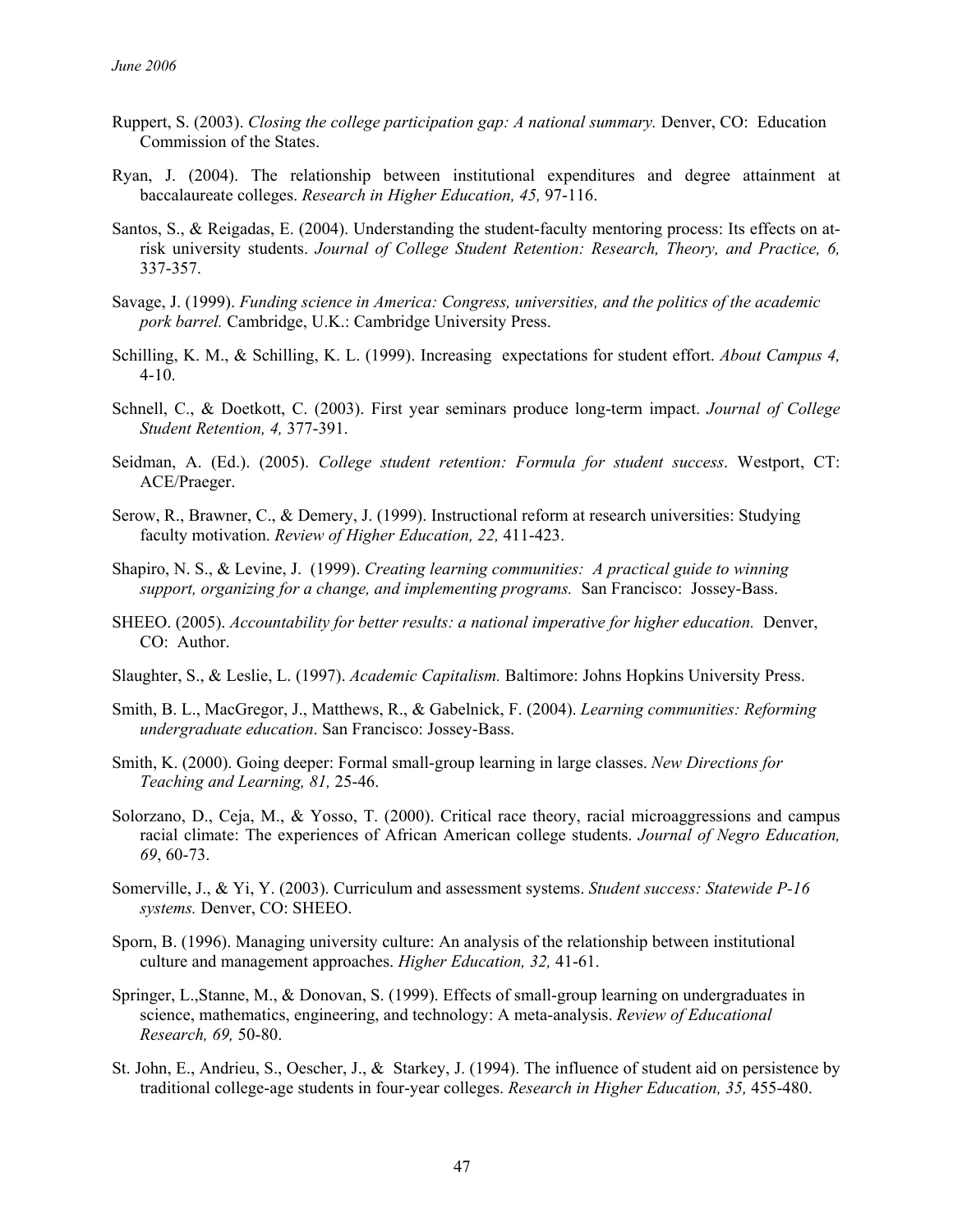- St. John, E., Cabrera, A., Nora, A., & Asker, E. (2000). Economic influences on persistence reconsidered: How can finance research inform the reconceptualization of persistence models? In J. Braxton (Ed.), *Reworking the student departure puzzle* (pp. 29-47). Nashville, TN: Vanderbilt University Press.
- St. John, E., Kirshstein, P., & Noell, J. (1991). The effects of student aid on persistence: A sequential analysis of the high school and beyond senior cohort. *Review of Higher Education, 14,* 383-406.
- Stark, K. (2002). Advising undecided students: What works best? *Mentor: An Academic Advising Journal 4* (3), September 16.
- Stone, D. E. (2002). *Policy paradox: The art of political decision making*. New York: Norton and Company, Inc.
- Sunley, E., Jr. (1978). Federal and state tax policies. *Public policy and private higher education*. Washington DC: The Brookings Institution.
- Swail, S, Redd, K., & Perna, L. (2003). Retaining minority students in higher education: A framework for success. *ASHE-ERIC Higher Education Report, 30* (2)*.* San Francisco: Jossey-Bass.
- Swail, W. (2004). *Value added: The costs and benefits of college preparatory programs*. Stafford, VA: Educational Policy Institute.
- Taylor, K., et al. (2004). *Learning community research and assessment: What we know now.* Learning Communities Monograph Series. Olympia, WA: Washington Center for Improving the Quality of Undergraduate Education, Evergreen State College.
- Teeter, D., & Lozier, G. (Eds.). (1993). Pursuit of quality in higher education: Case studies in total quality management. San Francisco: Jossey-Bass.
- Terenzini, P., Lorang, W., & Pascarella, E. (1981). Predicting freshman persistence and voluntary dropout decisions: A replication. *Research in Higher Education, 15*, 109-27.
- Terenzini, P., et al. (1994). The transition to college: Diverse students, diverse stories. *Research in Higher Education, 35,* 57-73.
- Texas Scholars Program. (2005). [On-line]. Available: http://www.texasscholars.org.
- Thayer, P. (2000). Retaining first-generation and low-income students. *Opportunity Outlook, May 2000, pp. 2-8.*
- Thelin, J. (2004). *A history of American higher education.* Baltimore: Johns Hopkins University Press.
- Tierney, W. (1992). An anthropological analysis of student participation in college. *Journal of Higher Education, 63,* 603-618.
- Tierney, W. (2000). Power, identity, and the dilemma of college student departure. In J. Braxton (Ed.), *Reworking the student departure puzzle* (pp. 213-234). Nashville, TN: Vanderbilt University Press.
- Tierney, W., Colyar, J., & Corwin, Z. (2005). *Preparing for college: Building expectations, changing realities*. Los Angeles: Center for Higher Education Policy Analysis, University of Southern California.
- Tierney, W., & Hagedorn, L. (Eds.). (2002). *Increasing access to college: Extending possibilities for all students.* Albany, NY: State University of New York Press.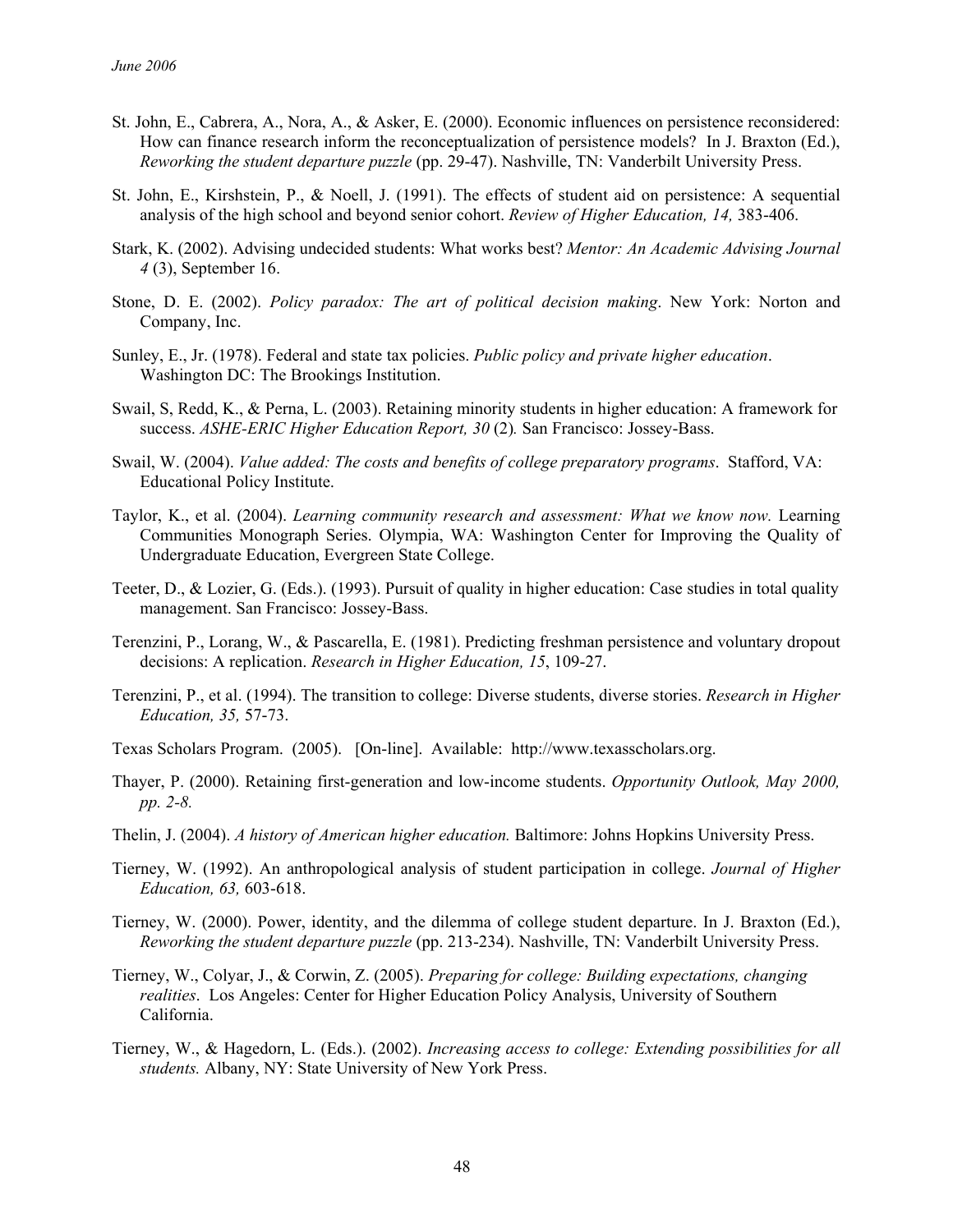- Tinto, V. (1975). Dropouts from higher education: A theoretical synthesis of recent research. *Review of Educational Research, 45,* 89-125.
- Tinto, V. (1987). *Leaving college: Rethinking the causes and cures of student attrition* (1st. Ed.). Chicago: University of Chicago Press.
- Tinto, V. (1993). *Leaving college: Rethinking the causes and cures of student attrition* (2nd. Ed.). Chicago: University of Chicago Press.
- Tinto, V. (1997). Colleges as communities: Exploring the educational character of student persistence. *Journal of Higher Education, 68,* 599-623.
- Tinto, V. (1998), College as communities: Taking the research on student persistence seriously. *Review of Higher Education, 21,* 167-178.
- Tinto, V. (1999). *Adapting learning communities to the needs of development education students*. Paper presented at the National Center for Postsecondary Improvement, Stanford University.
- Tinto, V. (2001). *Rethinking the first year of college.* Higher Education Monograph Series. Syracuse, NY: Syracuse University.
- Tinto, V. (2005), Epilogue: Moving from theory to action. In A. Seidman (Ed.), *College student retention: Formula for student success.* Westport, CT: ACE/Praeger.
- Tinto, V. & Goodsell, A. (1994). Freshman interest groups and the first year experience: Constructing student communities in a large university. *The Journal of the Freshman Year Experience*, *6,* 7-28.
- Tinto, V., Goodsell, A., & Russo, P. (1993). Building community among new college students. *Liberal Education*, *79,* 16-21.
- Tinto, V., & Russo, P. (1994). Coordinated studies programs: Their effect on student involvement at a community college. *Community College Review, 22:* 16-25.
- Tinto, V., Russo, P., & Kadel, S. (1994). Constructing educational communities: Increasing retention in challenging circumstances. *Community College Journal*. *64,* 26-30.
- Titley, W., & Titley, B. (1980). The major-changers: Are only the "undecided" undecided? *Journal of College Student Personnel, 21,* 293-298.
- Torres, V. (2003a). Influences on ethnic identify development of Latino students in the first two years of college. *Journal of College Student Development, 44,* 532-547.
- Torres, V. (2003b). Mi casa is not exactly like your house. *About Campus, 8*(2), 2–8
- Turner, C. S. V., C., Jones, L. M., & Hearn, J. C. (2004). Georgia's P-16 reforms and the promise of a seamless system. In M. W. Kirst & A. Venezia (Eds.), *From high school to college: Improving opportunities for success in postsecondary education.* San Francisco: Jossey-Bass.
- Umbach, P., & Porter, S. (2002). How do academic departments impact student satisfaction? Understanding the contextual effects of departments. *Research in Higher Education, 43,* 209-234.
- Umbach, P., & Wawrzynski, M. (2005). Faculty do matter: The role of college faculty in student learning and engagement. *Research in Higher Education, 46,* 153-184.
- Upcraft, M. L., Gardner, J., & Associates. (1989). *The freshman year experience*. San Francisco: Jossey-Bass.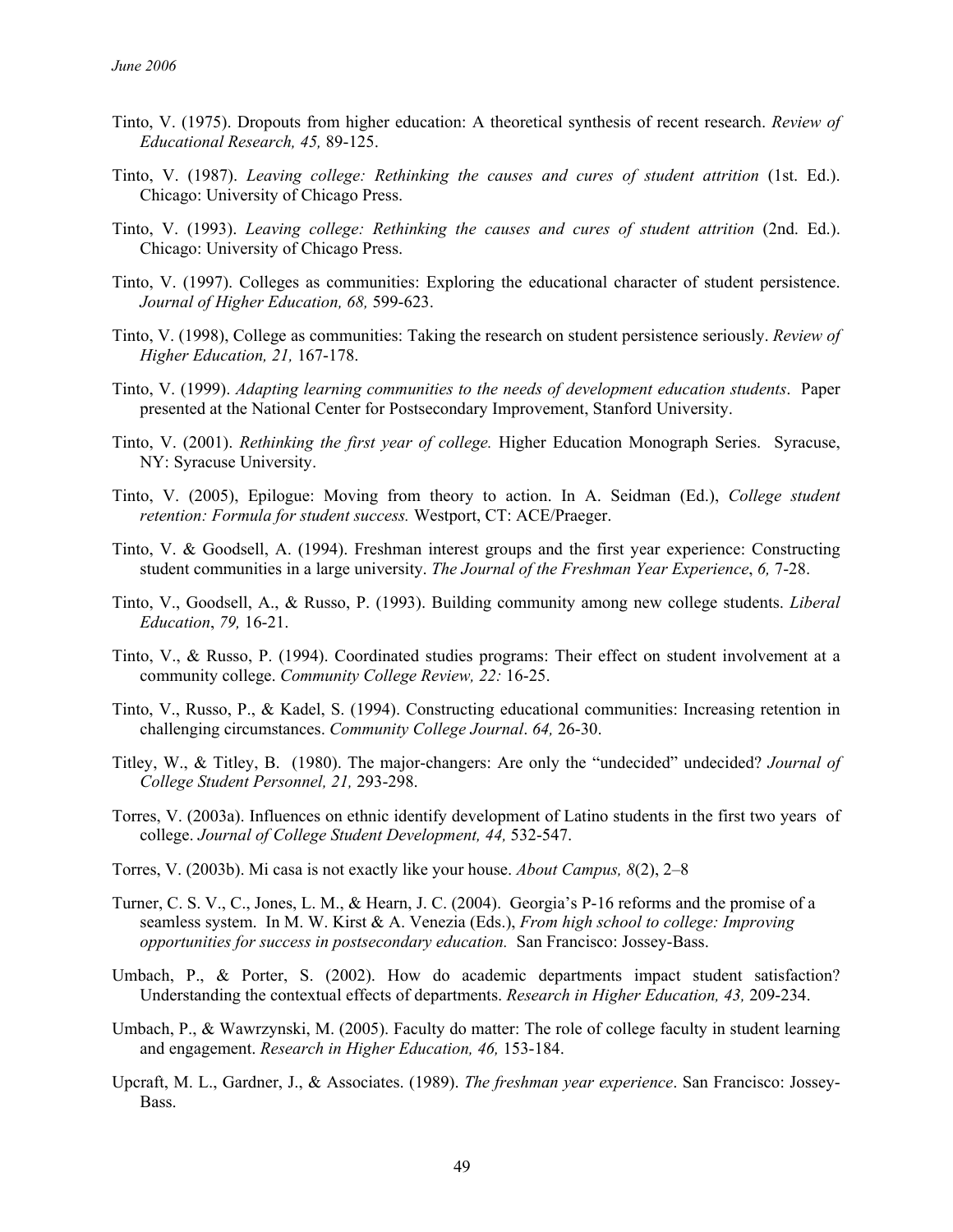- Upcraft, M., Gardner, J., and Barefoot, B. (Eds.). (2004). *Challenge and support: Creating climates for first-year student success*. San Francisco: Jossey-Bass.
- Van de Water, G., & Rainwater, T. (2001). *What is P-16 education? A primer for legislators*. Denver: Education Commission of the States.
- Venezia, A, Kirst, M., & Antonio, A. (2003). Betraying the college dream: How disconnected K-12 and postsecondary education systems undermine student aspirations. Palo Alto, CA: Stanford Institute for Higher Education Research.
- Wang, W. W. (2005). *How outreach programs are implemented affects student academic achievement.*  UCLA Accord Policy Briefs, 011-0305. Los Angeles: University of California at Los Angeles.
- Ward-Roof, J., & Hatch, C. (Eds.) (2003). *Designing successful transitions: A guide for orienting students to college* (2<sup>nd</sup>. ed). Columbia, SC: The National Resource Center for the First-Year Experience and Students in Transition.
- Weiss, S. (2003). *Closing the college participation gap: A national summary*. Denver, CO: Education Commission of the States.
- White, C. (2005). Student portfolios: An alternative way of encouraging and evaluating student learning. *New Directions for Teaching and Learning, 100,* 37-42.
- Wholey, J., Hatry, H., & Newcomer, K. (Eds.). (1994). *Handbook of practical program evaluation.* San Francisco: Jossey-Bass.
- Wilkerson, L., & Gijselaers, W. (Eds.). (1996). *Bringing problem-based learning to higher education: Theory and practice.* New Directions for Teaching and Learning, No. 68. San Francisco: Jossey-Bass.
- Wilkie, C., & Jones, M. (1994). Academic benefits of on-campus employment to first-year developmental education students. *Journal of the Freshman Year Experience, 6,* 37-56.
- Wilkie, C., & Kuckuck, S. (1989). A longitudinal study of the effects of a freshman seminar. *Journal of the Freshman Year Experience*, *1* (1), 7–16.
- Williams, R. (1991). *The origins of federal support for higher education: George W. Atherton and the land-grant college movement.* University Park, PA: Pennsylvania State University Press.
- Williford, A., Chapman, L., & Kahrig, T. (2000). The university experience course: A longitudinal study of student performance, retention, and graduation. *Journal of College Student Retention, 2,* 327-340.
- Wilson, J. Q. (1974). *Political organizations*. New York: Basic Books.
- Wilson, J. (1989). *Bureaucracy: What government agencies do and why they do it*. Cambridge, MA: Basic Books.
- Winston, G., Carbone, J., & Lewis, E. (1998). *What's been happening to higher education: A reference manual, 1986-87 to 1994-95*. The Williams Project on the Economics of Higher Education. Williamstown, MA: Williams College.
- Wirt, F., & Kirst, M. (1997). *The political dynamics of American education* Berkeley, CA: McCutchan Publishing Corporation.
- Wolverton, M. (1998). Treading the tenure-track tightrope: Finding a balance between research excellence an quality teaching. *Innovative Higher Education, 23,* 61-79.